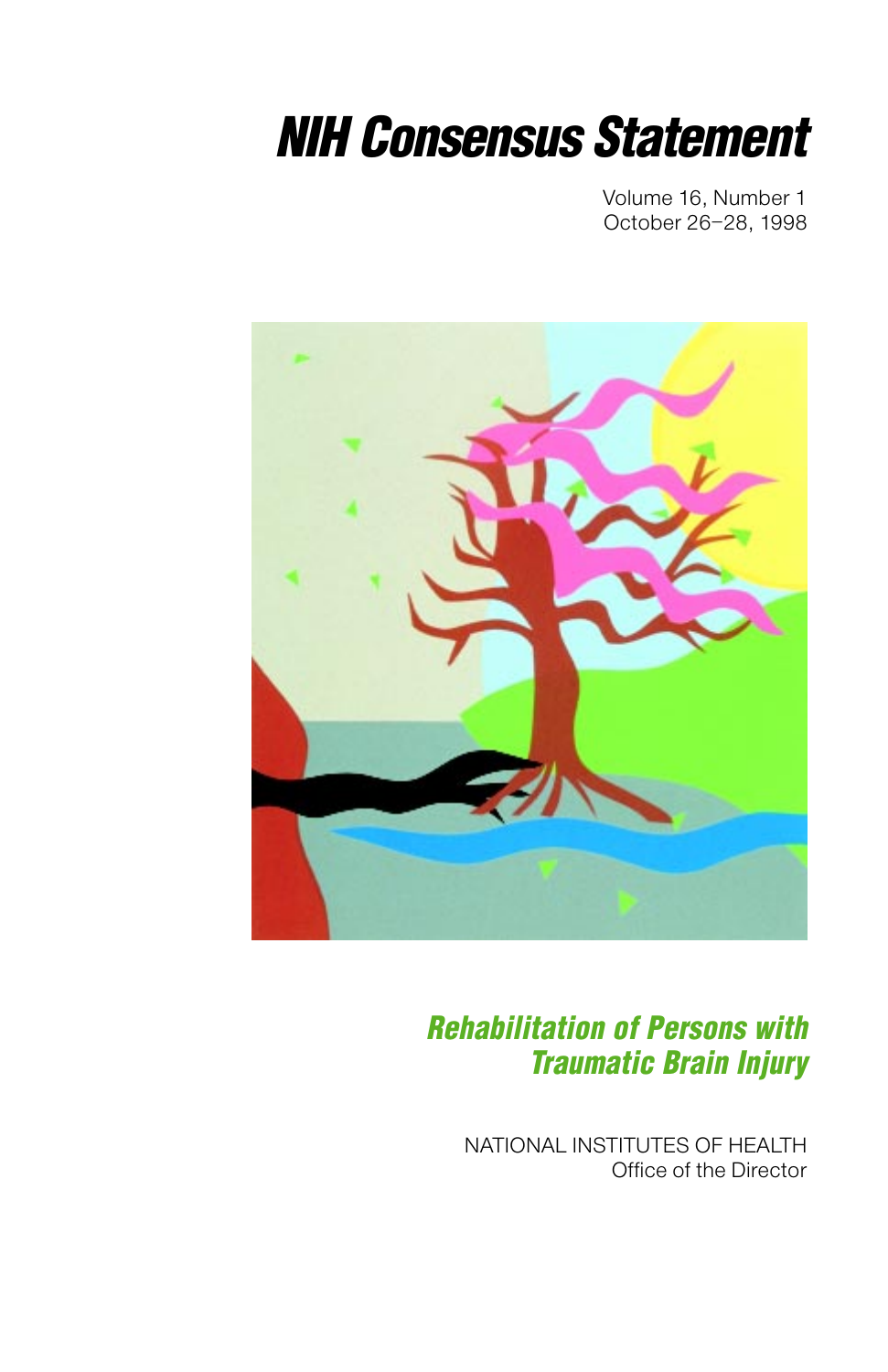### **About the NIH Consensus Development Program**

NIH Consensus Development Conferences are convened to evaluate available scientific information and resolve safety and efficacy issues related to a biomedical technology. The resultant NIH Consensus Statements are intended to advance understanding of the technology or issue in question and to be useful to health professionals and the public.

NIH Consensus Statements are prepared by nonadvocate, non-Federal panels of experts, based on (1) presentations by investigators working in areas relevant to the consensus questions during a 2-day public session, (2) questions and statements from conference attendees during open discussion periods that are part of the public session, and (3) closed deliberations by the panel during the remainder of the second day and morning of the third. This statement is an independent report of the consensus panel and is not a policy statement of the NIH or the Federal Government.

### **Reference Information**

For making bibliographic reference to this consensus statement, it is recommended that the following format be used, with or without source abbreviations, but without authorship attribution:

Rehabilitation of Persons with Traumatic Brain Injury. NIH Consens Statement 1998 Oct 26–28; 16(1): 1–41.

### **Continuing Medical Education**

This Continuing Medical Education activity was planned and produced in accordance with the Accreditation Council for Continuing Medical Education Essentials.

## **Publications Ordering Information**

NIH Consensus Statements, NIH Technology Assessment Statements, and related materials are available by writing to the NIH Consensus Program Information Center, P.O. Box 2577, Kensington, MD 20891; by calling toll-free 1-888-NIH-CONSENSUS (888-644-2667); or by visiting the NIH Consensus Development Program home page at http://consensus.nih.gov on the World Wide Web.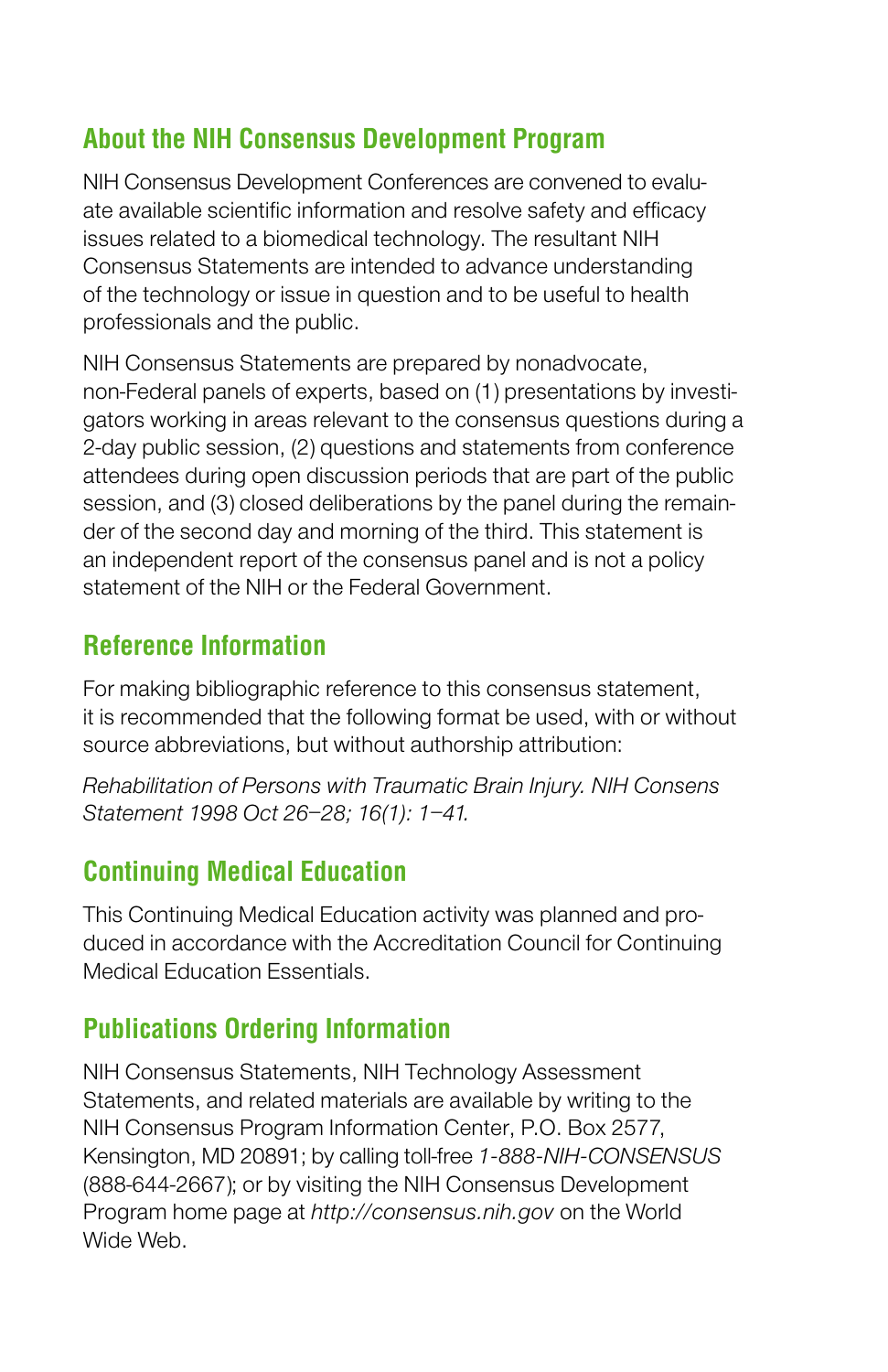

October 26–28, 1998 Date of Original Release: October 28, 1998

**Rehabilitation of Persons with Traumatic Brain Injury** 

This statement reflects the panel's assessment of medical knowledge available at the time the statement was written. Thus, it provides a "snapshot in time" of the state of knowledge on the conference topic. When reading the statement, keep in mind that new knowledge is inevitably accumulating through medical research.



**National Institutes Of Health/Foundation for Advanced Education in the Sciences** 

Continuing Medical Education

NATIONAL INSTITUTES OF HEALTH Office of the Director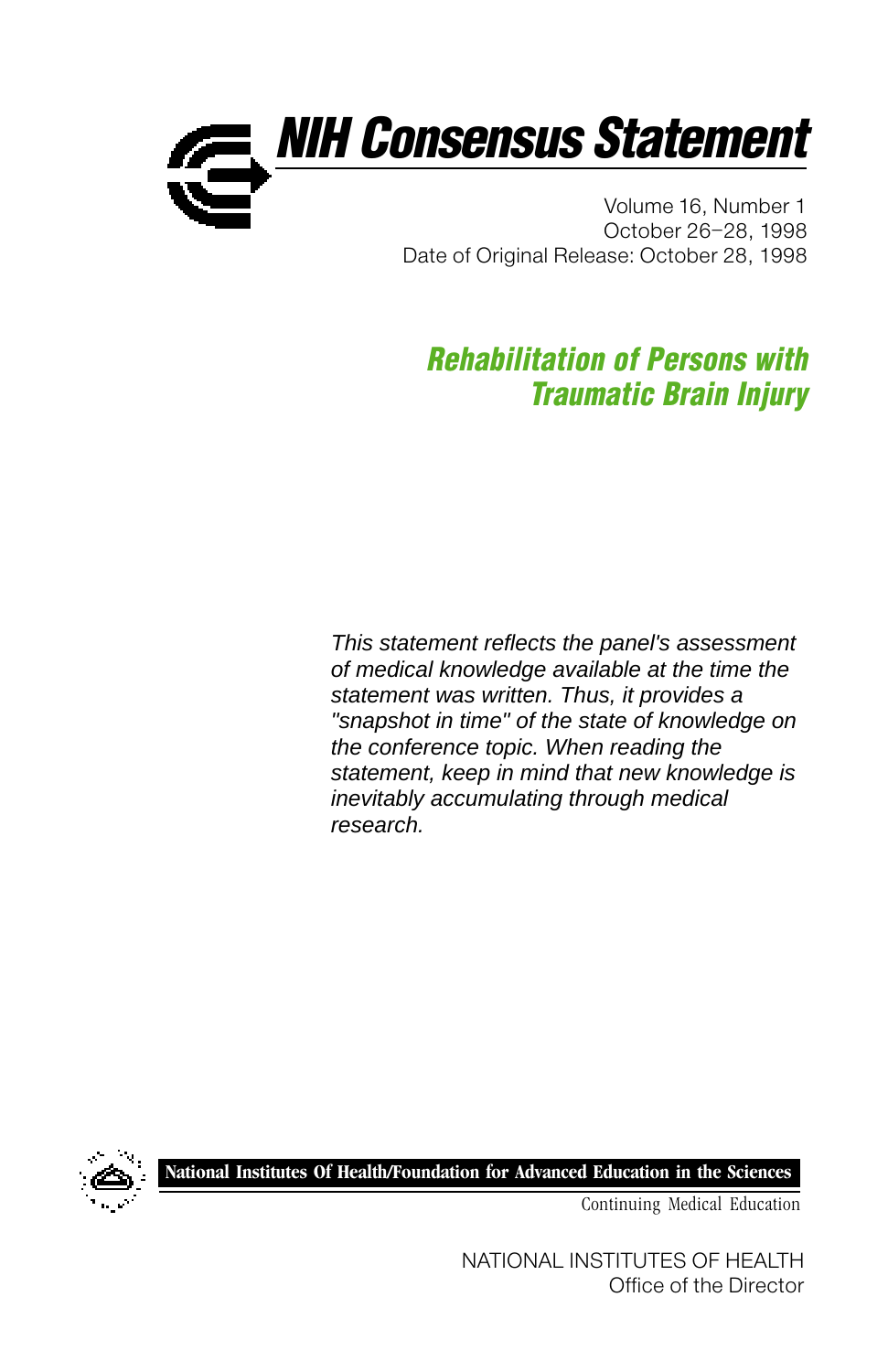### **Disclosure Statement**

All of the panelists who participated in this conference and contributed to the writing of this consensus statement were identified as having no financial or scientific conflict of interest, and all signed conflict of interest forms attesting to this fact. Unlike the expert speakers who present scientific data at the conference, the individuals invited to participate on NIH consensus panels are selected specifically because they are not professionally identified with advocacy positions with respect to the conference topic or with research that could be used to answer any of the conference questions.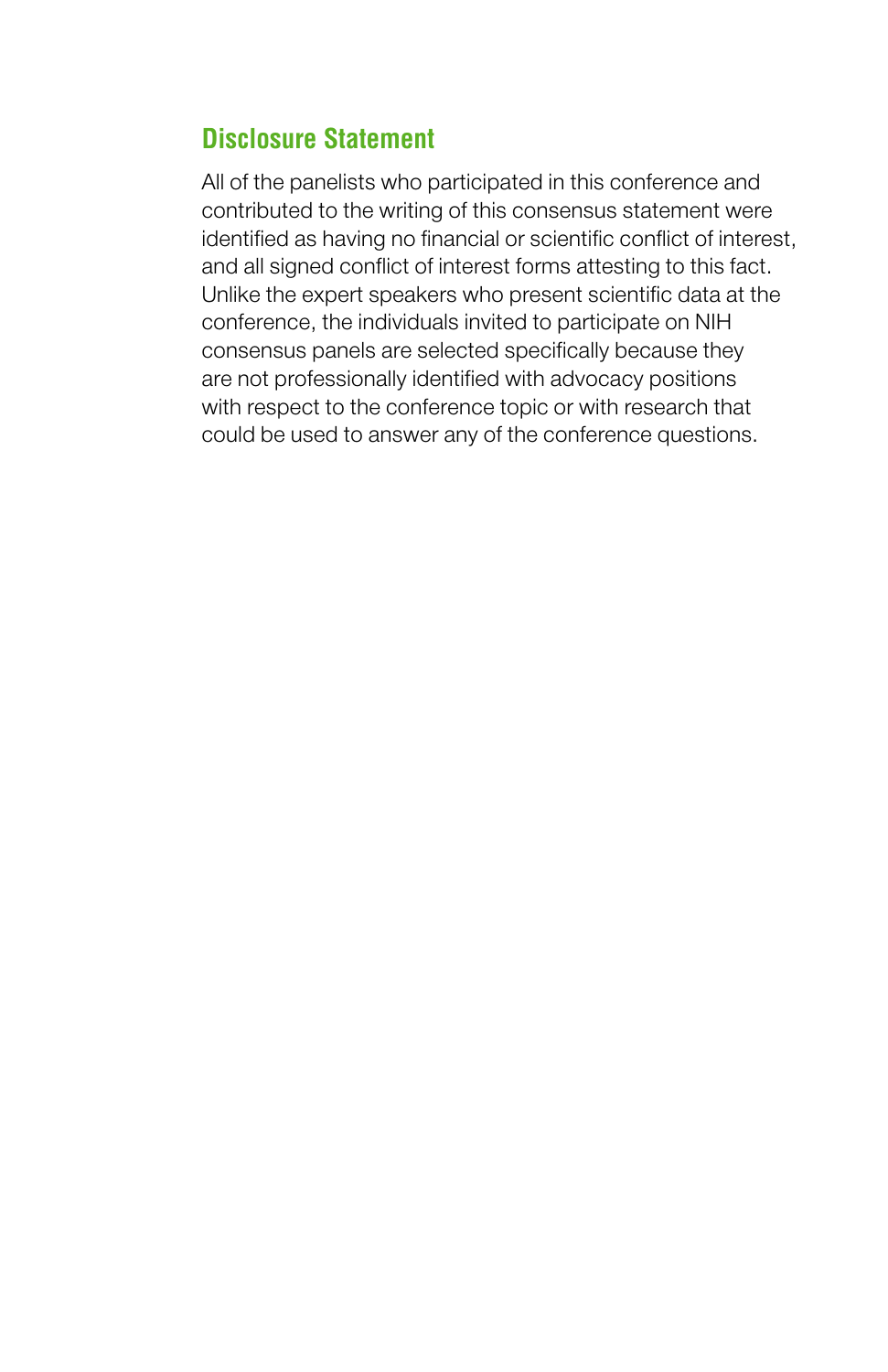## **Abstract**

## **Objective**

The objective of this NIH Consensus Statement is to inform the biomedical research and clinical practice communities of the results of the NIH Consensus Development Conference on Rehabilitation of Persons with Traumatic Brain Injury. The statement provides state-of-the-art information regarding effective rehabilitation measures for persons who have suffered a traumatic brain injury (TBI) and presents the conclusions and recommendations of the consensus panel regarding these issues. In addition, the statement identifies those areas that deserve further investigation. Upon completion of this educational activity, the reader should possess a clear working clinical knowledge of the state of the art regarding this topic. The target audience for this statement includes, but is not limited to, pediatricians, family practitioners, internists, neurologists, physiatrists, psychologists, and behavioral medicine specialists.

## **Participants**

Participants were a non-Federal, nonadvocate, 16-member panel representing the fields of neuropsychology, neurology, psychiatry, behavioral medicine, family medicine, pediatrics, physical medicine and rehabilitation, speech and hearing, occupational therapy, nursing, epidemiology, biostatistics and the public. In addition, 23 experts from these same fields presented data to the panel and a conference audience of 883.

## **Evidence**

The literature was searched through Medline and an extensive bibliography of references was provided to the panel and the conference audience. Experts prepared abstracts with relevant citations from the literature. A compendium of evidence was prepared by the panel which included a contribution from a patient with TBI, a report from an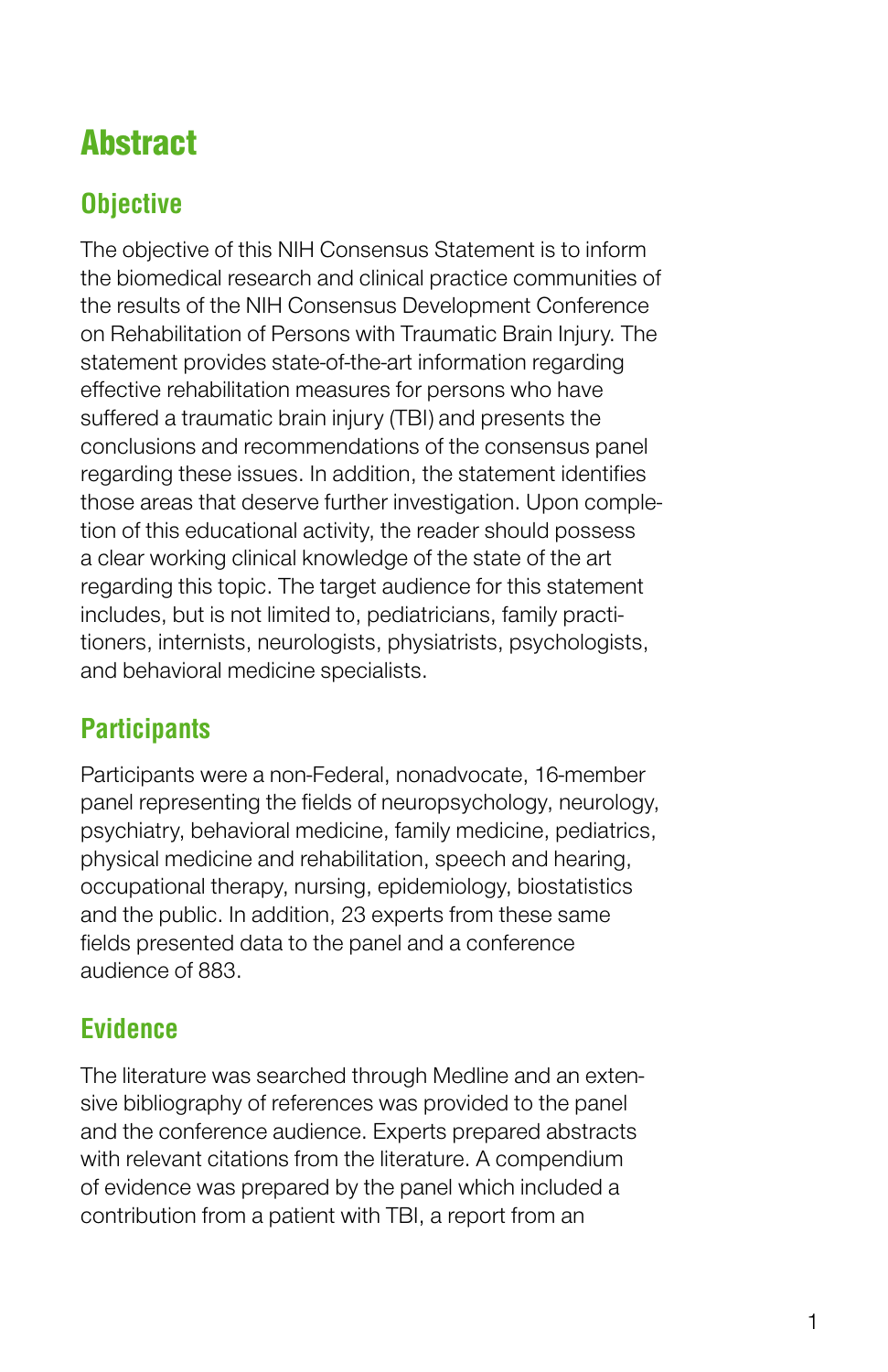Evidence Based Practice Center of the Agency for Health Care Policy and Research, and a report from the National Center for Injury Prevention and Control at the Centers for Disease Control and Prevention. Scientific evidence was given precedence over clinical anecdotal experience.

### **Consensus Process**

The panel, answering predefined questions, developed their conclusions based on the scientific evidence presented in open forum and the scientific literature. The panel composed a draft statement that was read in its entirety and circulated to the experts and the audience for comment. Thereafter, the panel resolved conflicting recommendations and released a revised statement at the end of the conference. The panel finalized the revisions within a few weeks after the conference. The draft statement was made available on the World Wide Web immediately following its release at the conference and was updated with the panel's final revisions.

### **Conclusions**

Traumatic Brain Injury (TBI) results principally from vehicular incidents, falls, acts of violence, and sports injuries, and is more than twice as likely in males as in females. The estimated incidence rate is 100 per 100,000 persons with 52,000 annual deaths. The highest incidence is among persons 15 to 24 years of age and 75 years and older, with an additional less striking peak in incidence in children ages 5 and younger. Since TBI may result in lifelong impairment of an individual's physical, cognitive, and psychosocial functioning and prevalence is estimated to be 2.5 million to 6.5 million individuals, TBI is a disorder of major public health significance. Furthermore, mild TBI is significantly under diagnosed and the likely societal burden therefore even greater. Given the large toll of TBI and absence of a cure, prevention is of paramount importance. However, the focus of this conference was the evaluation of rehabilitative measures available for the cognitive and behavioral consequences of TBI.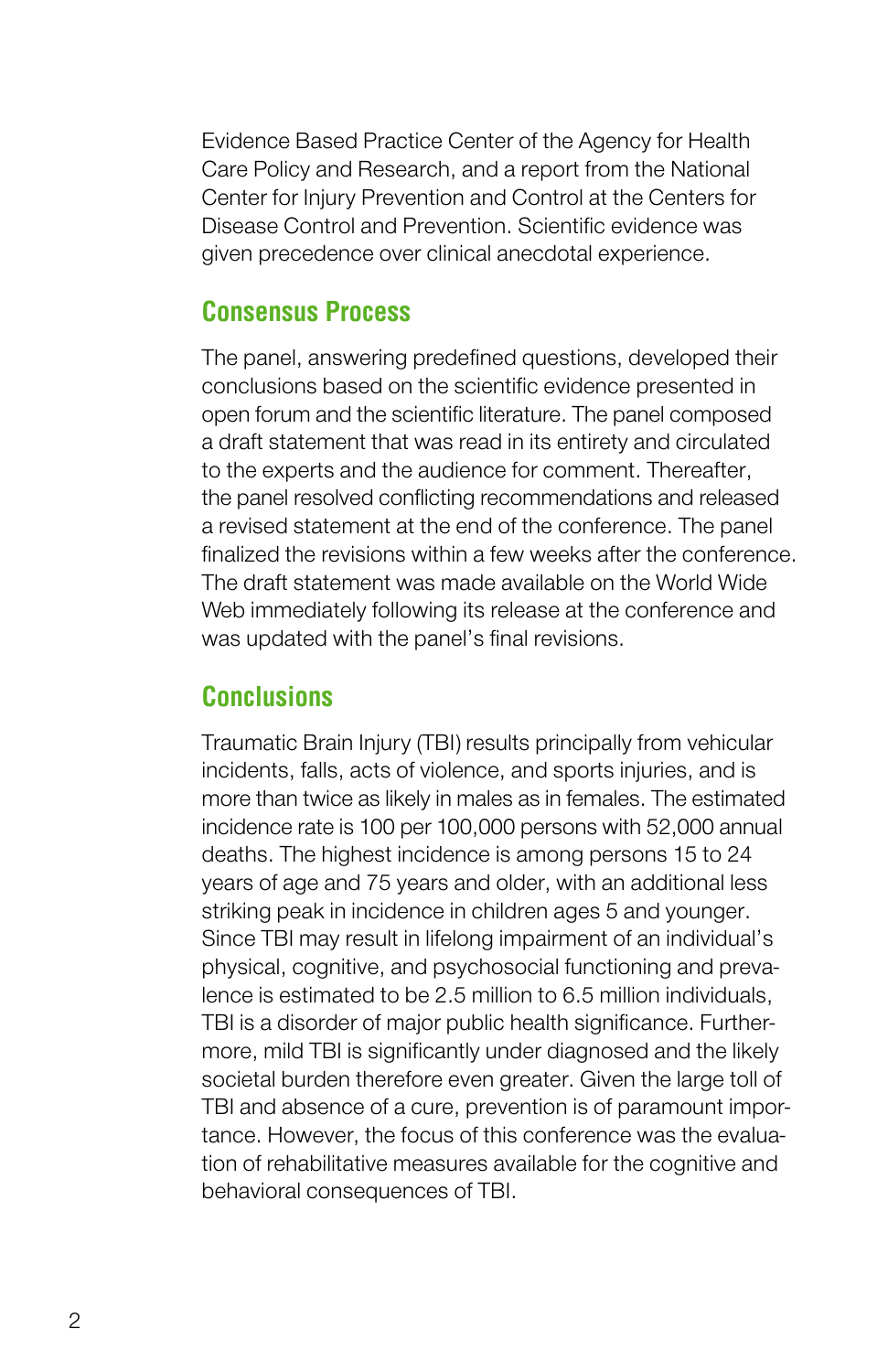Although studies are relatively limited, available evidence supports the use of certain cognitive and behavioral rehabilitation strategies for individuals with TBI. This research needs to be replicated in larger, more definitive clinical trials. Welldesigned and controlled studies using innovative methods are needed to evaluate the benefits of different rehabilitation interventions. Increased understanding of the mechanisms of TBI and recovery hold promise for new treatments. Thus, funding for research on TBI needs to be increased. Persons with TBI, their families, and significant others are integral to the design and implementation of the rehabilitation process and research. Consequently, rehabilitation services, matched to the needs of persons with TBI, and community-based nonmedical services are required to optimize outcomes over the course of recovery. Public and private funding for rehabilitation of persons with TBI must be adequate to meet these acute and long-term needs, especially in consideration of the current healthcare environment where access to these treatments may be jeopardized by changes in payment methods for private insurance and public programs.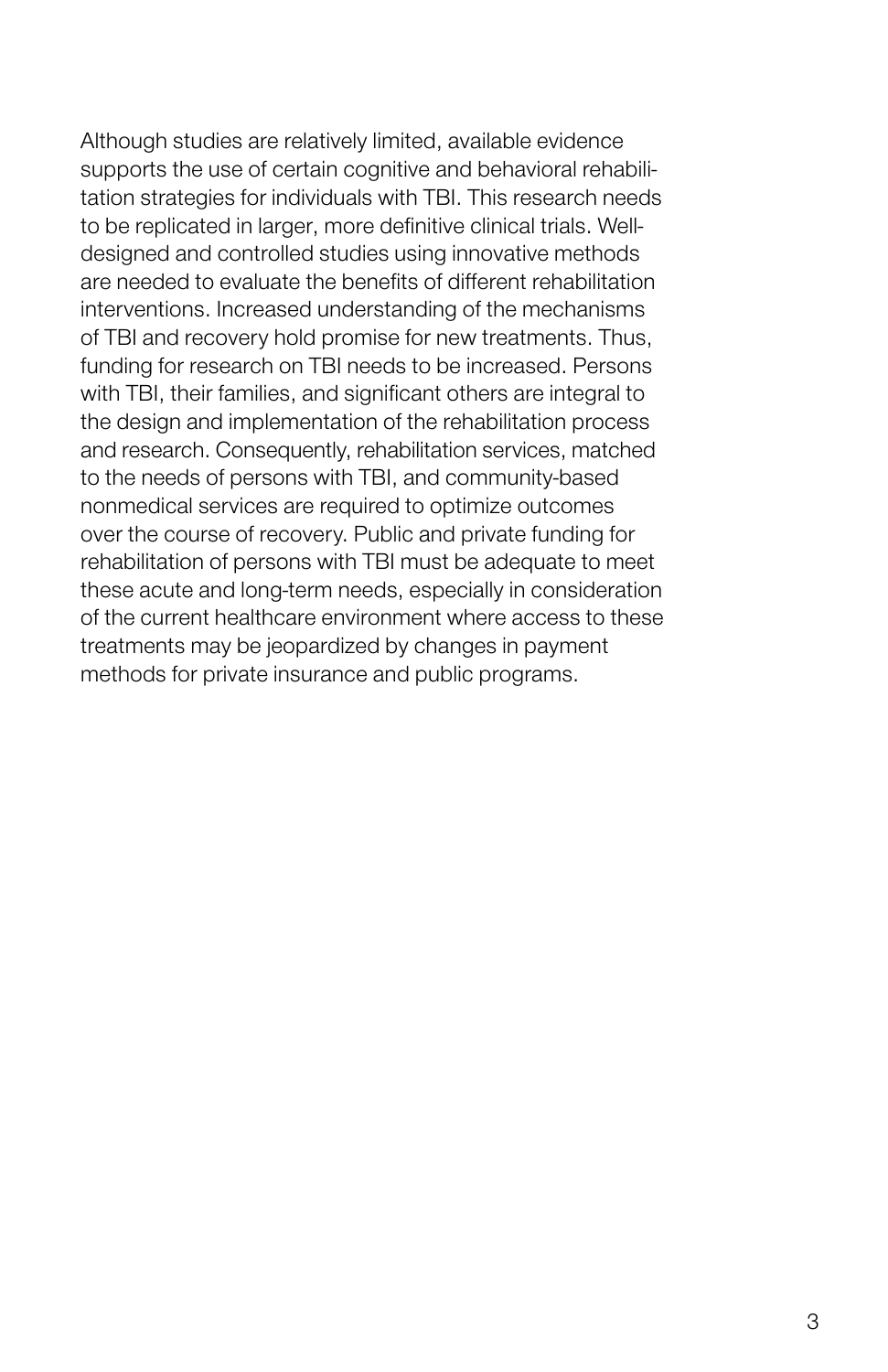## **Introduction**

Traumatic brain injury (TBI), broadly defined as brain injury from externally inflicted trauma, may result in significant impairment of an individual's physical, cognitive, and psychosocial functioning. In the United States, an estimated 1.5 to 2 million people incur TBI each year, principally as a result of vehicular incidents, falls, acts of violence, and sports accidents. The number of people surviving TBI with impairment has increased significantly in recent years, which is attributed to faster and more effective emergency care, quicker and safer transportation to specialized treatment facilities, and advances in acute medical management. TBI affects people of all ages and is the leading cause of long-term disability among children and young adults.

Each year, approximately 70,000 to 90,000 individuals incur a TBI resulting in a long-term, substantial loss of functioning. The consequences of TBI include a dramatic change in the individual's life-course, profound disruption of the family, enormous loss of income or earning potential, and large expenses over a lifetime. There are approximately 300,000 hospital admissions annually for persons with mild or moderate TBI, and an additional unknown number of traumatic brain injuries (TBIs) that are not diagnosed but may result in longterm disability.

Although TBI may result in physical impairment, the more problematic consequences involve the individual's cognition, emotional functioning, and behavior. These impact interpersonal relationships, school, and work. Cognitive-behavioral remediation, pharmacologic management, assistive technology, environmental manipulation, education, and counseling are among currently used treatments of these sequelae. These treatments are provided in freestanding rehabilitation hospitals, rehabilitation departments in general hospitals, a variety of day treatment or residential programs, skilled nursing facilities, schools, the community, and the home.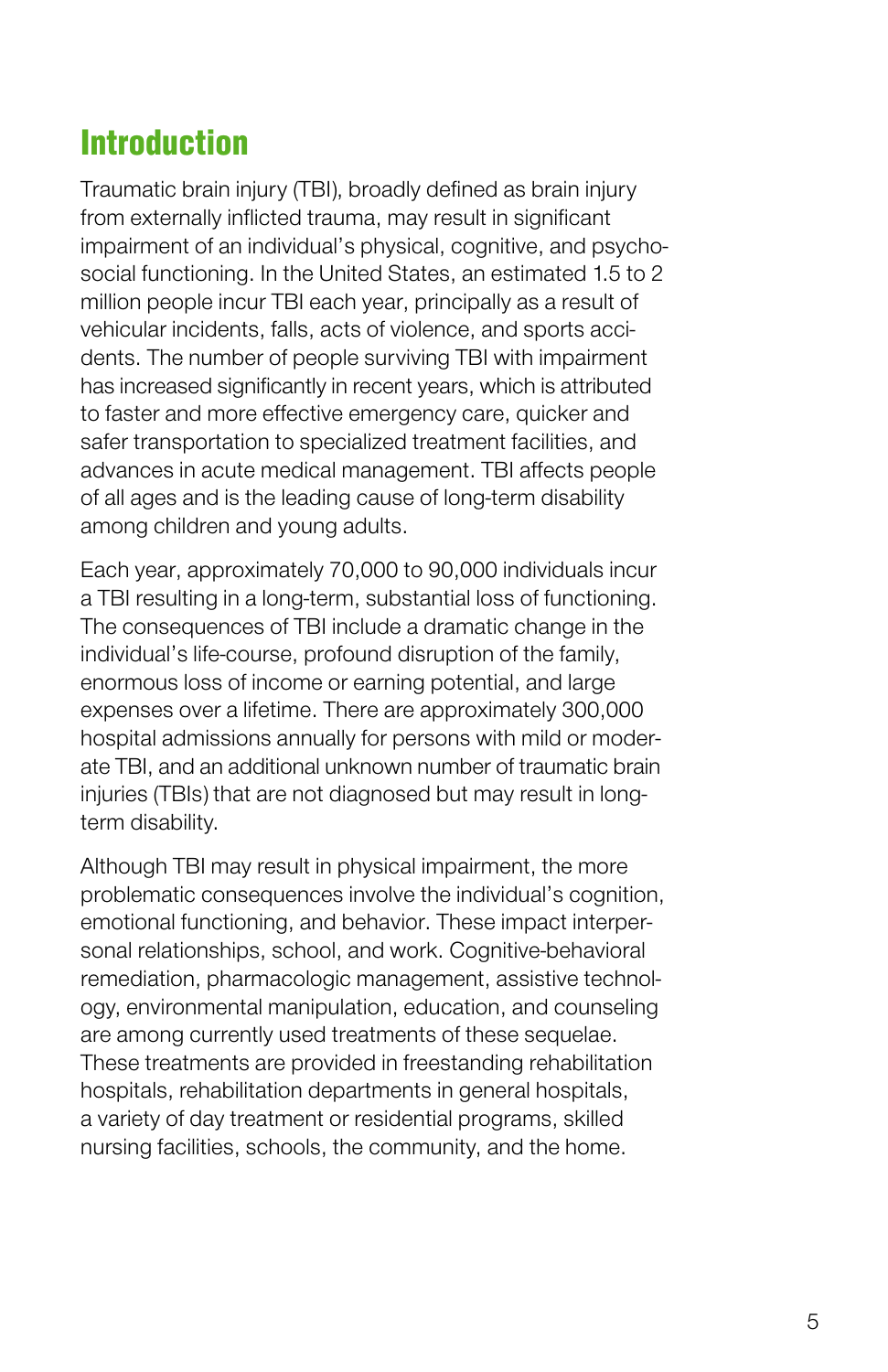The Traumatic Brain Injury Act of 1996 instructed the Secretary of Health and Human Services, acting through the Director of the National Center for Medical Rehabilitation Research within the National Institute of Child Health and Human Development, to conduct "a national consensus conference on managing traumatic brain injury and related rehabilitation concerns." The NIH organized a 2<sup>1</sup>/<sub>2</sub>-day conference to evaluate the scientific data concerning rehabilitation practices for persons with TBI. Particular emphasis was placed on rehabilitation of cognitive, behavioral, and psychosocial difficulties associated with mild, moderate, and severe TBI. The conference brought together national and international biomedical researchers and clinicians, as well as persons with TBI and their families.

On the second day of the conference,  $1\frac{1}{2}$  hours were allocated for brief oral presentations by individuals representing interested organizations regarding the conference issues and by persons wishing to present their own individual statements.

After 1<sup>1</sup>/<sub>2</sub> days of presentations and audience discussion, an independent, non-Federal consensus panel chaired by Dr. Kristjan T. Ragnarsson, Professor and Chair, Department of Rehabilitation Medicine, Mount Sinai School of Medicine, weighed the scientific evidence and wrote a draft statement that was presented to the audience on the third day. The statement took into account the panel's year-long review of the scientific literature. The consensus statement addressed the following key questions:

- What is the epidemiology of traumatic brain injury in the United States, and what are its implications for rehabilitation?
- What are the consequences of traumatic brain injury in terms of pathophysiology, impairments, functional limitations, disabilities, societal limitations, and economic impact?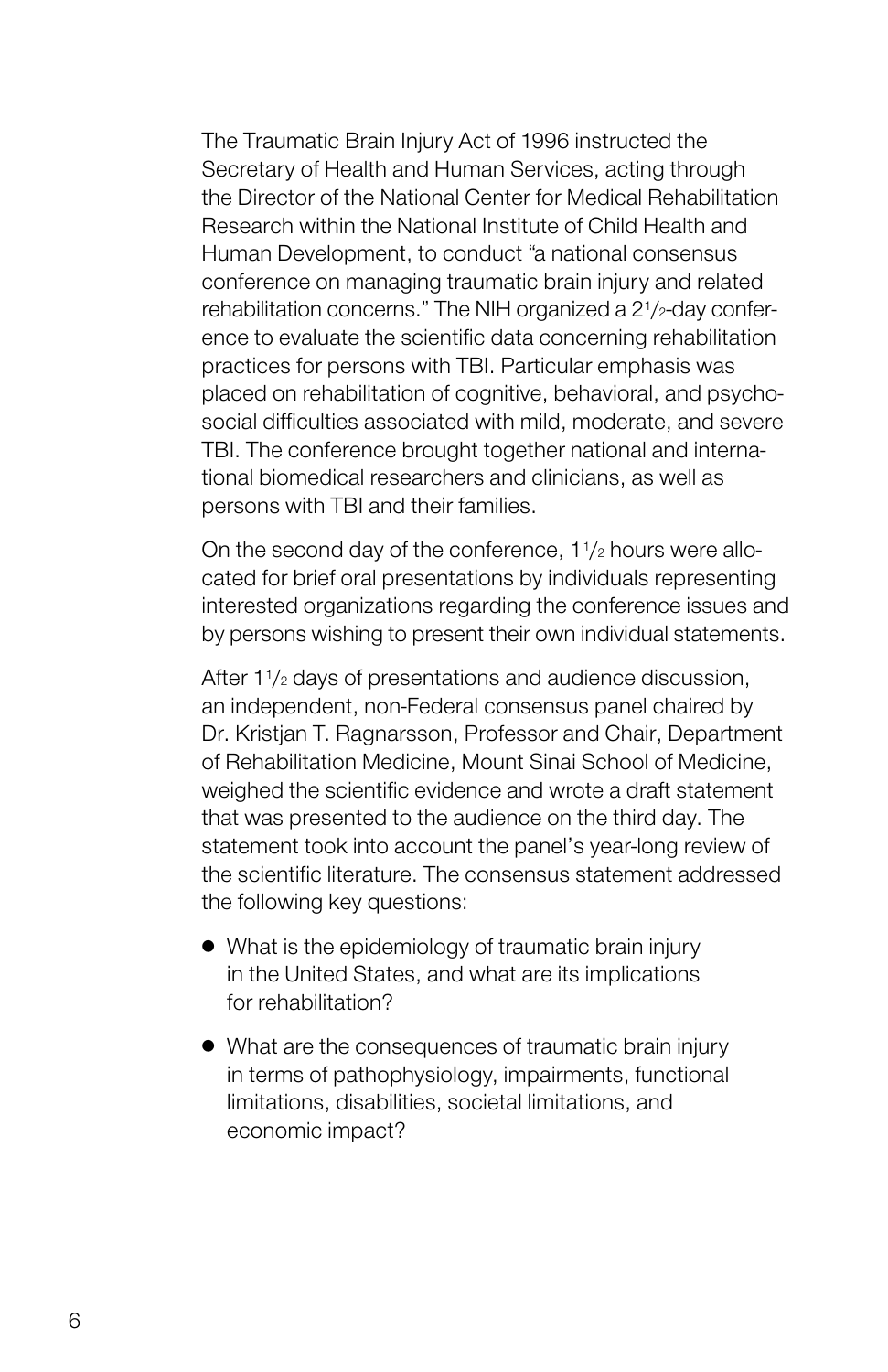- What is known about mechanisms underlying functional recovery following TBI, and what are the implications for rehabilitation?
- What are the common therapeutic interventions for the cognitive and behavior sequelae of TBI, what is their scientific basis, and how effective are they?
- ● What are common models of comprehensive, coordinated, multidisciplinary rehabilitation for people with TBI, what is their scientific basis, and what is known about their short-term and long-term outcomes?
- Based on the answers to these questions, what can be recommended regarding rehabilitation practices for people with TBI?
- What research is needed to guide the rehabilitation of people with traumatic brain injury?

The lead organizations of this meeting were the National Institute of Child Health and Human Development and the NIH Office of Medical Applications of Research. The conference was also supported by the National Institute on Deafness and Other Communication Disorders, the National Institute of Mental Health, the National Institute of Neurological Disorders and Stroke, the National Institute of Nursing Research, the Office of Alternative Medicine, and the Office of Research on Women's Health of the NIH; the Agency for Healthy Care Policy and Research; and the Centers for Disease Control and Prevention.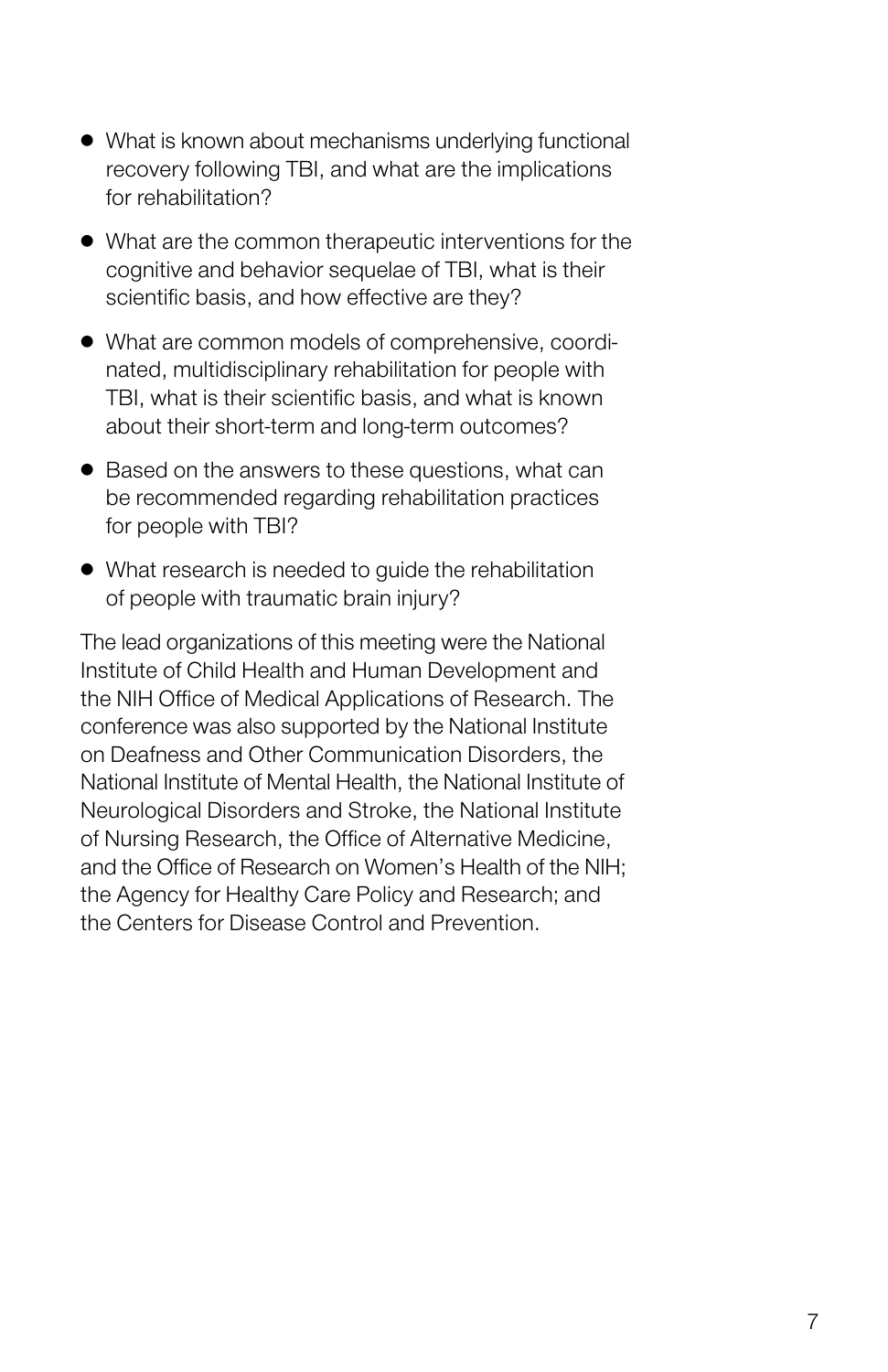## **What Is the Epidemiology of Traumatic Brain Injury in the United States, and What Are Its Implications for Rehabilitation?**

The epidemiology of TBI, including incidence, prevalence, etiology, and natural history, can guide our estimates of the demand for and range of required TBI rehabilitation services. Data from Centers for Disease Control and Prevention (CDC) sponsored State surveillance projects report annual rates of TBI of 100 per 100,000 persons with 52,000 annual deaths. Prevalence estimates range from 2.5 million to 6.5 million individuals living with the consequences of TBI. These estimates, however, suffer from ascertainment bias since they are based exclusively on information about hospitalized patients and those who die before hospitalization.

It is important to separately address mild, moderate, and severe TBI. Until data are available beyond those based on hospitalized patients, it will not be possible to understand and study the full spectrum of the disease. The recent State surveillance systems directed in part by CDC have adopted common data collection and reporting methods, which provide good epidemiologic data about persons with TBI who are hospitalized or die. Newer methodologies to assess the epidemiology of mild TBI that does not result in hospitalization should be developed and its incidence and prevalence rigorously studied.

Existing data point to potential areas for prevention of TBI and design of rehabilitation programs. Males are more than twice as likely as females to experience TBI. The highest incidence is among persons 15 to 24 years of age and 75 years and older, with an additional less striking peak in incidence in children ages 5 and younger. Alcohol is reported to be associated with half of all TBI, either in the person causing the injury or in the person with the injury.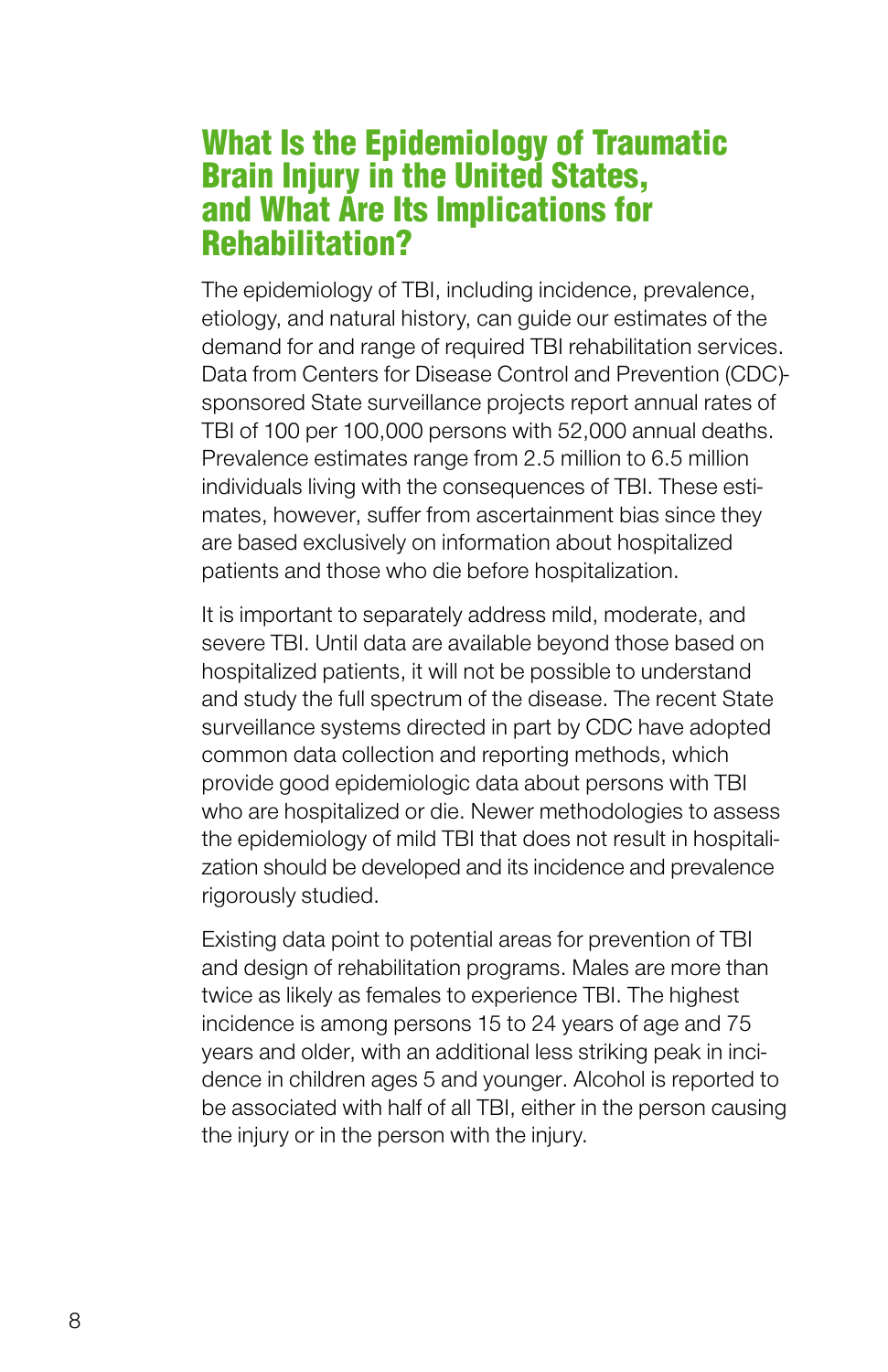Approximately 50 percent of TBIs are the result of motor vehicle, bicycle, or pedestrian-vehicle incidents. Safety belts, air bags, infant and child car seats, as well as changes in speed limits, road design, and traffic control have reduced motor vehicle-related deaths and TBI. Additional preventive measures to reduce TBI caused by alcohol-related motor vehicle accidents should be developed and assessed.

Falls are the second most frequent cause of TBI among the frail elderly and the very young. Risk factors for falls among the elderly include alcohol, medication, and osteoporosis. Few preventive measures are in place for either the very young or the elderly; however, there have been some changes in the design of walkers, strollers, and shopping carts to help prevent falls among young children.

Violence-related incidents account for approximately 20 percent of TBI. These incidents are almost equally divided into firearm and non-firearm assaults. The highest incidence for TBI due to firearms is among people ages 15 to 24. This is also a high-risk age for non-firearm assaults. Programs to prevent street violence must be strengthened, especially through legislation to control use of handguns and to increase their safety.

Assault is also a major cause of TBI in the very young. Although unintentional injuries account for 75 percent of TBI in this age group, child abuse is also an issue. Shaken baby syndrome results specifically in TBI and spinal cord injury. Domestic violence affects children and adults of both genders.

Although sports- and recreation-related injuries account for 3 percent of hospitalized persons with TBI, approximately 90 percent of sports-related TBIs are mild and may go unreported, thus leading to the underestimate of the actual incidence rate of sports-related TBI. Sports-related TBI occurs most frequently among people ages 5 to 24 who have many decades of life ahead. Risk factors are poorly delineated. There is great promise for prevention of sports-related TBI.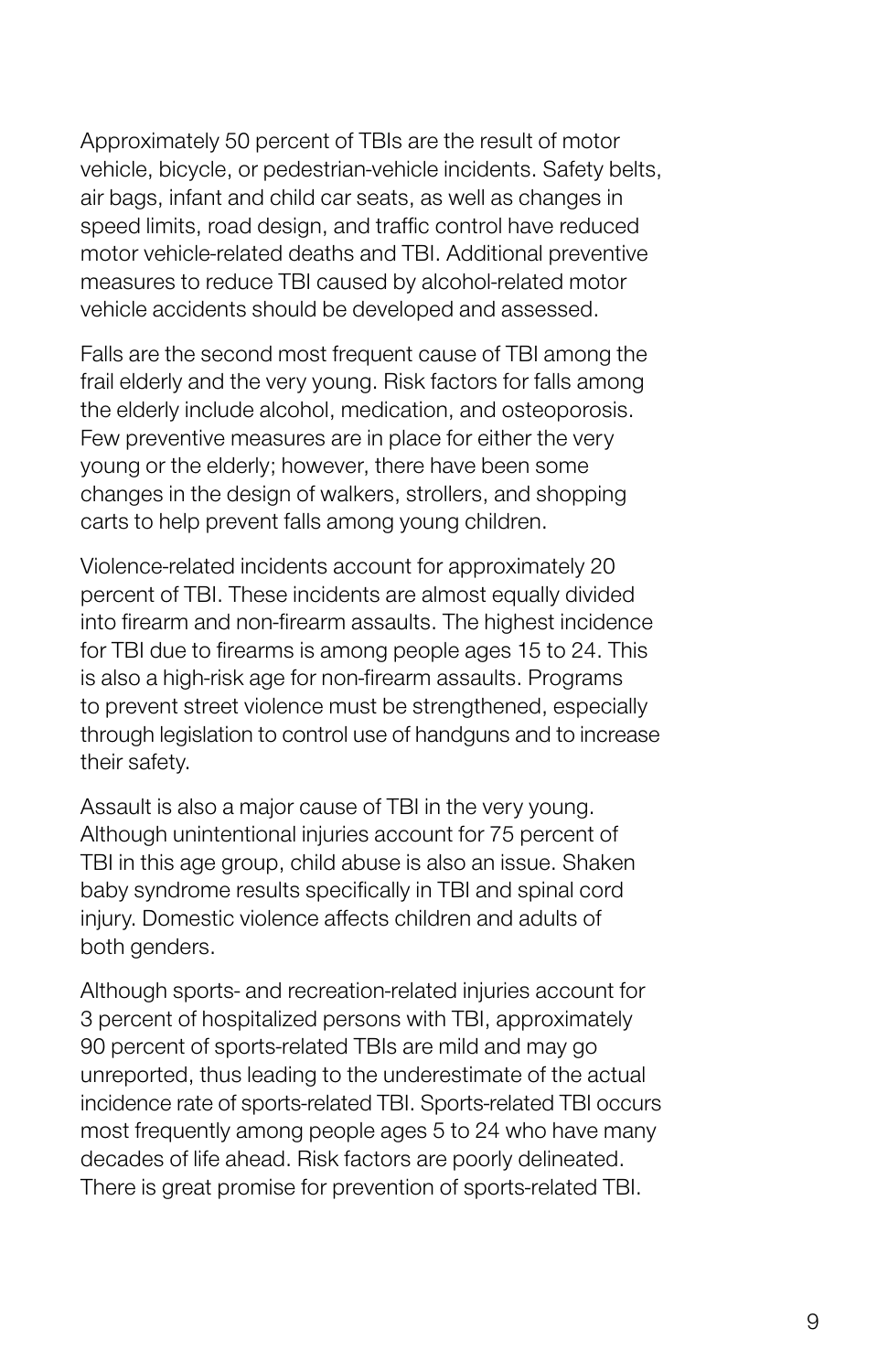Risk factors for these causes of TBI are rarely studied, leaving large gaps in the knowledge of appropriate prevention strategies and the association of those risk factors with etiologies and outcomes. In addition, etiologies and risk factors may affect the selection of rehabilitation strategies. For example, children with TBI secondary to child abuse or street violence may have limited options for community-based rehabilitation. Injuries related to alcohol or drug abuse often necessitate chemical dependency treatment in the rehabilitation process.

These epidemiologic profiles indicate that TBI is extremely heterogeneous. This is apparent in the distribution of TBI by age, gender, ethnicity, severity, and cause. Multiple rehabilitation strategies to accommodate these complexities are needed.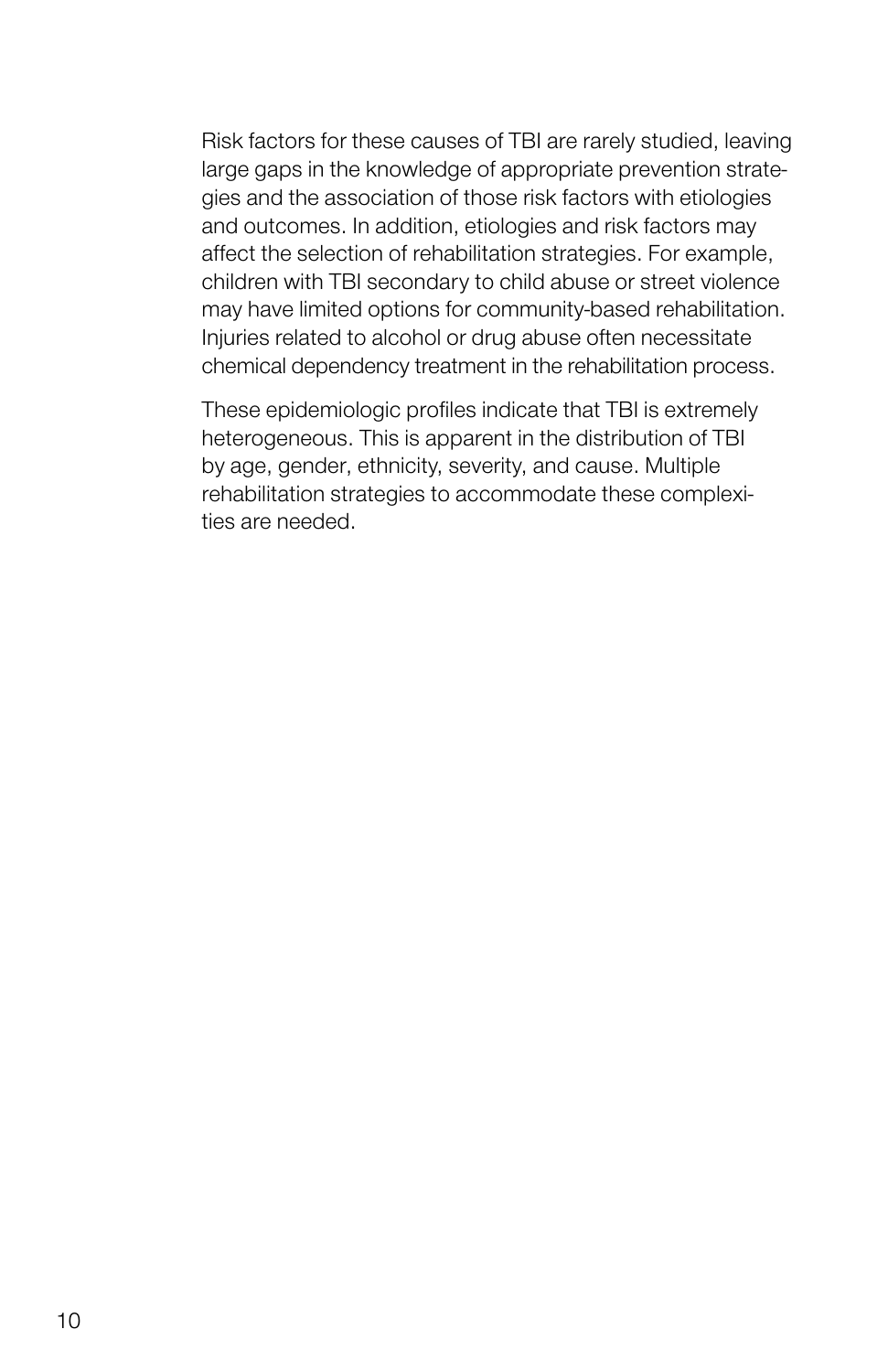## **What Are the Consequences of Traumatic Brain Injury in Terms of Pathophysiology, Impairments, Functional Limitations, Disabilities, Societal Limitations, and Economic Impact?**

Rarely are the consequences limited to one set of symptoms, clearly delineated impairments, or a disability that affects only one part of a person's life. Rather, the consequences of TBI often influence human functions along a continuum from altered physiological functions of cells through neurological and psychological impairments, to medical problems and disabilities that affect the individual with TBI, as well as the family, friends, community, and society in general. When other, more urgent medical problems are apparent at onset, mild TBI may be masked, even though it can result in impairments. In many cases, the consequences of TBI endure in original or altered forms across the lifespan, with new problems likely to occur as a result of new challenges and the aging process.

The neurological consequences of TBI are many and complex, occurring throughout the neural axis. Any sensory, motor, and autonomic function may be compromised. Most of these complications are apparent within the first days or months following injury, depending on the severity of initial trauma. Some long-term sequelae include a variety of movement disorders, seizures, headaches, ambient visual deficits, and sleep disorders. Non-neurological medical complications include, but are certainly not limited to, pulmonary, metabolic, nutritional, gastrointestinal, musculoskeletal, and dermatologic problems.

The cognitive consequences of TBI are similarly broad. All of these consequences can occur singly or in combinations and are variable in terms of their effects on individuals; furthermore, they change in severity and presentation over time. In combination, they produce a myriad of functional problems. Some of the most persistent problems include memory impairment and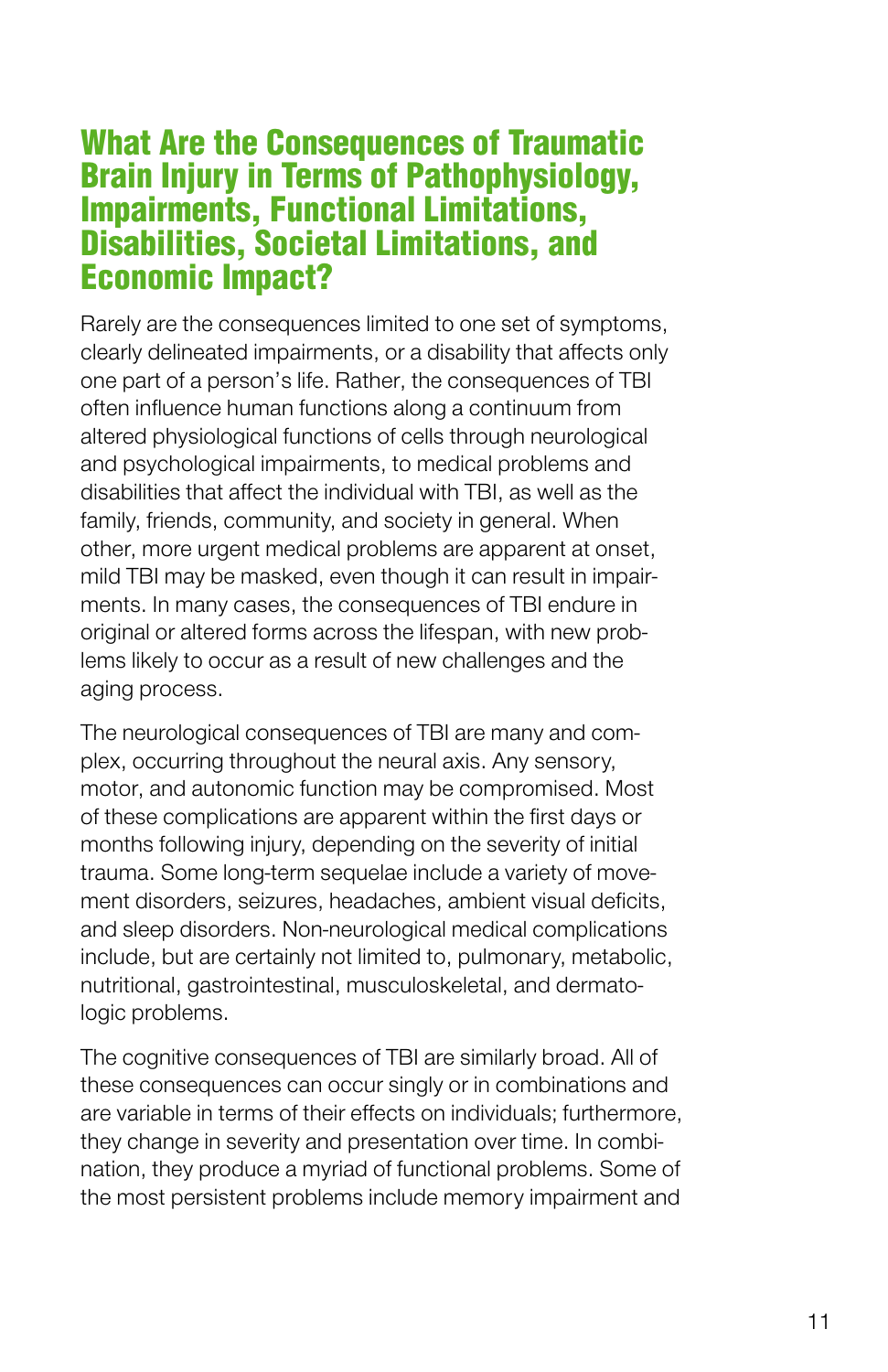difficulties in attention and concentration. Deficits in language use and visual perception are common, but often unrecognized. Frontal lobe functions, such as the executive skills of problem-solving, abstract reasoning, insight, judgment, planning, information processing, and organization, are vulnerable to TBI.

Common behavioral deficits include decreased ability to initiate responses, verbal and physical aggression, agitation, learning difficulties, shallow self-awareness, altered sexual functioning, impulsivity, and social disinhibition. Mood disorders, personality changes, altered emotional control, depression, and anxiety are also prevalent after TBI.

Social consequences of mild, moderate, and severe TBI are many and serious, including increased risk of suicide, divorce, chronic unemployment, economic strain, and substance abuse. These consequences are tragic to individuals and families and place additional burdens on social service agencies, law enforcement, and the courts. As individuals with TBI attempt to resume their usual daily activities, the environment places increasing demands on them, uncovering additional psychosocial consequences. For example, executive dysfunction may become obvious only in the workplace; behavioral changes affecting interpersonal relationships may appear after leaving inpatient care. Spiraling adverse consequences of TBI may become apparent not only for persons with TBI but also for their significant others. Family members report depression, social isolation, and anger. Overall family functioning and relationships are disrupted. Such consequences may continue and, in some instances, worsen with age.

Children with TBI have their own set of consequences. Interactions of physical, cognitive, and behavioral sequelae interfere with the task of new learning. The effect of early TBI may not become apparent until later in the child's development, although there is little explicit literature on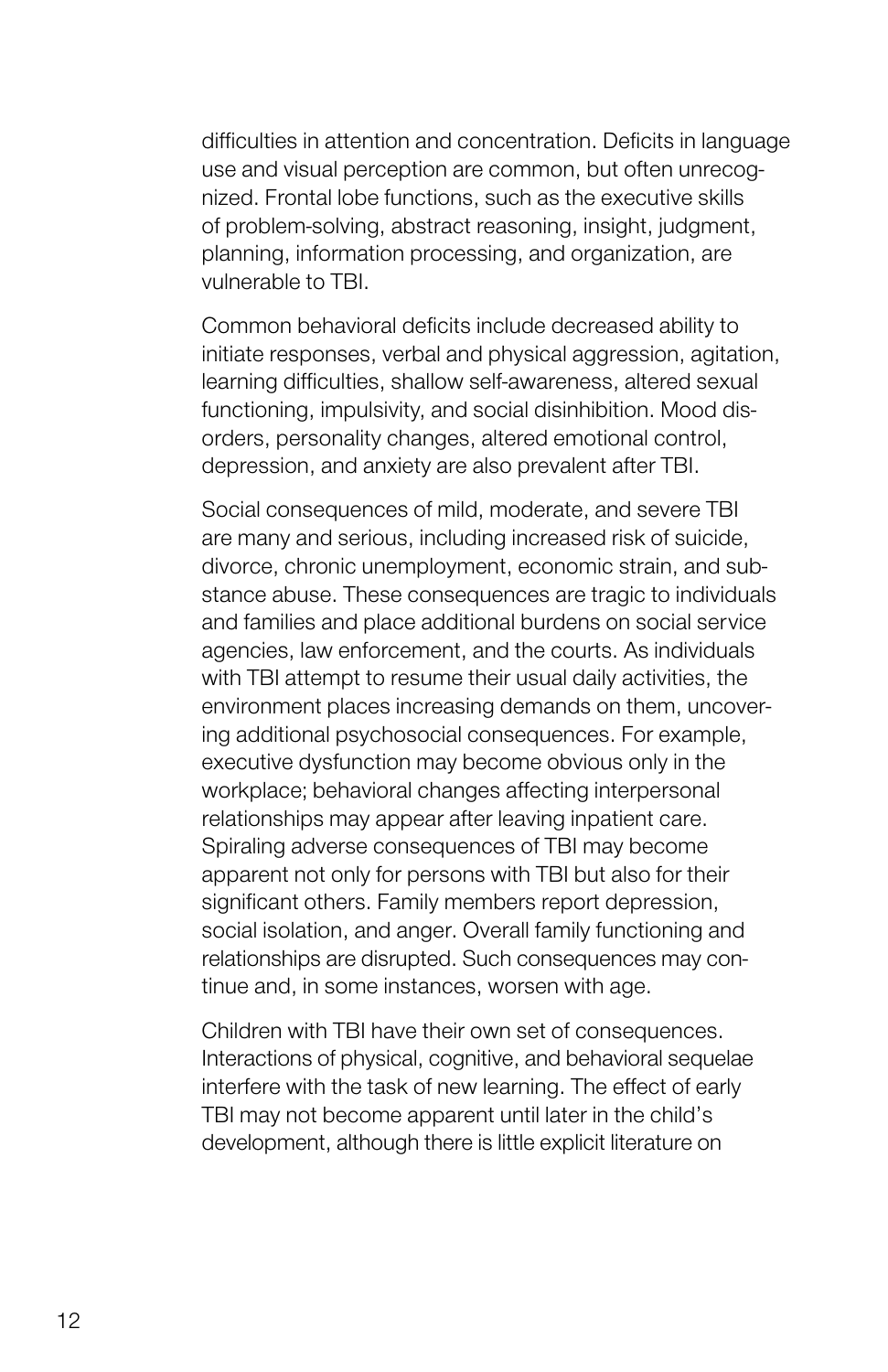the developmental consequences of TBI in infants. There may be a poor fit between the needs of children with TBI and the typical school educational programs. Children with TBI also may have difficulties with peers due to cognitive processing, behavioral problems, or difficulty comprehending social cues. Parents are faced with significant parenting challenges, including coping with changed academic aspirations and family goals.

TBI in adolescents has been largely unstudied. It is unclear, therefore, whether the consequences they face are best described by the literature pertaining to adults or children.

The economic consequences of TBI are enormous. The annual cost of acute care and rehabilitation in the United States for new cases of TBI is estimated at \$9 to \$10 billion. Estimates for average lifetime cost of care for a person with severe TBI range from \$600,000 to \$1,875,000. These figures may grossly underestimate the economic burden of TBI to family and society because they do not include lost earnings, costs to social services systems, and the value of the time and foregone earnings of family members who care for persons with TBI.

Access to initial care and subsequent rehabilitation for persons with TBI may depend greatly on insurance coverage, health care personnel, family and community, geographic location, knowledge of available resources, and the ability to navigate the medical care and rehabilitation system successfully.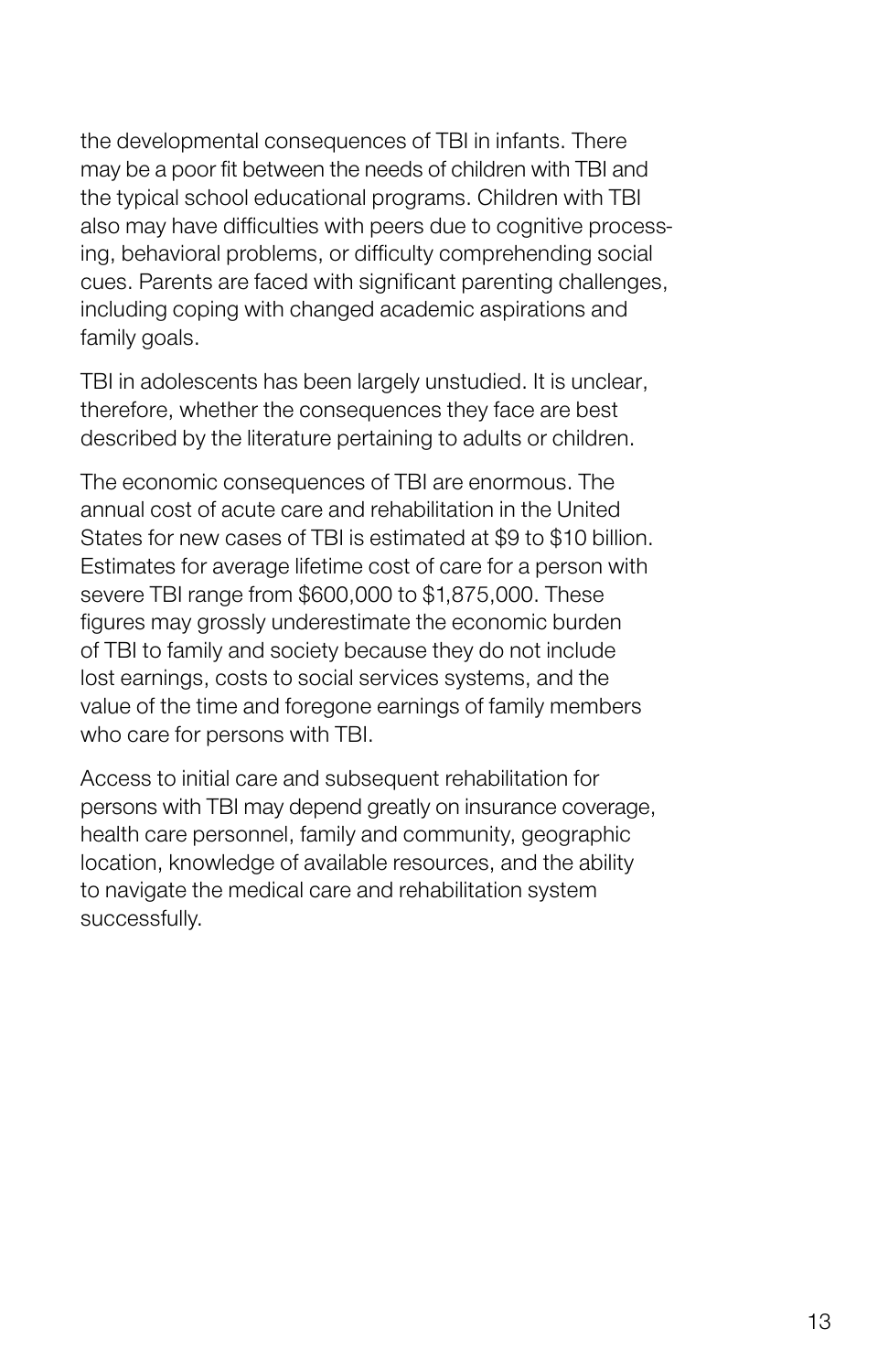## **What Is Known About Mechanisms Underlying Functional Recovery Following TBI, and What Are the Implications for Rehabilitation?**

TBI represents an evolving dynamic process that involves multiple interrelated physiological components that exert primary and secondary effects at the level of the individual nerve cell (neuron), the level of connected networks of such neurons (neural networks), and the level of human thought (cognition). Many damaging changes to the connections among neurons (axons) and to the neurons themselves have been described. These include chemical changes to the basic molecules of metabolism (especially calcium), to mechanisms of the human cellular response to injury, and to the quantities of certain molecules that can be dangerous in excess (oxygen free radicals, nitric oxide). A protein substance that is present in Alzheimer's disease (beta amyloid) also can be deposited in neurons. Communication molecules in the brain (neurotransmitters) have either excitatory or inhibitory effects. The most prevalent of these excitatory molecules are the amino acids glutamate and aspartate, which can occur in massive amounts following TBI, leading to overexcitation and ultimately the death of neurons. At the cognitive level, alterations in neural networks and neurotransmitter systems (especially ones involving the transmitters acetyl choline, dopamine, and serotonin) can affect cognition and behavior.

Although the pathophysiology of TBI is under intense investigation in animals, application of these findings to the understanding of neurobiological mechanisms underlying functional recovery in humans remains to be delineated. The relative importance of each mechanism to recovery potential at different stages after TBI remains unclear.

The basic mechanisms of injury and recovery have motivated the evaluation of experimental treatments in animals (e.g., protection of neurons from overexcitation or the effects of damaging molecules), whereas basic understanding of the capacity of neurons to grow and form connections with other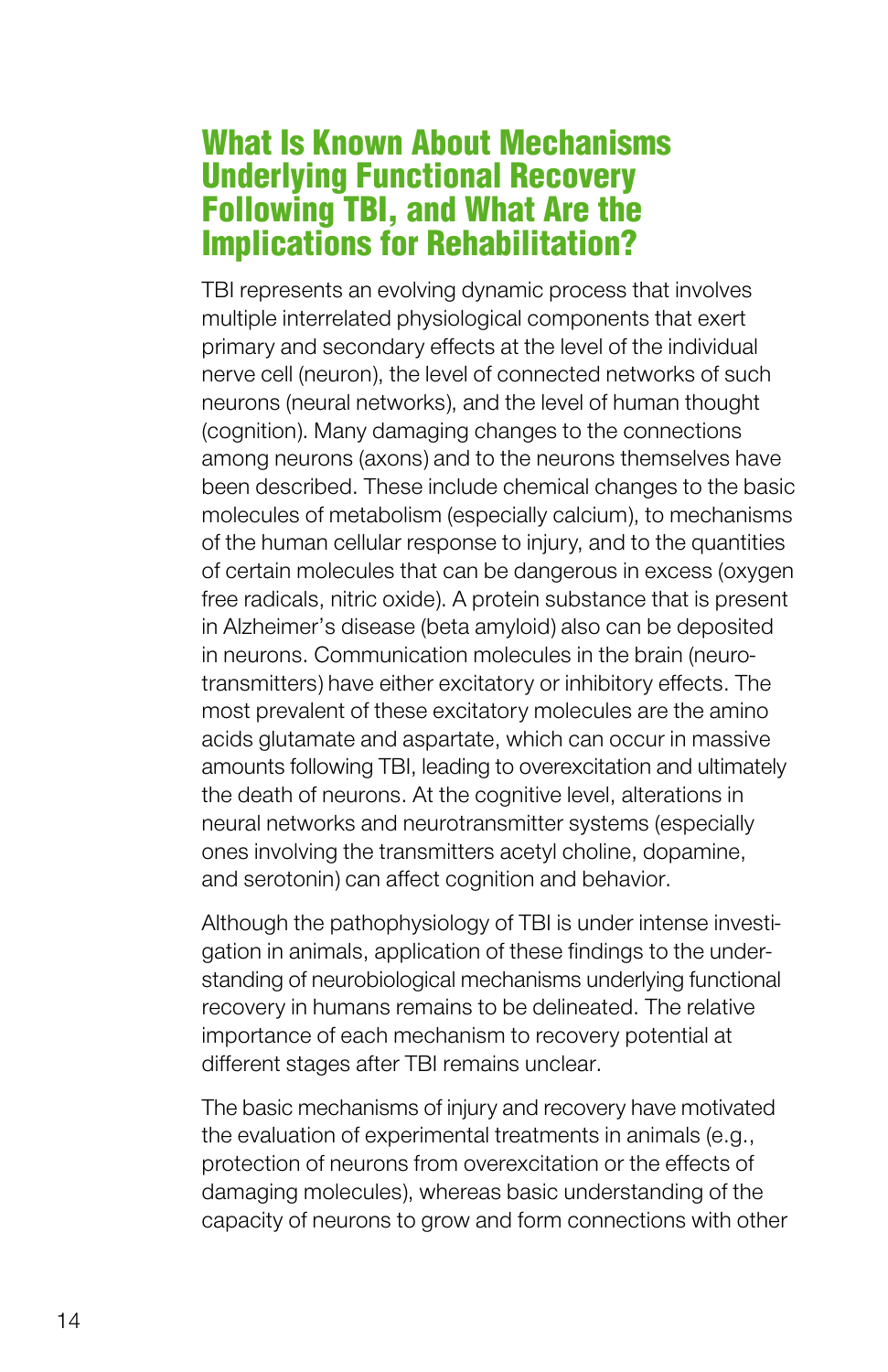neurons (cellular plasticity) has motivated others. The injured brain does have some capacity to recover. Elements of neural plasticity include increases of chemicals that promote growth of neural connections (growth factors) and alterations in the number and nature of these connections through changes in neuron structure. Promising strategies in neuroplasticity include nerve growth factors, other mediators of growth, and tissue transplantation. Ultimately, gene therapy may be a way to deliver such growth factors to targeted locations. Interventions to improve neural network and cognitive function may involve particular types of experience and stimulation (e.g., complex environments), with experience-dependent changes demonstrable in the biology of neural connections, small blood vessels, and even the organization of brain layers.

The temporal course of recovery is probably lengthy (months to years), and the rate of recovery may vary over time. Recovery may incorporate particular substages that have unique pathophysiology. The temporal course may exhibit regional and functional differences. For example, at the cellular level, a particular type of cell death (apoptosis), which is normally present only during early brain development, may occur in different regions at different times, including many months following injury. At the neural network level, experiencedependent changes related to activity or learning have been demonstrated at various times after experimental brain damage in animals. Cognitive recovery proceeds in overlapping stages, with more marked improvements in particular skills occurring at different times. In addition, great variability in behavior is characteristic after TBI. Mechanisms currently used for reestablishing appropriate and adaptive behaviors in adults with TBI include learning, the development of supportive contexts, and environmental manipulations. These mechanisms focus not only on persons with TBI, but also on their families and the communities in which they live. Given the complexity of the recovery processes, treatment protocols likely will need to be carefully designed and systematically staged to introduce these potential therapeutic interventions consistent with the temporal sequence of pathophysiological and plastic events.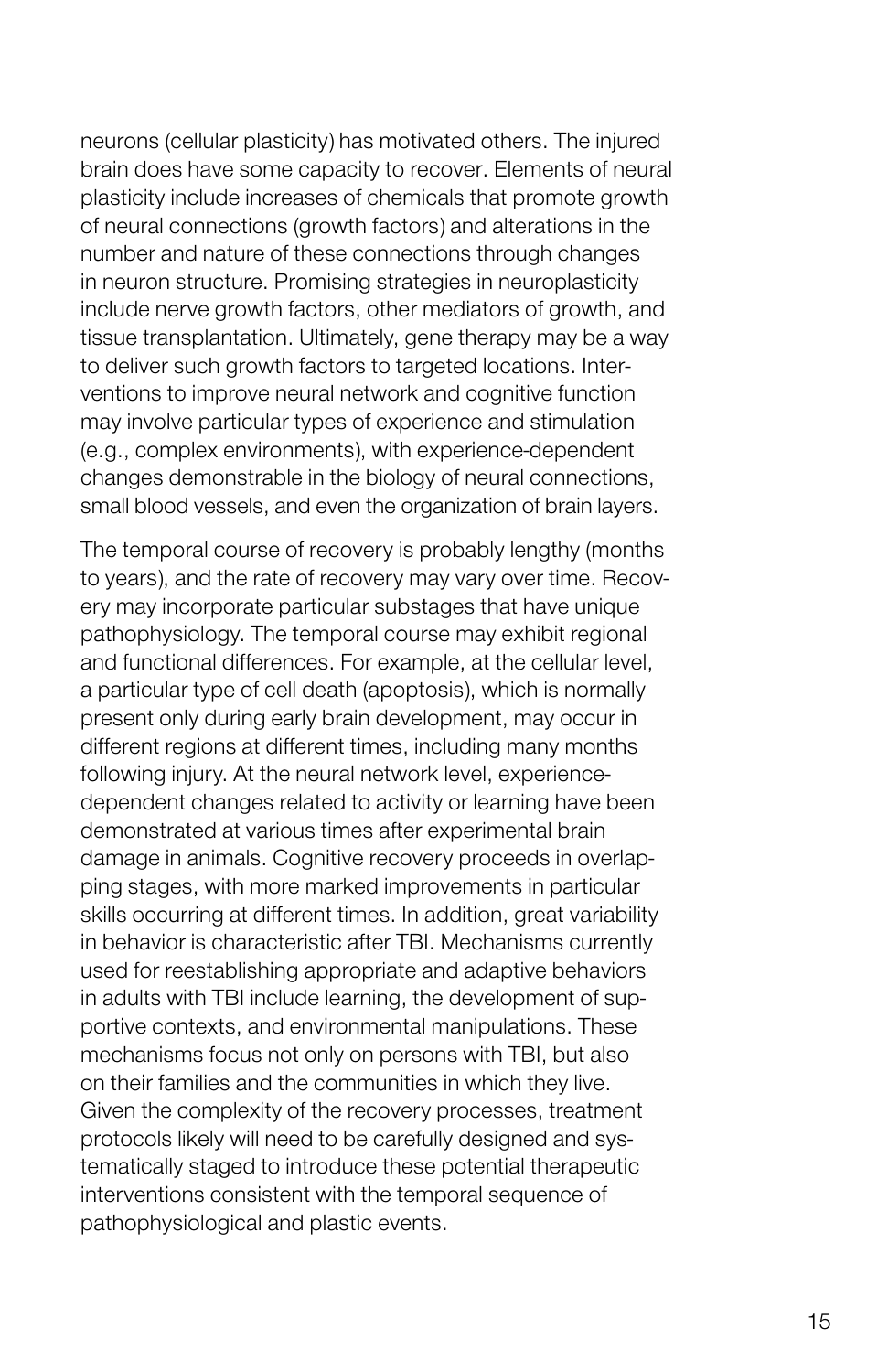The gap between animal model studies of interventions and human clinical practice is particularly wide. Four reasons for this gap are (1) the differences between induced animal injury (e.g., fluid percussion injury) and human TBI, (2) the differences in severity of injury, (3) the timeframes of interventions for particular impairments, and (4) the presence of intolerable side effects. Furthermore, studies in animals are unable to address the complicated behavioral characteristics of human cognition after TBI. Successful study of brain/ behavior relationships after TBI may depend on comparing cognitive domains (e.g., learning, attention, concentration, and memory) with biological processes, which can be studied only in humans.

Several conclusions from this review are possible. The time course of TBI is prolonged and, in some cases, lifelong. The neural and cognitive mechanisms of injury and recovery are myriad, complex, and interrelated. Different underlying mechanisms are active at different times during recovery; consequently, specific interventions might have beneficial effects at certain times and not others. Although certain rehabilitative interventions probably should be started immediately, others probably should be delayed to maximize effectiveness and minimize adverse effect.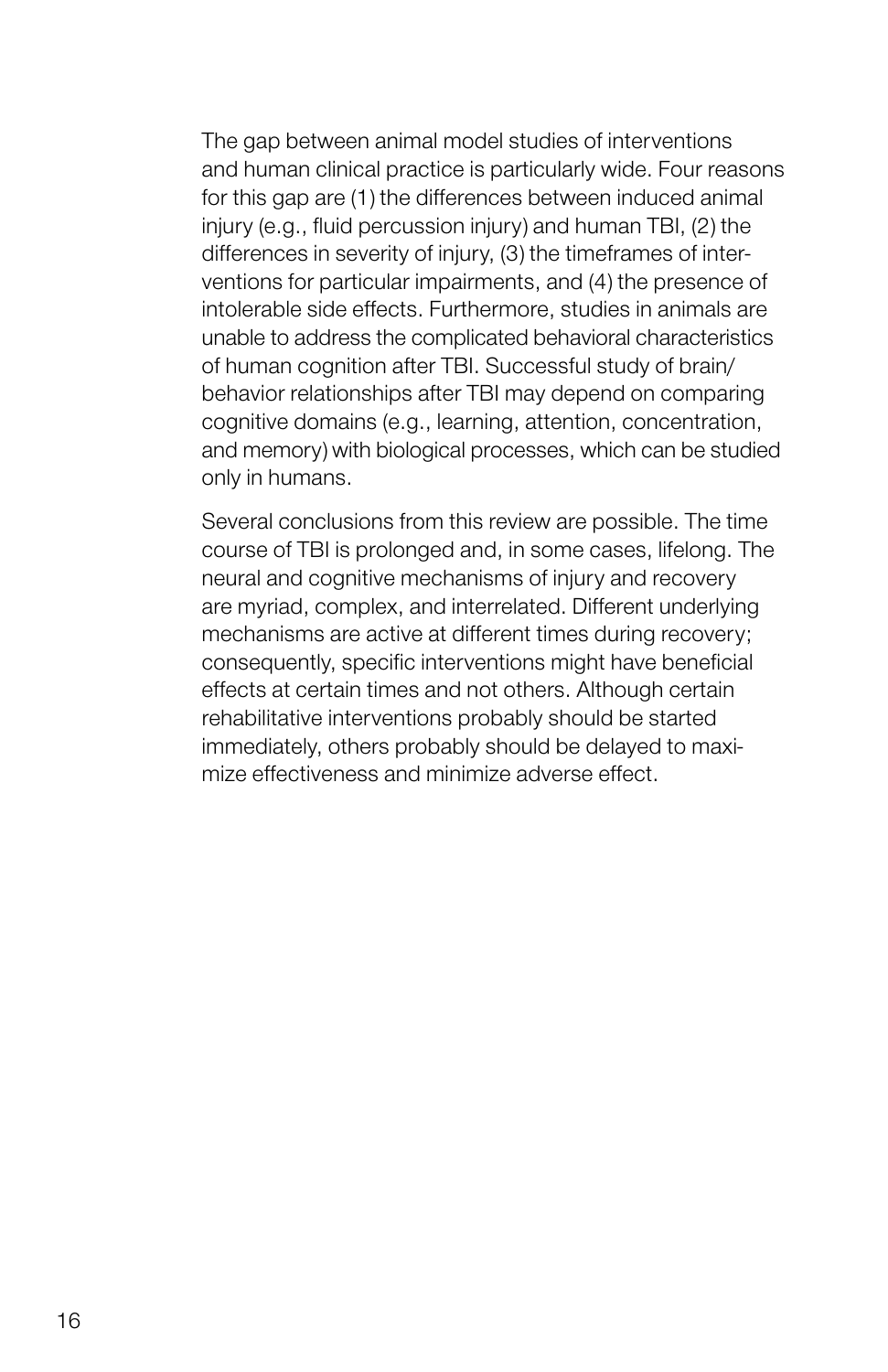## **What Are the Common Therapeutic Interventions for the Cognitive and Behavioral Sequelae of TBI, What Is Their Scientific Basis, and How Effective Are They?**

The goals of cognitive and behavioral rehabilitation are to enhance the person's capacity to process and interpret information and to improve the person's ability to function in all aspects of family and community life. Restorative training focuses on improving a specific cognitive function, whereas compensatory training focuses on adapting to the presence of a cognitive deficit. Compensatory approaches may have restorative effects at certain times. Some cognitive rehabilitation programs rely on a single strategy (such as computerassisted cognitive training), while others use an integrated or interdisciplinary approach. A single program can target either an isolated cognitive function or multiple functions concurrently.

Despite many descriptions of specific strategies, programs, and interventions, limited data on the effectiveness of cognitive rehabilitation programs are available because of heterogeneity of subjects, interventions, and outcomes studied. Outcome measures present a special problem, since some studies use global "macro"-level measures (e.g., return to work), while others use "intermediate" measures (e.g., improved memory). These studies also have been limited by small sample size, failure to control for spontaneous recovery, and the unspecified effects of social contact. Nevertheless, a number of programs have been described and evaluated.

Cognitive exercises, including computer-assisted strategies, have been used to improve specific neuropsychological processes, predominantly attention, memory, and executive skills. Both randomized controlled studies and case reports have documented the success of these interventions using intermediate outcome measures. Certain studies using global outcome measures also support the use of computer-assisted exercises in cognitive rehabilitation.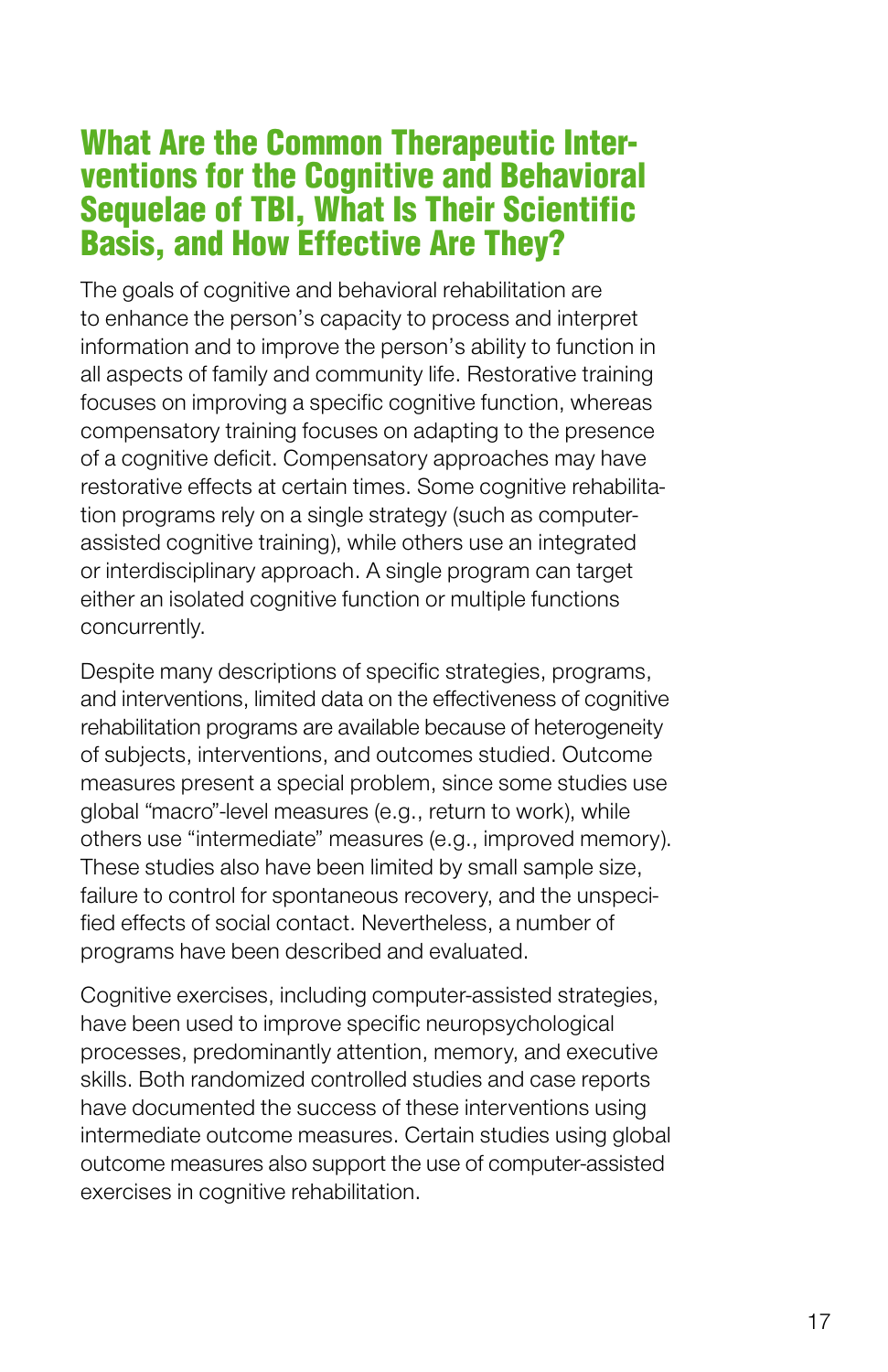Compensatory devices, such as memory books and electronic paging systems, are used both to improve particular cognitive functions and to compensate for specific deficits. Training to use these devices requires structured, sequenced, and repetitive practice. The efficacy of these interventions has been demonstrated.

Psychotherapy, an important component of a comprehensive rehabilitation program, is used to treat depression and loss of self-esteem associated with cognitive dysfunction. Psychotherapy should involve individuals with TBI, their family members, and significant others. Specific goals for this therapy emphasize emotional support, providing explanations of the injury and its effects, helping to achieve self-esteem in the context of realistic self-assessment, reducing denial, and increasing ability to relate to family and society. Although the use of psychotherapy has not been studied systematically in persons with TBI, support for its use comes from demonstrated efficacy for similar disorders in other populations.

Pharmacological agents may be useful in a variety of affective and behavioral disturbances associated with TBI. Although specific studies in persons with TBI are few, these agents are typically used in TBI for their direct and indirect pharmacological properties. People with TBI may be more likely to experience detrimental side effects from these drugs than people without TBI; therefore, additional caution should be used in prescribing and monitoring psychopharmacologic treatment.

Behavior modification has been used to address the personality and behavioral effects of TBI. It also has been used in retraining persons with TBI in social skills. Many descriptive studies and a single prospective clinical trial provide limited support for the efficacy of this approach.

The value of vocational rehabilitation strategies, such as short-term and long-term supported employment and job coaching, is indicated by observational studies. This is particularly important since return to work is among the most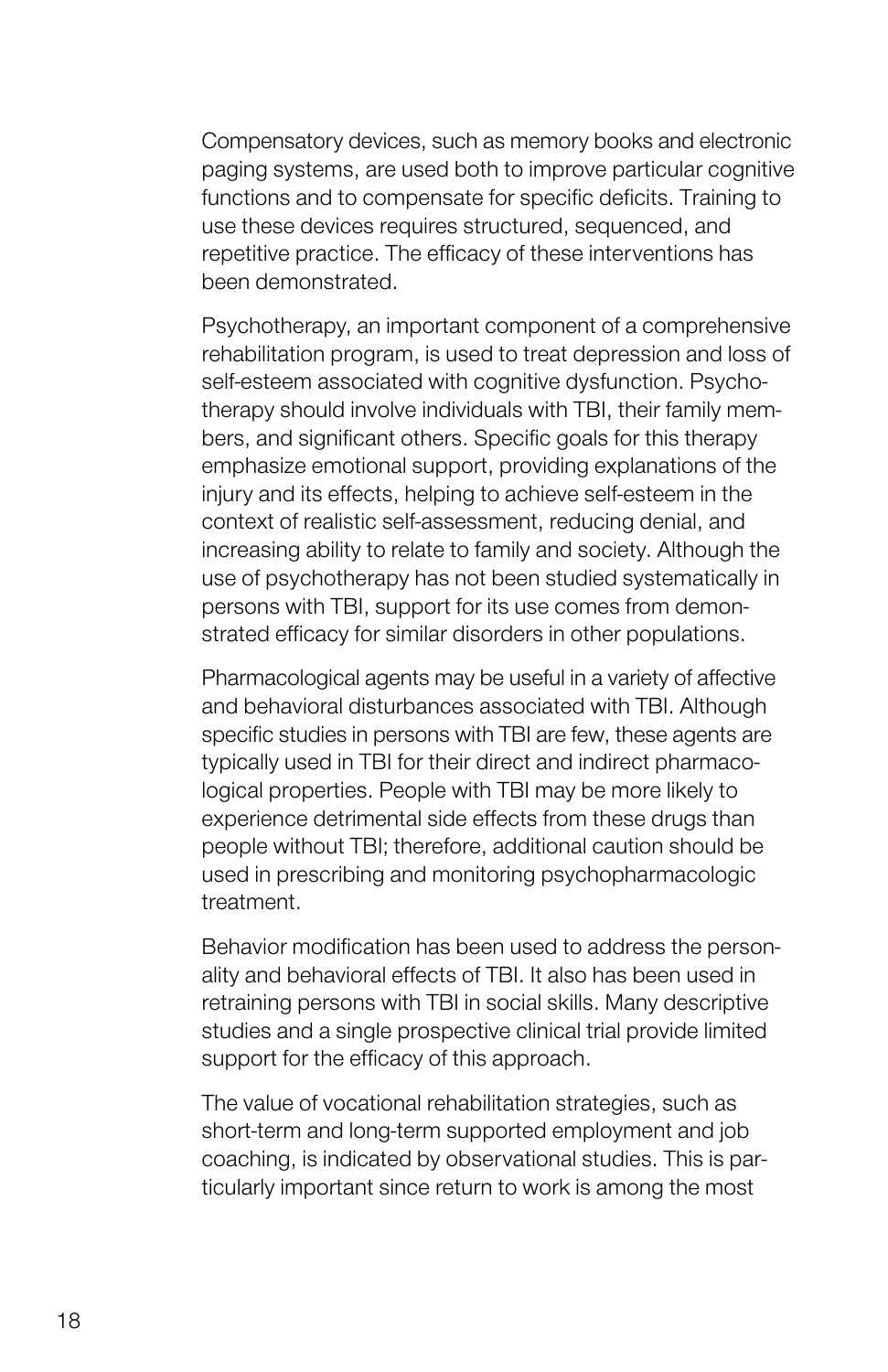significant outcomes of successful rehabilitation. Community colleges and other structured educational institutions may be valuable resources for some persons with TBI.

For children, most rehabilitation services occur in the school setting. Children with TBI frequently attend special education services. The effectiveness of these services for children with TBI has not been well studied. Unfortunately, problems specifically related to TBI in children frequently are not identified.

Comprehensive interdisciplinary rehabilitation treatment, provided by a diverse team of experienced professionals, is commonly used for persons with TBI. These programs use individually tailored interventions, both restorative and compensatory, in order to achieve both intermediate goals in cognitive functioning and larger scale (global) outcomes. This personalized approach leads to great difficulty in the scientific evaluation of effectiveness, because there is significant heterogeneity among both persons with TBI and their comprehensive treatment programs. Nonetheless, uncontrolled studies and one nonrandomized clinical trial support the effectiveness of these approaches.

Other interventions, such as structured adult education, nutritional support, music and art therapy, therapeutic recreation, acupuncture, and other alternative approaches, are used to treat persons with TBI. These methods are commonly used, but their efficacy has not been studied.

There are many reports of interventions for family members of individuals with TBI, including psychological and social support and education. Although no empiric studies have evaluated the efficacy of these interventions, they are supported by substantial clinical experience.

Despite the relative paucity of rigorous investigation and the heterogeneity of subjects, study design, and outcome, several common and consistently recurring themes emerge from a detailed review of the scientific evaluations of cognitive and behavioral rehabilitation interventions. Evidence supports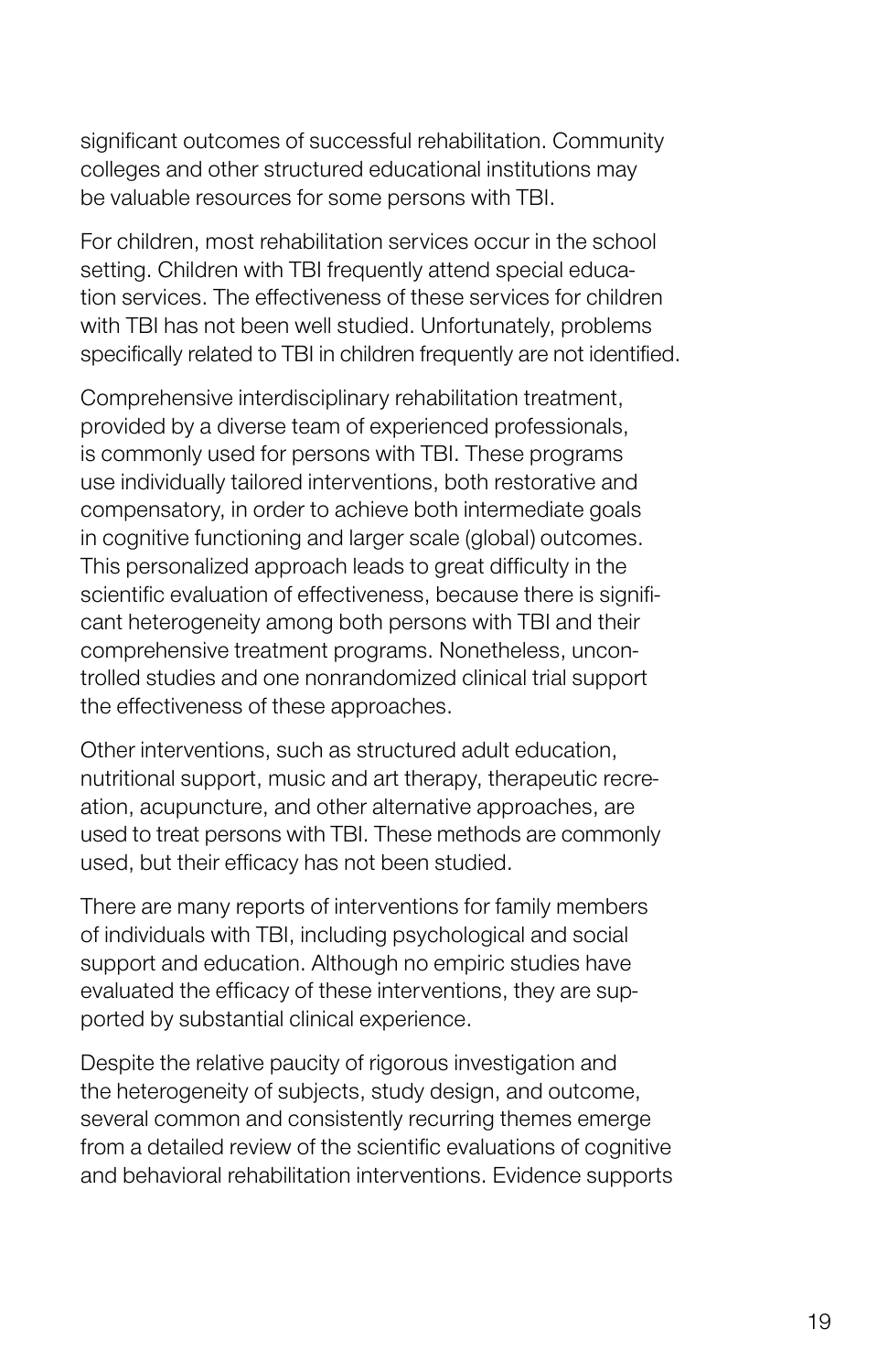the use of certain cognitive and behavioral rehabilitation strategies for individuals with TBI in particular circumstances. These interventions share certain characteristics in that they are structured, systematic, goal-directed, and individualized and they involve learning, practice, social contact, and a relevant context. It is important to recognize that a great deal of the scientific evidence to support the use of these approaches derives from relatively limited studies that should be replicated in larger, more definitive clinical trials.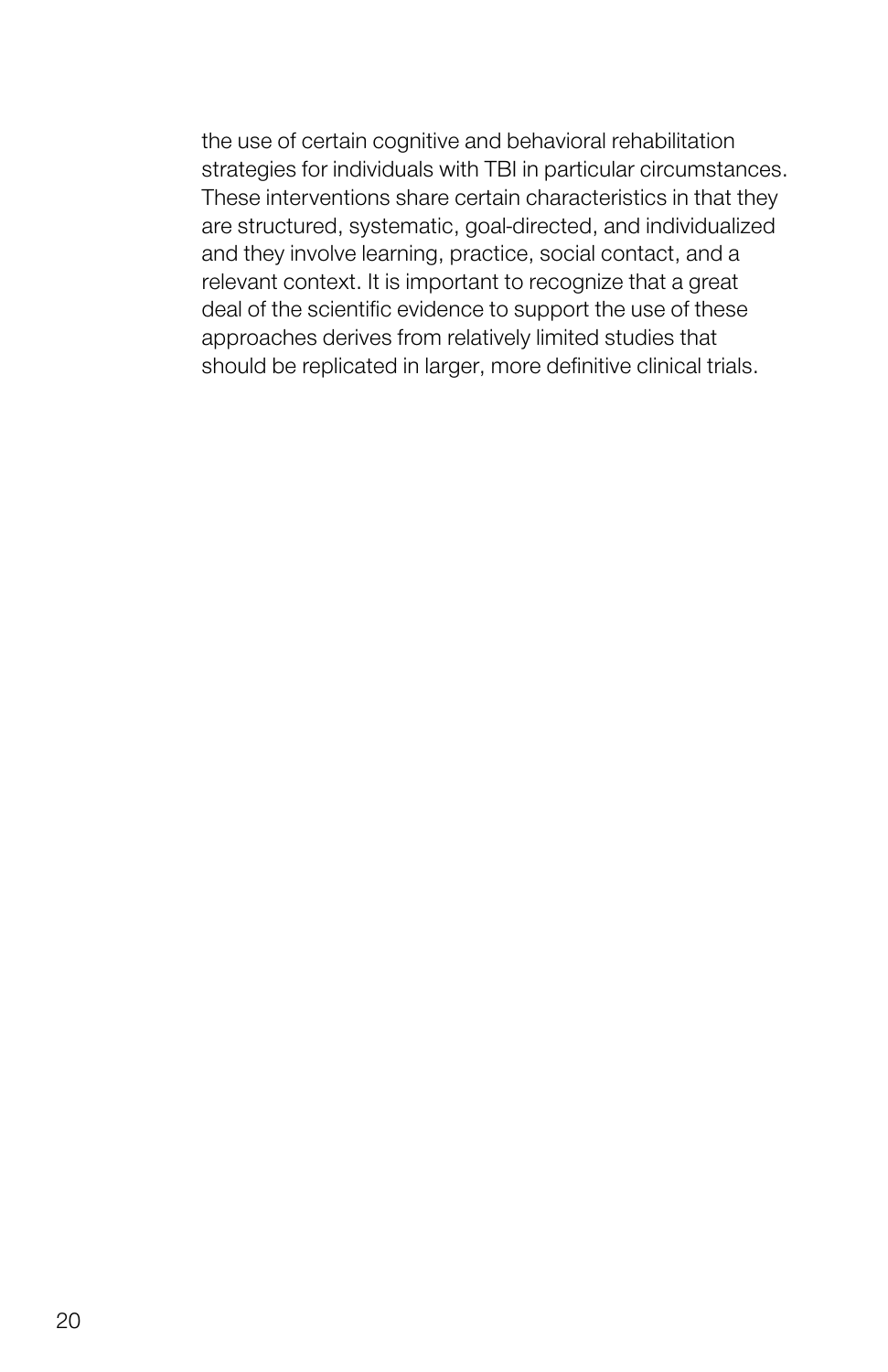## **What Are Common Models of Comprehensive, Coordinated, Multidisciplinary Rehabilitation for People With TBI, What Is Their Scientific Basis, and What Is Known About Their Short- and Long-Term Outcomes?**

There are numerous approaches to TBI rehabilitation; most involve a traditional medical perspective. Common acute phase approaches include ICU/acute trauma and neurosurgical care, acute inpatient hospital rehabilitation, and subacute in-hospital care, such as coma management. Postacute approaches to TBI rehabilitation include homebased rehabilitation, outpatient rehabilitation programs, community re-entry programs, comprehensive day treatment programs, residential community reintegration programs, and neurobehavioral programs. Beyond the traditional medical approach, TBI rehabilitation also includes supported living programs, independent living centers, clubhouse programs, rehabilitation within schools, and vocational rehabilitation.

An extensive literature has examined the effectiveness of comprehensive rehabilitation programs for persons with TBI. Unfortunately, most studies are not rigorous from a methodological standpoint, so conclusions regarding effectiveness must be approached with caution. Indeed, critical analysis of the literature on TBI rehabilitation yield only a few studies that suggest effectiveness under limited conditions. A major mitigating factor is that research in the area of TBI rehabilitation is exceedingly difficult to conduct, and it has been difficult to obtain funding. Adequate sample sizes and appropriate comparison groups are difficult to achieve in a clinical, rehabilitation environment. Therefore, the fact that most research to date has not been rigorous must not be interpreted to imply that rehabilitation programs are not effective.

A major limitation within the field of TBI rehabilitation is the narrow focus of current medical restoration approaches;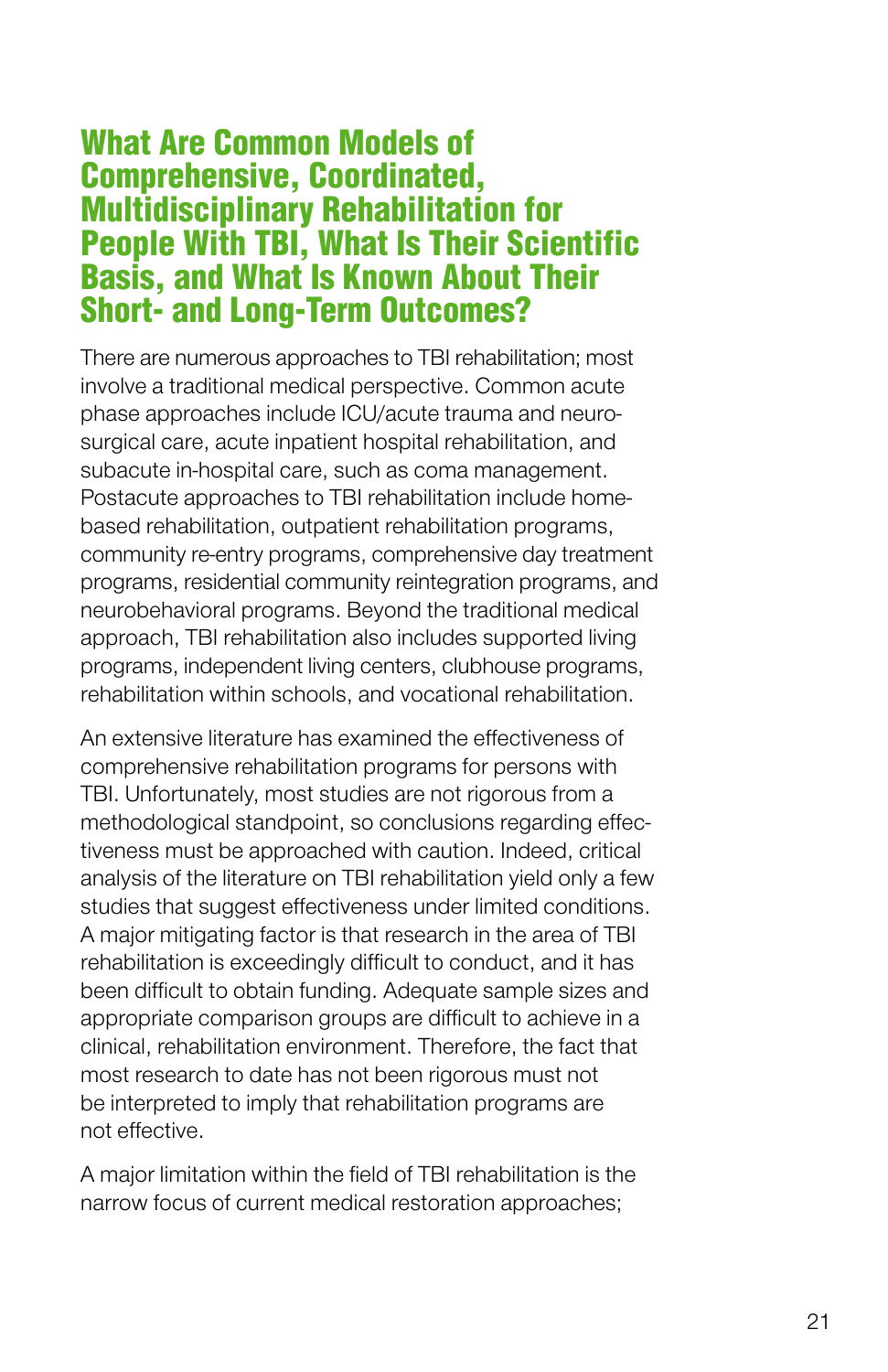the focus tends to be on enhancing capabilities of persons with TBI to help them adapt to life circumstances. However, new models of rehabilitation emphasize the parallel importance of environmental modification in order to create enabling conditions for the individual. Unfortunately, enablement approaches are not yet common in the field of TBI rehabilitation, in part because of funding constraints. The current approaches to TBI rehabilitation are also limited by the fact that little attention has been paid to the needs of high-risk age groups (e.g., infants, adolescents, and the elderly) and their families. Similarly, there is little recognition that TBI is frequently a lifetime disability with varying rehabilitation needs over that lifetime. Improvements in the conceptual approaches to TBI rehabilitation are needed.

Another difficulty with current models of TBI rehabilitation pertains to the issue of access to rehabilitation services. Specifically, there is a wide discrepancy in the availability of TBI rehabilitation programs across geographic regions and a lack of knowledgeable professionals able to facilitate community-based rehabilitation. Frequently, there are problems accessing rehabilitation services in a timely manner, and major financial barriers make access to TBI rehabilitation services difficult for many individuals. These factors and others make it difficult for persons with TBI and their families to obtain the necessary community support and participate optimally in the rehabilitation process.

An additional shortcoming of current approaches to TBI rehabilitation involves limited opportunities for decisionmaking by persons with TBI and their families. Traditional medical rehabilitation environments often do not foster partnerships with persons with TBI or their significant others. Therefore, the current approaches frequently result in a sense of disenfranchisement due to a lack of shared participation in goal development and program design. In addition, information provided by clinicians to persons with TBI and their families is often insufficient. Fortunately, notable exceptions to this problem are beginning to emerge as rehabilitation environments start to adopt participatory action strategies for both research and treatment endeavors.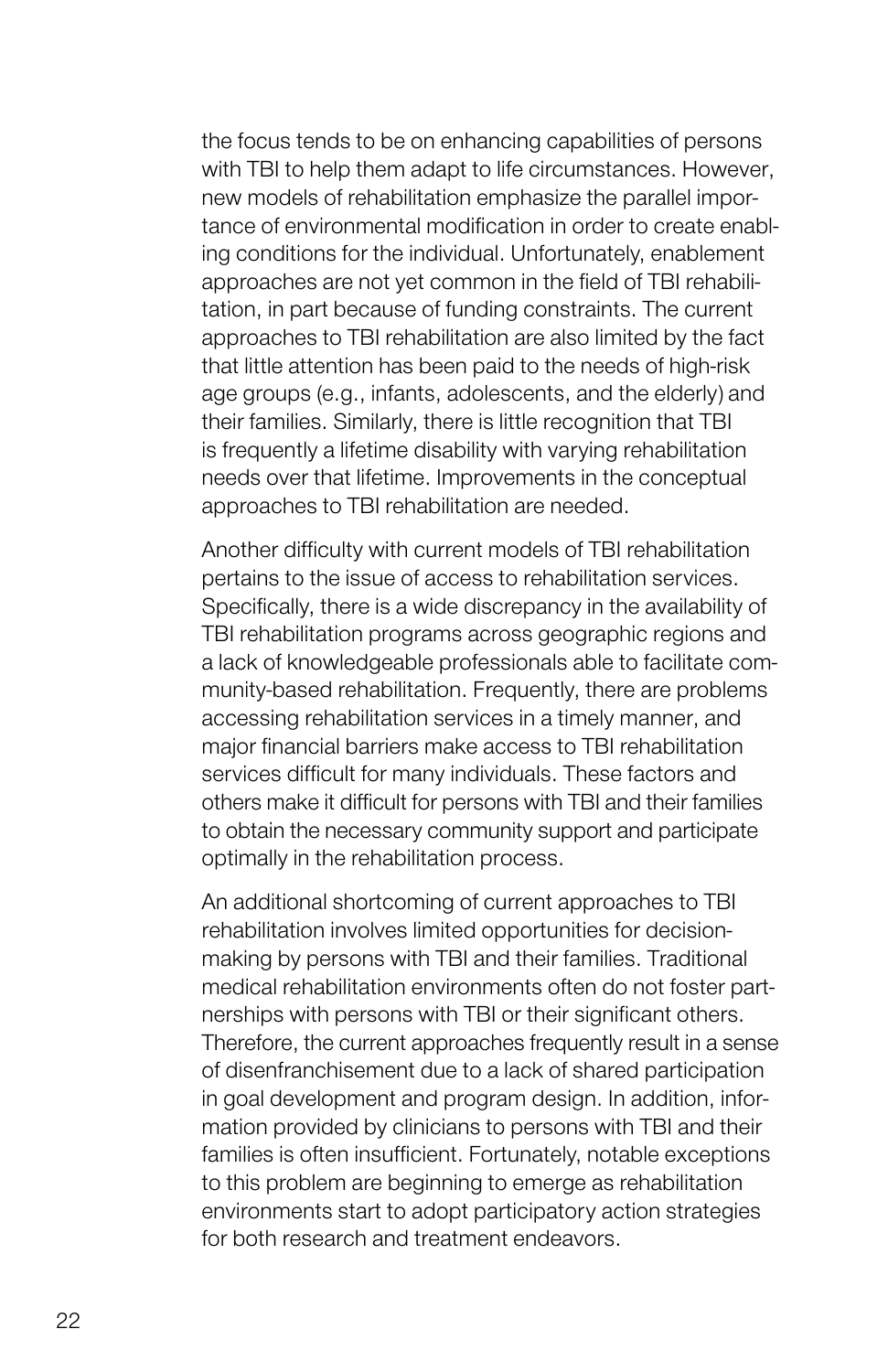## **Based on the Answers to These Questions, What Can Be Recommended Regarding Rehabilitation Practices for People With TBI?**

- $\bullet$  Rehabilitation services should be matched to the needs, strengths, and capacities of each person with TBI and modified as those needs change over time.
- ● Rehabilitation programs for persons with moderate or severe TBI should be interdisciplinary and comprehensive.
- Rehabilitation of persons with TBI should include cognitive and behavioral assessment and intervention.
- Persons with TBI and their families should have the opportunity to play an integral role in the planning and design of their individualized rehabilitation programs and associated research endeavors.
- Persons with TBI should have access to rehabilitation services through the entire course of recovery, which may last for many years after the injury.
- Substance abuse evaluation and treatment should be a component of rehabilitation treatment programs.
- Medications used for behavioral management have significant side effects in persons with TBI, can impede rehabilitation progress, and therefore should be used only in compelling circumstances.
- Medications used for cognitive enhancement can be effective, but benefits should be carefully evaluated and documented in each individual.
- Community-based, nonmedical services should be components of the extended care and rehabilitation available to persons with TBI. These include but are not necessarily limited to clubhouses for socialization; day programs and social skill development programs; supported living programs and independent living centers; supported employment programs; formal education programs at all levels;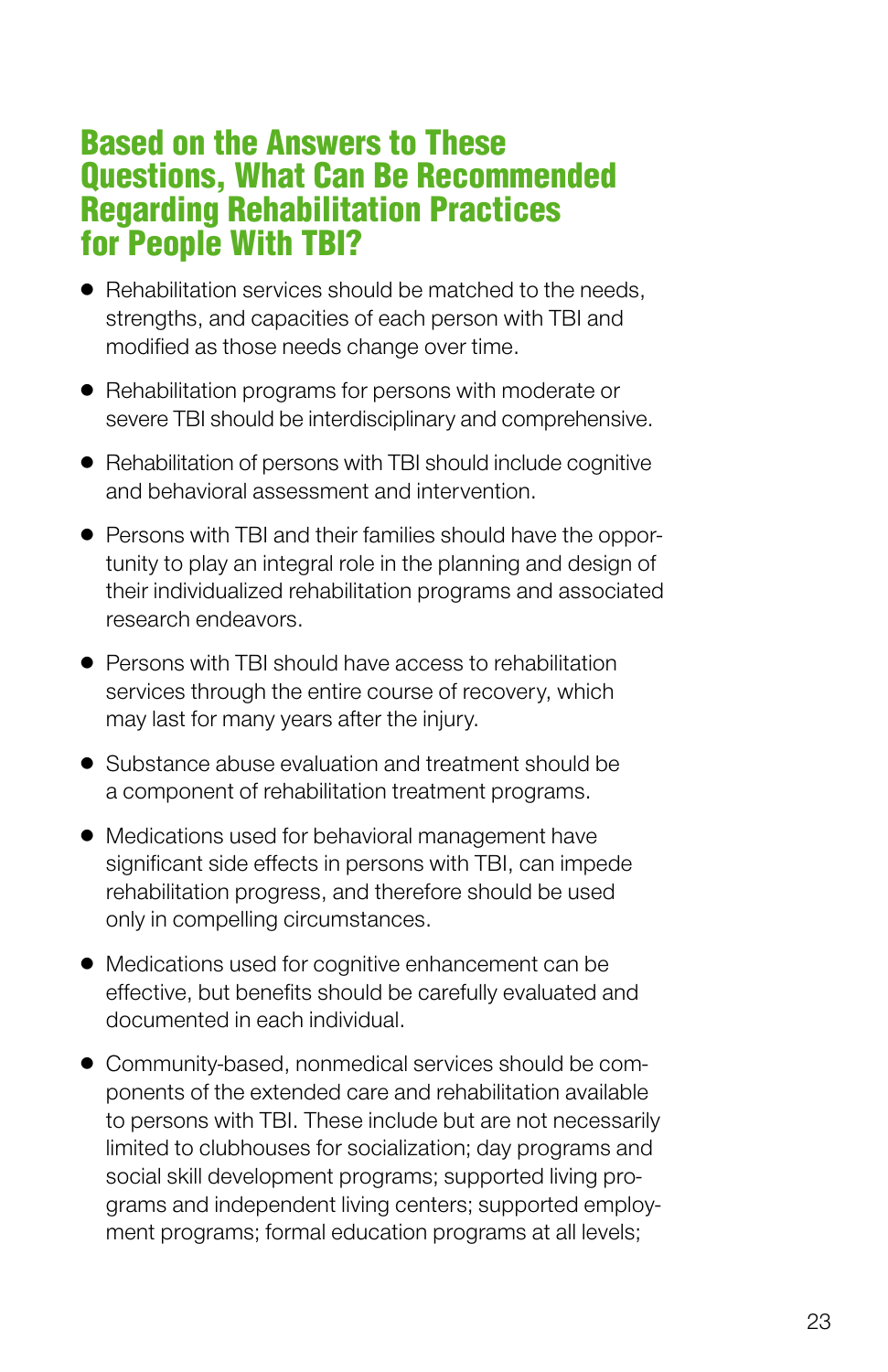case manager programs to support practical life skill redevelopment and to help navigate through the public assistance and medical-rehabilitative care systems; and consumer, peer support programs.

- Families and significant others provide support for many people with TBI. To do so effectively, they themselves should receive support. This can include in-home assistance from home health aides or personal care attendants, daytime and overnight respite care, and ongoing counseling.
- Rehabilitation efforts should include modification of the individual's home, social, and work environments to enable fuller participation in all venues.
- Special programs are needed to identify and treat persons with mild TBI.
- Specialized, interdisciplinary, and comprehensive treatment programs are necessary to address the particular medical, rehabilitation, social, family, and educational needs of young and school-age children with TBI.
- Specialized, interdisciplinary, and comprehensive treatment programs are necessary to address the particular medical, rehabilitation, family, and social needs of persons older than age 65 with TBI.
- Educational programs are needed to increase the degree to which community care providers are aware of the problems experienced by persons with TBI.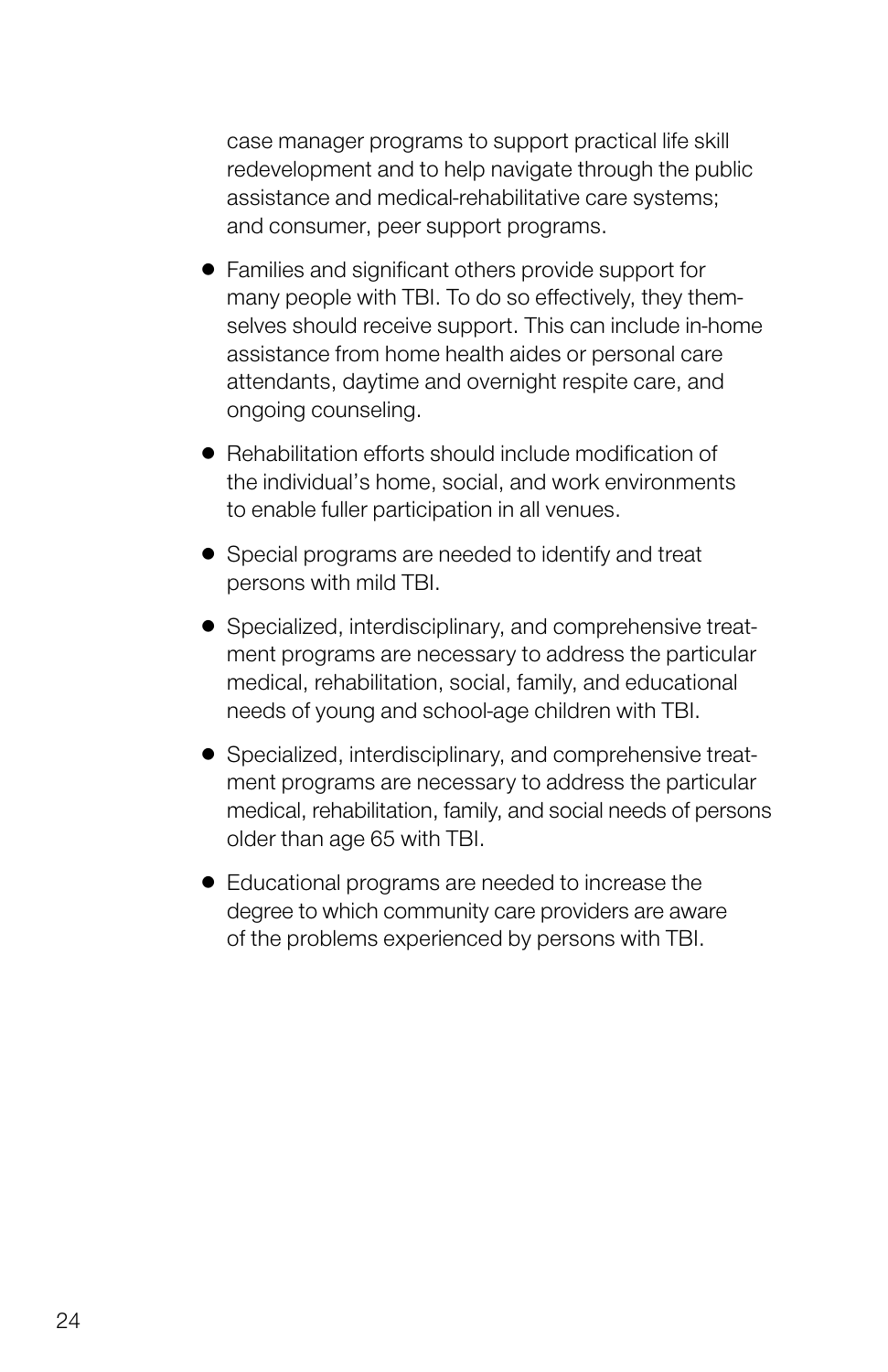## **What Research Is Needed to Guide the Rehabilitation of People With TBI?**

- Epidemiological studies on the risk factors and incidence of TBI are needed for different age groups, gender, and race.
- The relationship between substance abuse and TBI should be studied.
- Existing CDC surveillance systems based on hospital discharge summaries or death records should be expanded to include emergency department encounters in order to augment the current database for research.
- Studies of the placement of persons with TBI in nursing homes and psychiatric facilities are needed to clarify what constitutes appropriate placement.
- **•** The epidemiology of mild TBI should be studied.
- The duration, natural history, and life-course manifestations (neurological, cognitive, social, psychological, economic, etc.) of mild, moderate, and severe TBI should be studied.
- Gender differences in survival rates, patterns of severity, and long-term manifestations of TBI should be studied.
- The consequences and effects of rehabilitation after TBI in the elderly should be studied.
- The experience of minority group members with TBI should be studied.
- Research training is needed in the areas of injury epidemiology and clinical research in order to enhance the quality of all research related to TBI.
- The time course of TBI should be studied in animals with respect to injury severity, influence of age and gender, and effects of interventions.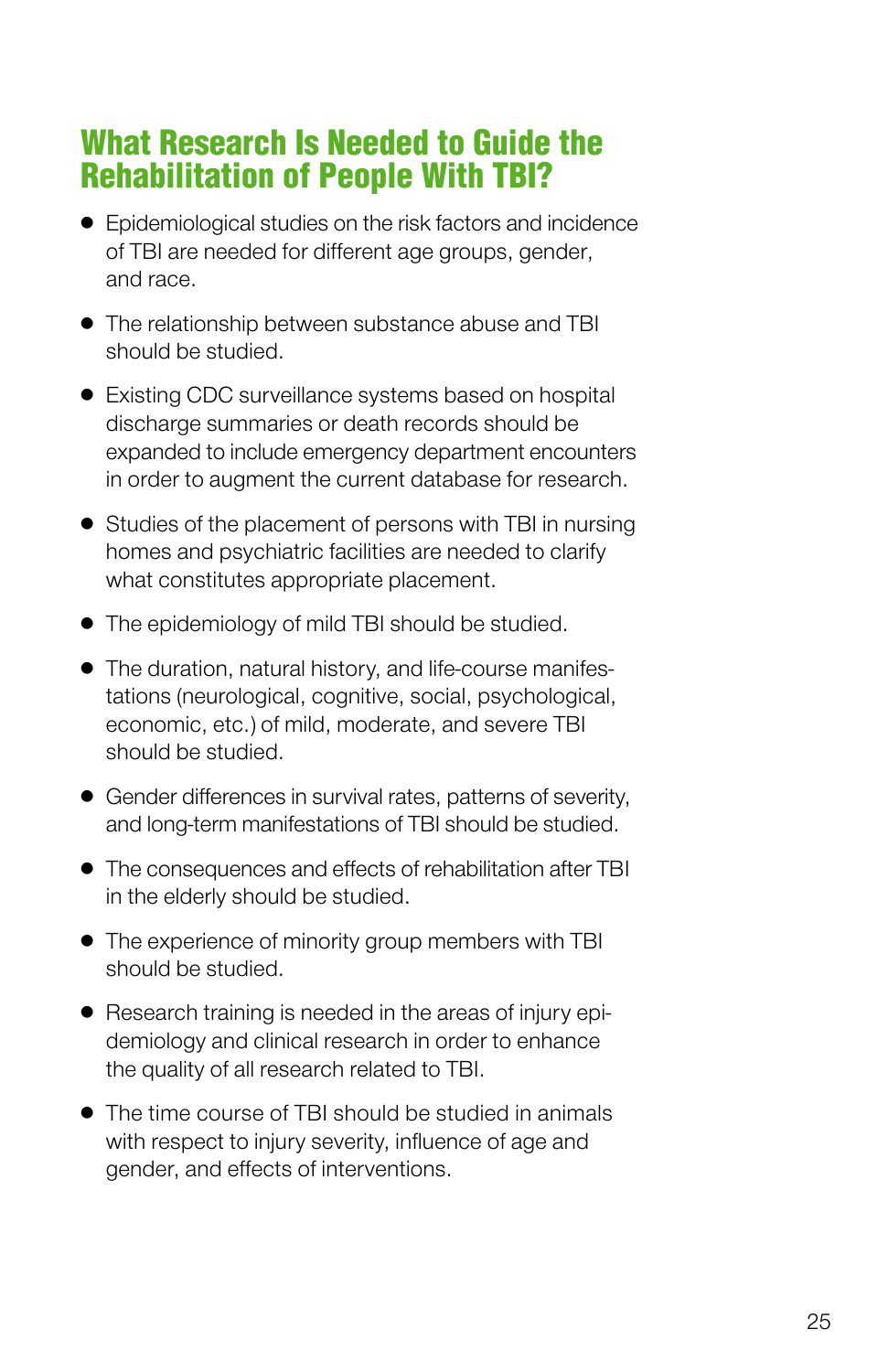- Research is needed on the appropriate timing of therapeutic interventions after TBI.
- Research is needed on the effectiveness of pharmacological interventions for the cognitive, behavioral, and emotional consequences of TBI.
- The neurobiology of TBI in humans should be studied with modern imaging techniques (e.g., positron emission tomography [PET] and functional magnetic resonance imaging [fMRI]) and correlated with neuropsychological findings.
- Promising treatments of TBI derived from animal studies should be tested in humans.
- The epidemiology and management of TBI in sports should be studied.
- Well-designed and controlled studies of the effectiveness of rehabilitation interventions are needed.
- Economic analysis of TBI, including major determinants of costs, is needed.
- Innovative rehabilitation interventions for TBI should be developed and studied.
- The predictors of quality of life for persons with TBI, their families, and significant others should be studied.
- Studies are needed to evaluate the relationship between specific cognitive deficits and global outcomes.
- Validation of generic health-related quality of life assessment instruments for use in TBI is needed, as well as the development and validation of TBI-specific instruments.
- Uniform standards and minimal data sets to describe injury type, severity, and significant interacting variables, which could provide a total injury profile across a continuum of recovery, should be developed.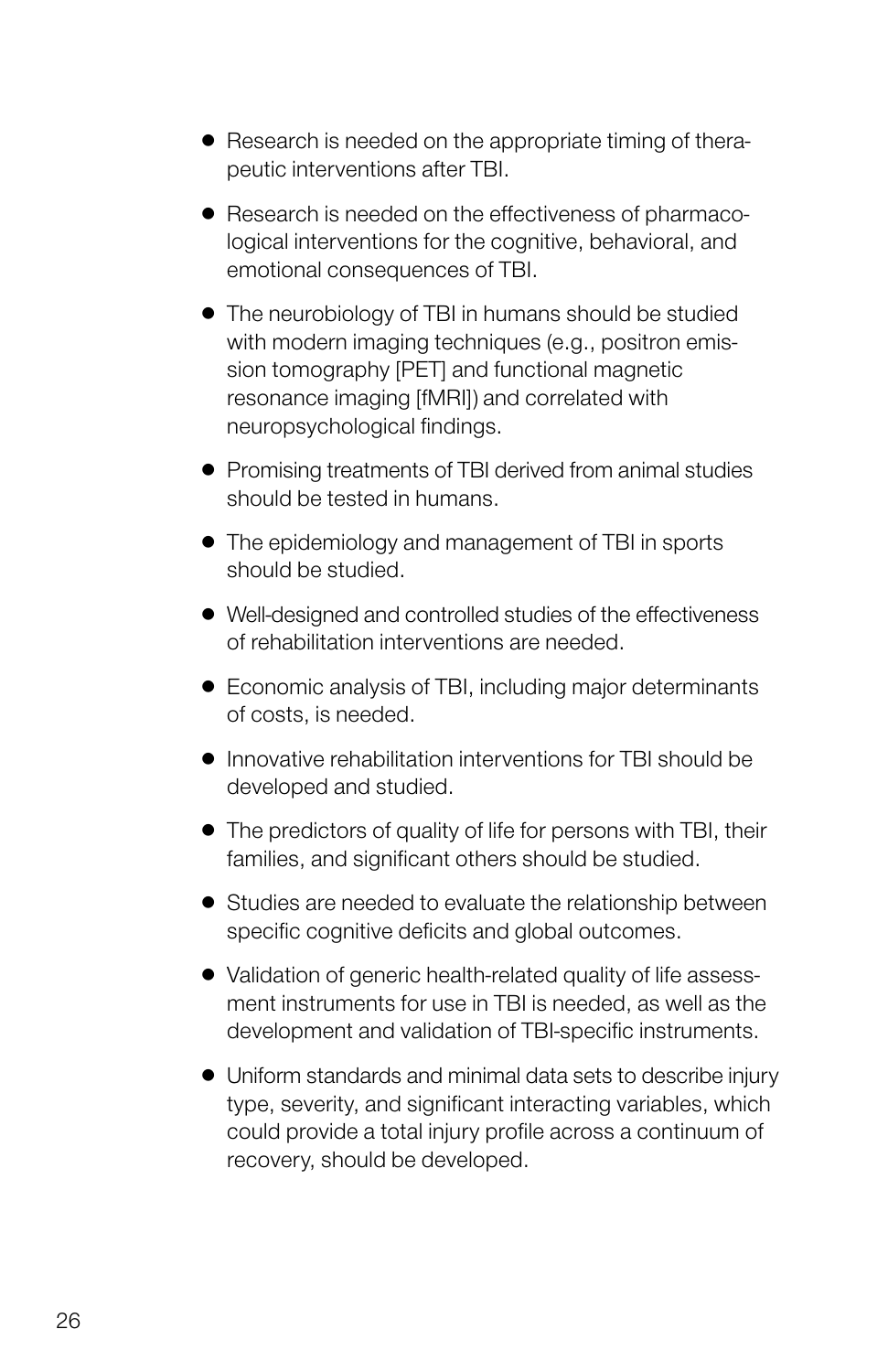- The relationship between the pathophysiology of TBI and the effectiveness of different interventions should be studied.
- ● The long-term consequences of TBI of varying severity, including the consequences of aging for a person with TBI, should be studied.
- The developmental impact of TBI in childhood with respect to the need for special education, mental health, and rehabilitation services should be studied.
- ● The effectiveness of community-based rehabilitation for persons with TBI should be studied.
- ● Severity risk-adjustment models for studies of persons with TBI should be established.
- The effectiveness of peer support for persons with TBI, their families, and significant others should be studied.
- Innovative study methodologies to assess the effectiveness of complex interventions for persons with TBI should be developed and evaluated.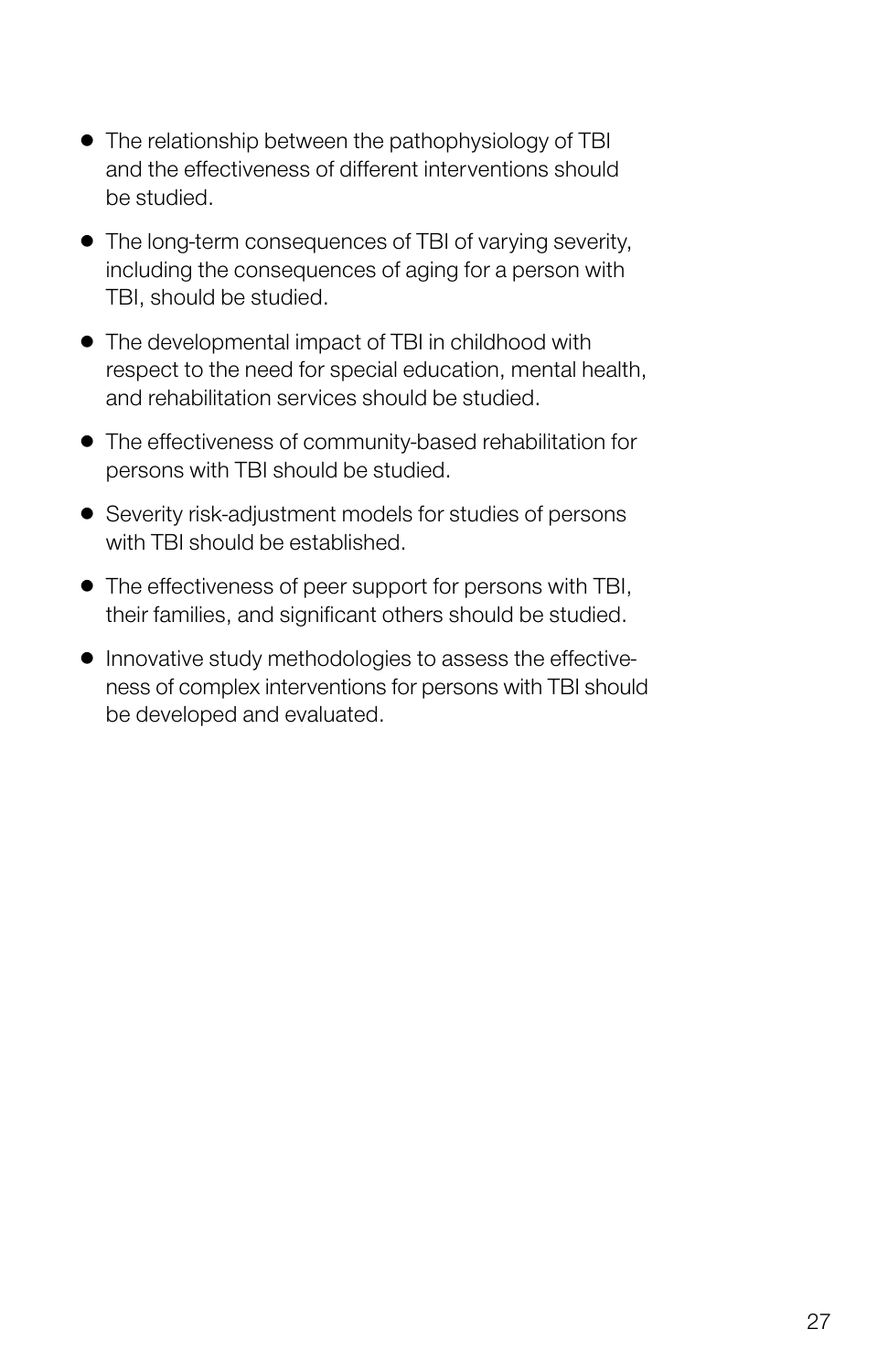## **Conclusions**

- TBI is a heterogeneous disorder of major public health significance.
- Consequences of TBI can be lifelong.
- Given the large toll of TBI and absence of a cure, prevention is of paramount importance. Identification, intervention, and prevention of alcohol abuse and violence provide an important opportunity to reduce TBI and its effects.
- Rehabilitation services, matched to the needs of persons with TBI, and community- based nonmedical services are required to optimize outcomes over the course of recovery.
- Mild TBI is significantly underdiagnosed, and early intervention is often neglected.
- Persons with TBI, their families, and significant others are integral to the design and implementation of the rehabilitation process and research.
- Public and private funding for rehabilitation of persons with TBI should be adequate to meet acute and longterm needs.
- Access to needed long-term rehabilitation may be jeopardized by changes in payment methods for private insurance and public programs.
- Increased understanding of the mechanisms of TBI and recovery hold promise for new treatments.
- Well-designed and controlled studies are needed to evaluate benefits of different rehabilitation interventions.
- Basic and common classification systems of TBI are needed.
- **•** The evaluation of TBI interventions will require innovative research methodologies.
- Funding for research on TBI needs to be increased.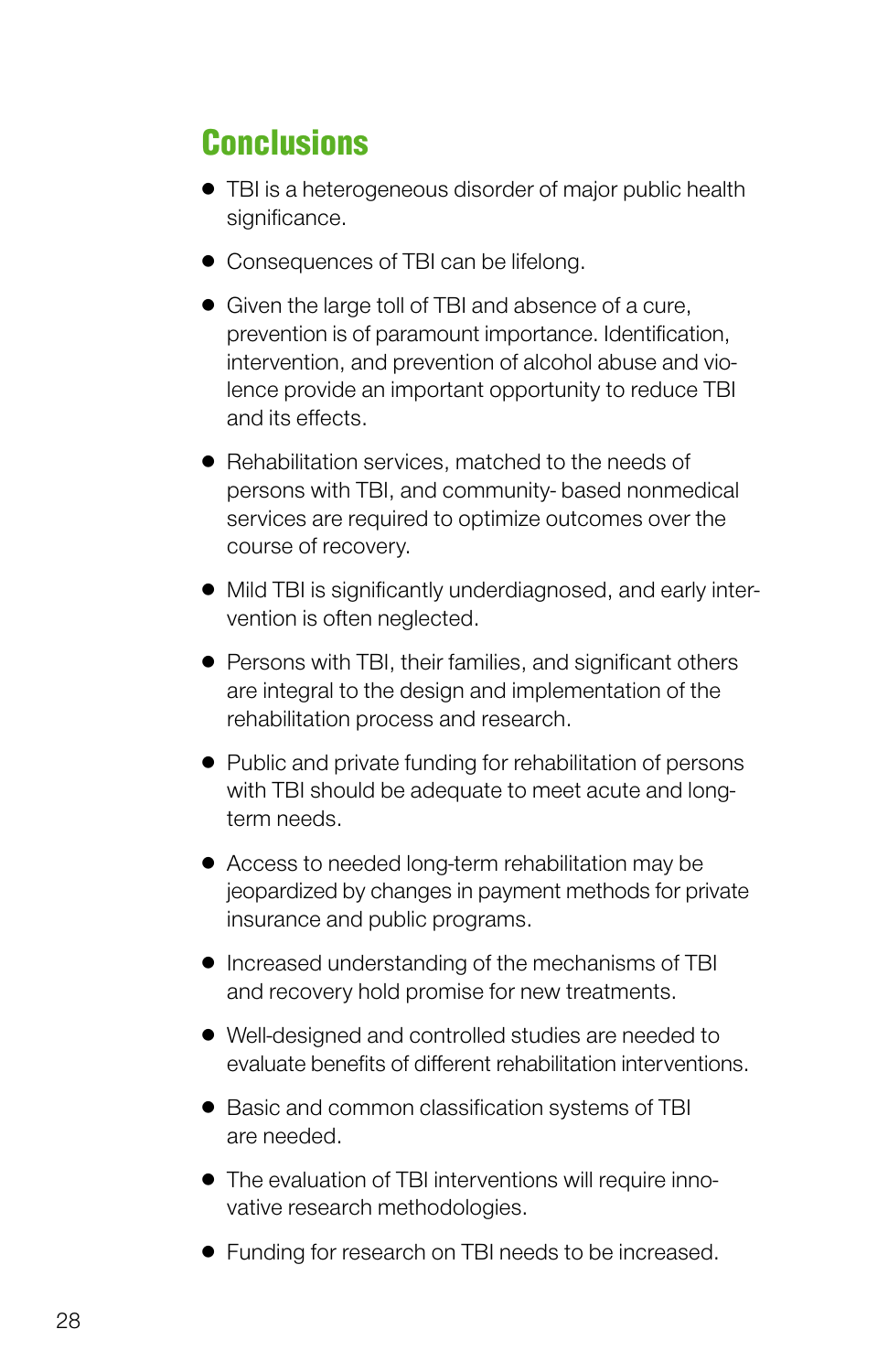## **Consensus Development Panel**

#### **Kristjan T. Ragnarsson, M.D.**

Panel and Conference Chairperson Lucy G. Moses Professor and Chairman Department of Rehabilitation Medicine Mount Sinai School of Medicine New York, NY

#### **William R. Clarke, Ph.D.**

Professor of Biostatistics Department of Preventive Medicine University of Iowa Iowa City, Iowa

#### **Janet R. Daling, Ph.D.**

Member and Professor Department of Epidemiology Fred Hutchinson Cancer Research Center Seattle, Washington

#### **Susan L. Garber, M.A., O.T.R.**

Associate Professor Department of Physical Medicine and Rehabilitation Baylor College of Medicine Houston, Texas

#### **Candace F. Gustafson, R.N.**

Institute for Cognative Prosthetics Bala Cynwyd, Pennsylvania

#### **Audrey L. Holland, Ph.D.**

Professor Department of Speech and Hearing Sciences University of Arizona Tucson, Arizona

#### **Barry D. Jordan, M.D., M.P.H.**

Associate Professor Biobehavioral Research Center Charles R. Drew University of Medicine Los Angeles, California

#### **Jerry C. Parker, Ph.D.\***

Clinical Professor of Internal Medicine and Psychiatry and Neurology University of Missouri–Columbia School of Medicine Columbia, Missouri

\*Dr. Parker is an employee of the Department of Veterans Affairs at the Harry S. Truman Memorial Veterans' Hospital, Columbia, MO and is qualified to participate on a consensus panel through his academic affiliation.

#### **Mark A. Riddle, M.D.**

Associate Professor Psychiatry and Pediatrics **Director** Division of Child and Adolescent Psychiatry Johns Hopkins University School of Medicine Baltimore, Maryland

#### **Elliot J. Roth, M.D.**

The Paul B. Magnuson Professor and Chairman Department of Physical Medicine and Rehabilitation Northwestern University Medical School Senior Vice President and Medical Director Rehabilitation Institute of Chicago Chicago, Illinois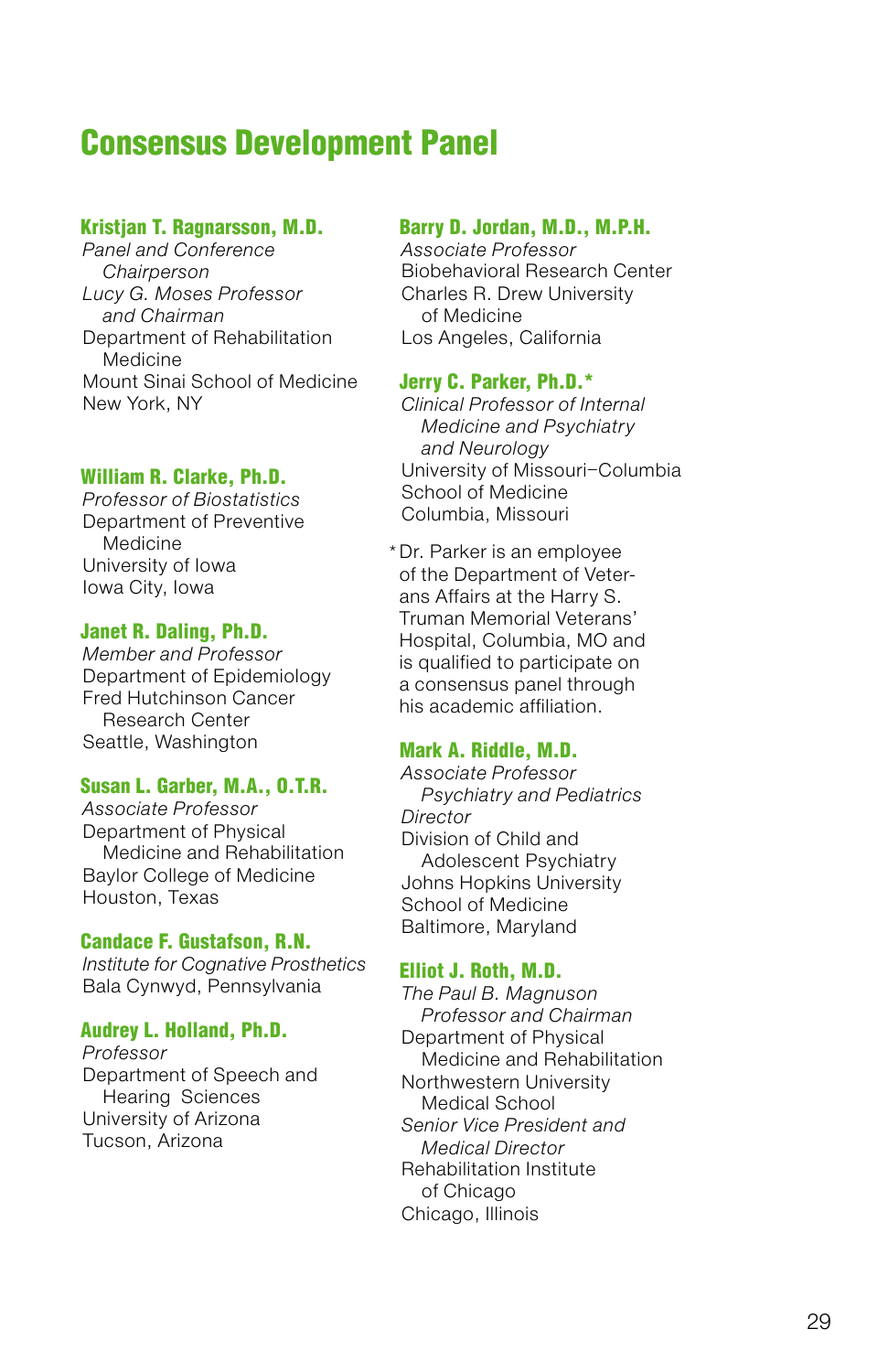#### **Marsha Mailick Seltzer, Ph.D.**

Professor Waisman Center University of Wisconsin– Madison Madison, Wisconsin

#### **Kit N. Simpson, Dr.P.H., M.P.H.**

Professor Medical University of South Carolina Charleston, South Carolina

#### **Steven L. Small, M.D., Ph.D.**

Associate Professor Department of Neurology University of Maryland School of Medicine Baltimore, Maryland

#### **Barbara Therrien, Ph.D., R.N., F.A.A.N.**

Associate Professor and **Director** Center for Enhancement and Restoration of Cognitive Function University of Michigan School of Nursing Ann Arbor, Michigan

#### **Bruce E. Wexler, M.D.**

Associate Professor Department of Psychiatry Connecticut Mental Health **Center** Yale University School of Medicine New Haven, Connecticut

#### **Barbara P. Yawn, M.D., M.Sc.**

Director of Research Olmsted Medical Center Rochester, Minnesota

### **Speakers**

#### **John Banja, Ph.D.**

Associate Professor Coordinator of Clinical Ethics Education Mary Switzer Distinguished Fellow Center for Rehabilitation Medicine Emory University School of Medicine Atlanta, Georgia

#### **Diana D. Cardenas, M.D.**

Professor Department of Rehabilitation Medicine University of Washington Seattle, Washington

#### **Randall M. Chesnut, M.D.**

Associate Professor and Director Neurotrauma and Neurosurgical Critical Care Department of Neurological Surgery Oregon Health Sciences **University** Portland, Oregon

#### **D. Nathan Cope, M.D.**

Senior Vice President Chief Medical Officer Paradigm Health Corporation Concord, California

#### **John D. Corrigan, Ph.D.**

Professor Department of Physical Medicine and Rehabilitation Ohio State University College of Medicine Columbus, Ohio

#### **Gerben DeJong, Ph.D.**

**Director** National Rehabilitation Hospital Research Center Washington, District of Columbia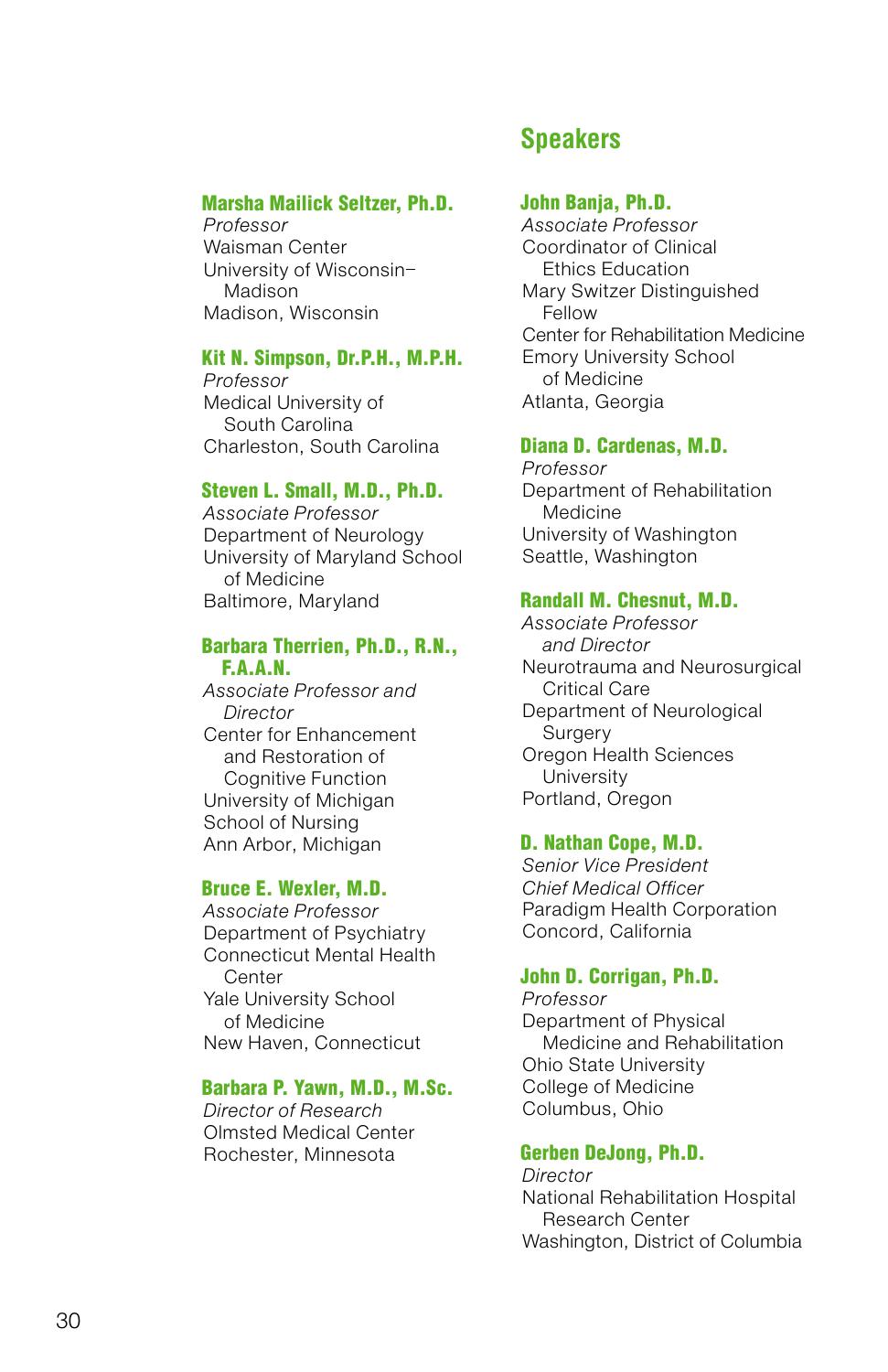#### **William T. Greenough, Ph.D.**

Professor of Psychology, Psychiatry, and Cell and Structural Biology Center for Advanced Study University of Illinois Beckman Institute Urbana, Illinois

#### **Allen W. Heinemann, Ph.D., ABPP**

Professor Department of Physical Medicine and Rehabilitation Northwestern University School of Medicine Associate Director of Research Rehabilitation Institute of Chicago Chicago, Illinois

#### **Mark V. Johnston, Ph.D.**

Director of Outcomes Research Kessler Rehabilitation Research and Education Corporation West Orange, New Jersey

#### **Jess F. Kraus, Ph.D.**

Professor Director Southern California Injury Prevention Research Center UCLA School of Public Health Los Angeles, California

#### **Jeffrey S. Kreutzer, Ph.D., ABPP**

Professor and Director Rehabilitation Psychology and Neuropsychology Medical College of Virginia Virginia Commonwealth **University** Richmond, Virginia

#### **Harvey S. Levin, Ph.D.**

Professor and Director of Research Department of Physical Medicine and Rehabilitation Baylor College of Medicine Houston, Texas

#### **Tracy K. McIntosh, Ph.D.**

Professor Department of Neurosurgery University of Pennsylvania Medical Center Philadelphia, Pennsylvania

#### **Kenneth Ottenbacher, Ph.D.**

Vice Dean Office of the Dean School of Allied Health Sciences University of Texas at Galveston Galveston, Texas

#### **John T. Povlishock, Ph.D.**

Professor and Chair Department of Anatomy Medical College of Virginia Virginia Commonwealth **University** Richmond, Virginia

#### **George P. Prigatano, Ph.D. Chair**

Clinical Neuropsychology Department Section of Neuropsychology Barrow Neurological Institute St. Joseph's Hospital and Medical Center Phoenix, Arizona

#### **Theresa M. Rankin**

National Community Education Brain Injury Association, Inc. McLean, Virginia

#### **Mitchell Rosenthal, Ph.D.**

Administrator Research and Education Administration Rehabilitation Institute of Michigan Wayne State University Detroit, Michigan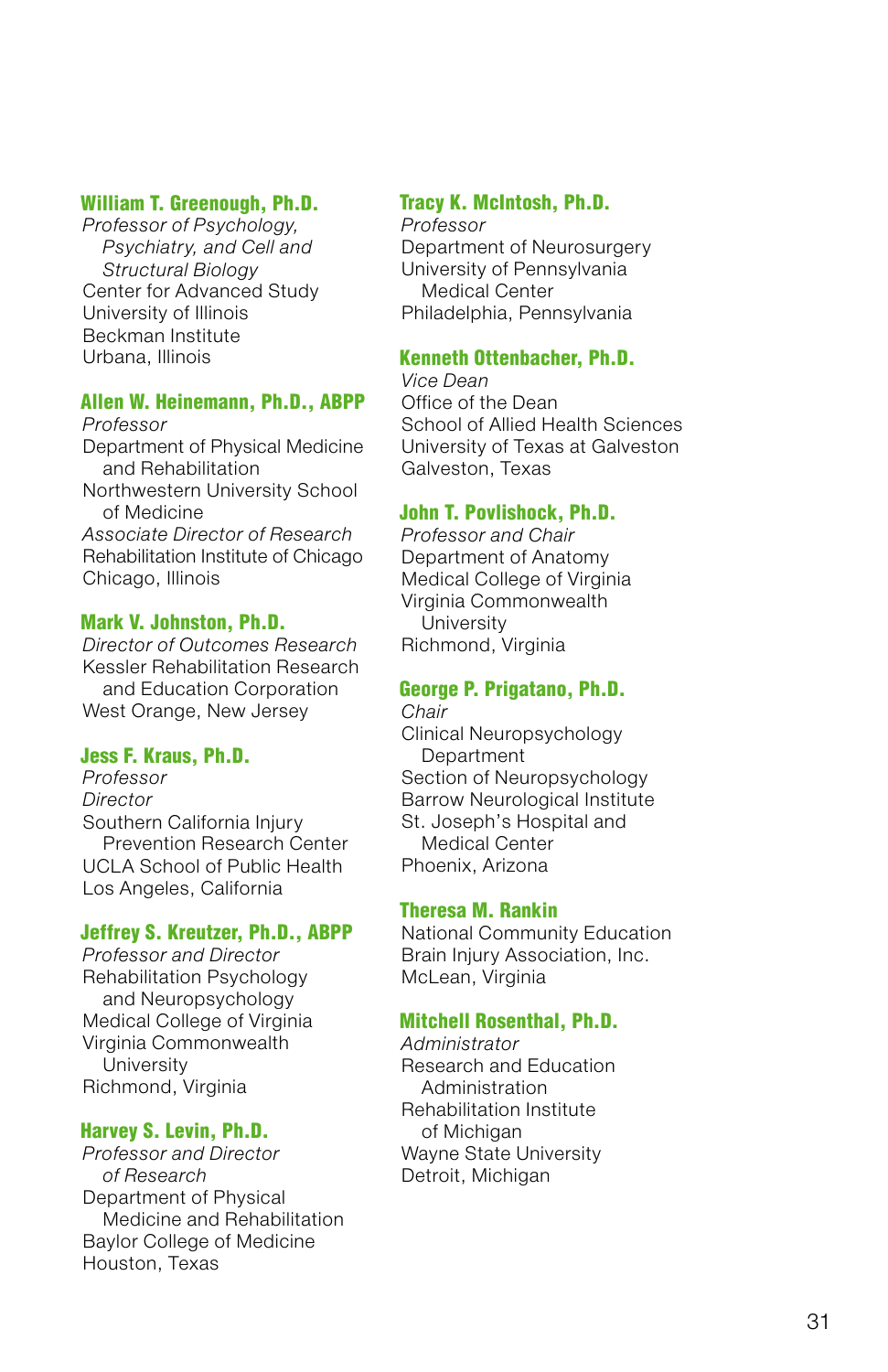#### **Ronald M. Ruff, Ph.D.**

Director of Neurobehavioral Rehabilitation St. Mary's Hospital and Medical Center Associate Adjunct Professor Department of Neurosurgery University of California, San Francisco San Francisco Clinical Neurosciences San Francisco, California

#### **Donald T. Stuss, Ph.D.**

Vice President of Research Baycrest Center **Director** Rotman Research Institute Professor of Psychology and Medicine (Neurology) University of Toronto North York, Ontario CANADA

#### **David J. Thurman, M.D., M.P.H.**

Medical Epidemiologist Division of Acute Care, Rehabilitation Research, }and Disability Prevention National Center for Injury Prevention and Control Centers for Disease Control and Prevention Atlanta, Georgia

#### **John Whyte, M.D., Ph.D.**

**Director** Moss Rehabilitation Research Institute Moss Rehabilitation Hospital Philadelphia, Pennsylvania

#### **Mark Ylvisaker, Ph.D.**

Associate Professor Department of Communication **Disorders** College of St. Rose Albany, New York

### **Planning Committee**

#### **Duane Alexander, M.D.**

**Director** National Institute of Child Health and Human Development National Institutes of Health Bethesda, Maryland

#### **Beth Ansel, Ph.D.**

Health Scientist Administrator National Institute on Deafness and Other Communication Disorders National Institutes of Health Bethesda, Maryland

#### **Geoffrey Cheung, Ph.D.**

Deputy Director Office of Alternative Medicine National Institutes of Health Bethesda, Maryland

#### **Mary Ellen Cheung, Ph.D.**

Formerly: Division of Stroke, Trauma, and Neurodegenerative Disorders National Institute of Neurological Disorders and Stroke Currently: Program Director Biological Sciences and Career Development National Institute of Child Health and Human Development National Institutes of Health Rockville, Maryland

#### **Margaret Coopey, R.N., M.G.A., M.P.S.**

Health Policy Analyst Center for Practice and Technology Assessment Agency for Health Care Policy and Research Rockville, Maryland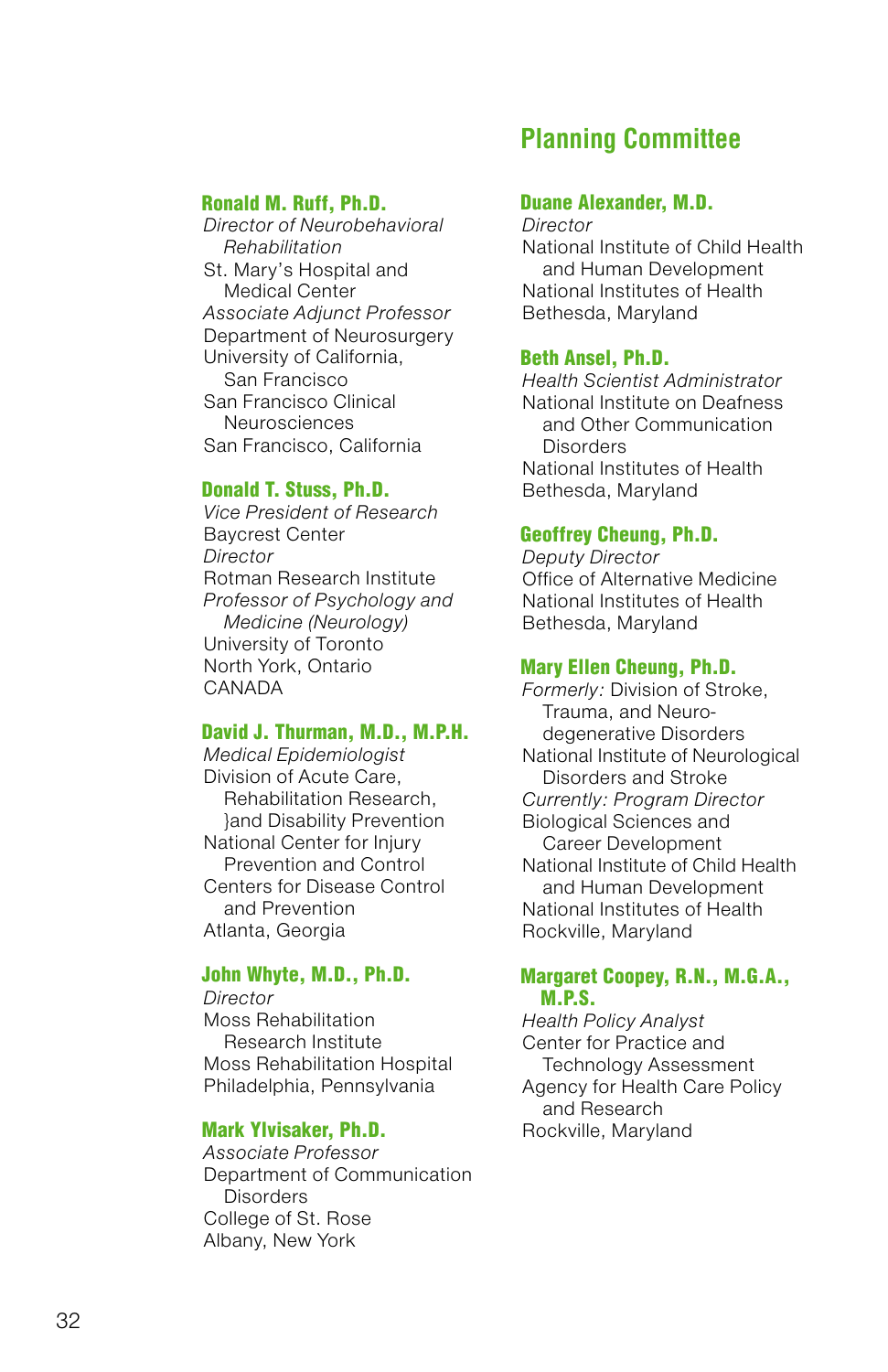#### **Jerry M. Elliott**

Program Management and Analysis Officer Office of Medical Applications of Research National Institutes of Health Bethesda, Maryland

#### **John H. Ferguson, M.D.**

Director Office of Medical Applications of Research National Institutes of Health Bethesda, Maryland

#### **Marcus J. Fuhrer, Ph.D.**

**Director** National Center for Medical Rehabilitation Research National Institute of Child Health and Human Development National Institutes of Health Rockville, Maryland

#### **William H. Hall**

Director of Communications Office of Medical Applications of Research National Institutes of Health Bethesda, Maryland

#### **Cassandra E. Henderson, M.D.**

Guest Scientist Division of Epidemiology, Statistics, and Prevention Research National Institute of Child Health and Human Development National Institutes of Health Bethesda, Maryland

#### **David Heppel, M.D.**

Maternal and Child Health Bureau Health Resources and Services Administration Rockville, Maryland

#### **Danuta Krotoski, Ph.D.**

Chief of Basic Rehabilitation Medical Research Branch National Center for Medical Rehabilitation Research National Institute of Child Health and Human Development National Institutes of Health Rockville, Maryland

#### **Toby S. Lawrence, R.P.T.**

Program Manager Medical Science Programs National Institute on Disability and Rehabilitation Research U.S. Department of Education Washington, District of Columbia

#### **L. Don Lehmkuhl, Ph.D.**

The Institute for Rehabilitation and Research Houston, Texas

#### **Harvey S. Levin, Ph.D.**

Professor and Director of Research Department of Physical Medicine and Rehabilitation Baylor College of Medicine Houston, Texas

#### **Kristjan T. Ragnarsson, M.D.**

Lucy G. Moses Professor and Chairman Department of Rehabilitation Medicine Mount Sinai School of Medicine New York, New York

#### **Andrés Salazar, M.D.**

**Director** Defense and Veterans Head Injury Program Walter Reed Army Medical Center Washington, District of Columbia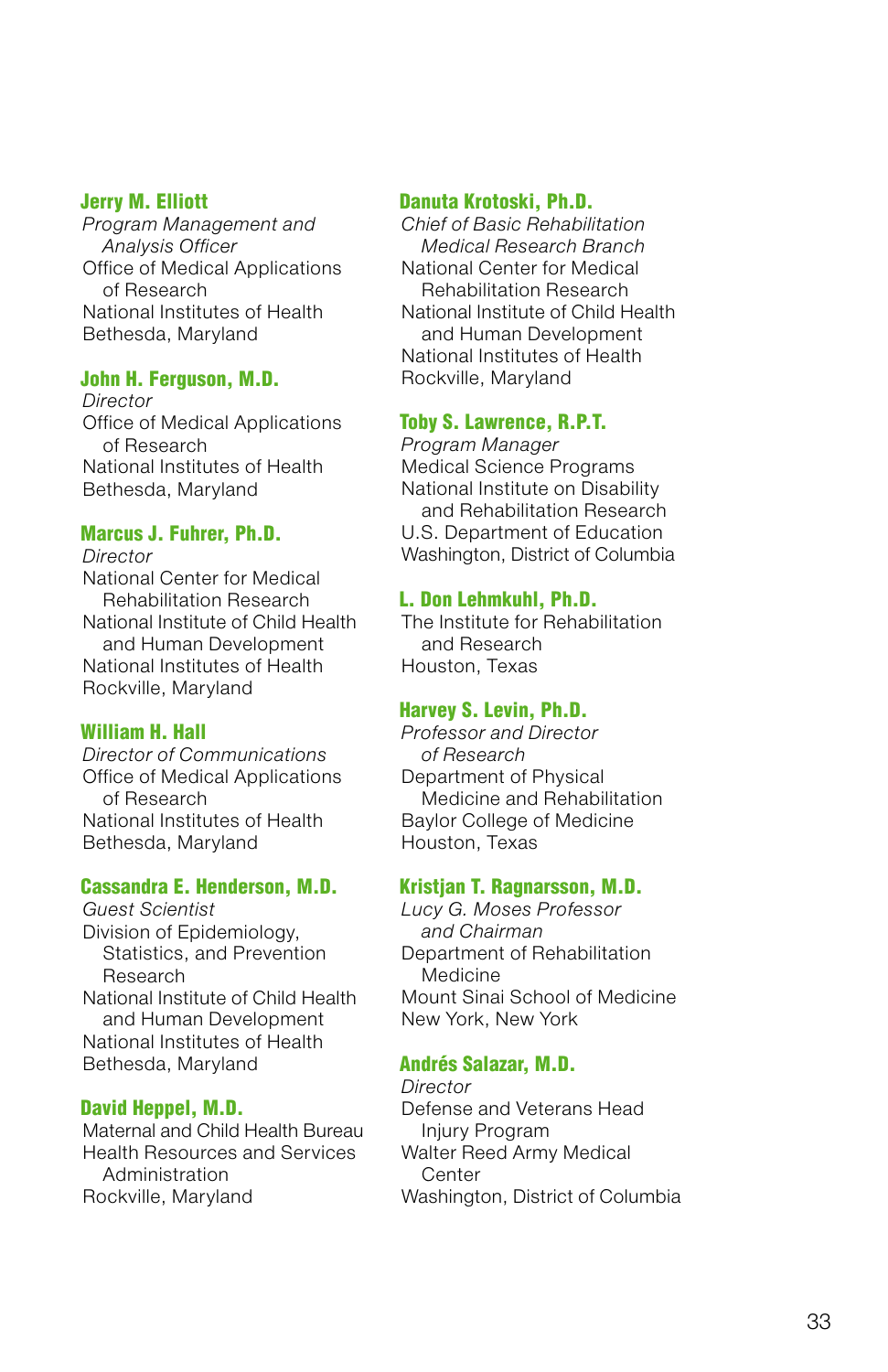#### **Charles R. Sherman, Ph.D.**

Deputy Director Office of Medical Applications of Research National Institutes of Health Bethesda, Maryland

#### **Hilary D. Sigmon, Ph.D., R.N.**

Physiologist Program Director National Institute of Nursing Research National Institutes of Health Bethesda, Maryland

#### **David J. Thurman, M.D., M.P.H**

Medical Epidemiologist Division of Acute Care, Rehabilitation Research, and Disability Prevention National Center for Injury Prevention and Control Centers for Disease Control and Prevention Atlanta, Georgia

#### **Stephen M. Tuel, M.D.**

**Director** Clinical Practices Program National Center for Medical Rehabilitation Research National Institute of Child Health and Human Development National Institutes of Health Rockville, Maryland

#### **Benedetto Vitiello, M.D.**

Chief Child and Adolescent Treatment and Preventive Intervention Research Branch Division of Services and Intervention Research National Institute of Mental Health Rockville, Maryland

#### **Judith M. Whalen, M.P.A.**

Associate Director for Science Policy, Analysis, and Communication National Institute of Child Health and Human Development National Institutes of Health Bethesda, Maryland

#### **John Whyte, M.D., Ph.D.**

**Director** Moss Rehabilitation Research Institute Moss Rehabilitation Hospital Philadelphia, Pennsylvania

#### **George A. Zitnay, Ph.D.**

President and Chief Executive **Officer** The Brain Injury Association Washington, District of Columbia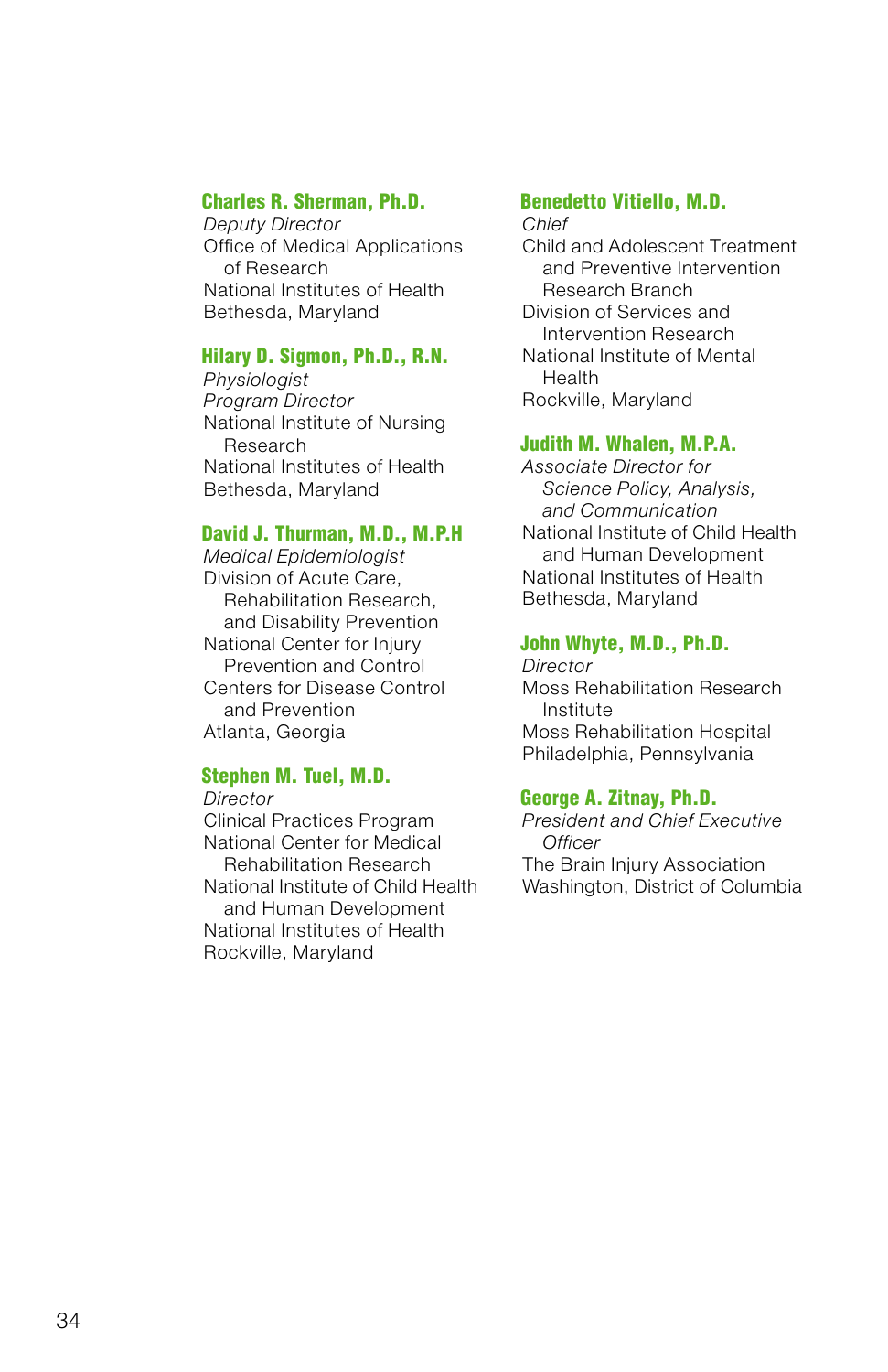### **Lead Organizations**

#### **National Institute of Child Health and Human Development**

Duane Alexander, M.D. **Director** 

#### **Office of Medical Applications of Research**

John H. Ferguson, M.D. **Director** 

### **Supporting Organizations**

#### **National Institute on Deafness and Other Communication Disorders**

James F. Battey Jr., M.D., Ph.D. Director

#### **National Institute of Mental Health**

Steven E. Hyman, M.D. **Director** 

#### **National Institute of Neurological Disorders and Stroke**

Gerald D. Fischbach, M.D. **Director** 

#### **National Institute of Nursing Research**

Patricia A. Grady, Ph.D., R.N. **Director** 

#### **Office of Alternative Medicine**

Wayne B. Jonas, M.D. **Director** 

#### **Office of Research on Women's Health**

Vivian W. Pinn, M.D. **Director** 

#### **Agency for Health Care Policy and Research**

John M. Eisenberg, M.D. Administrator

#### **Centers for Disease Control and Prevention**

Jeffrey P. Koplan, M.D., M.P.H. **Director**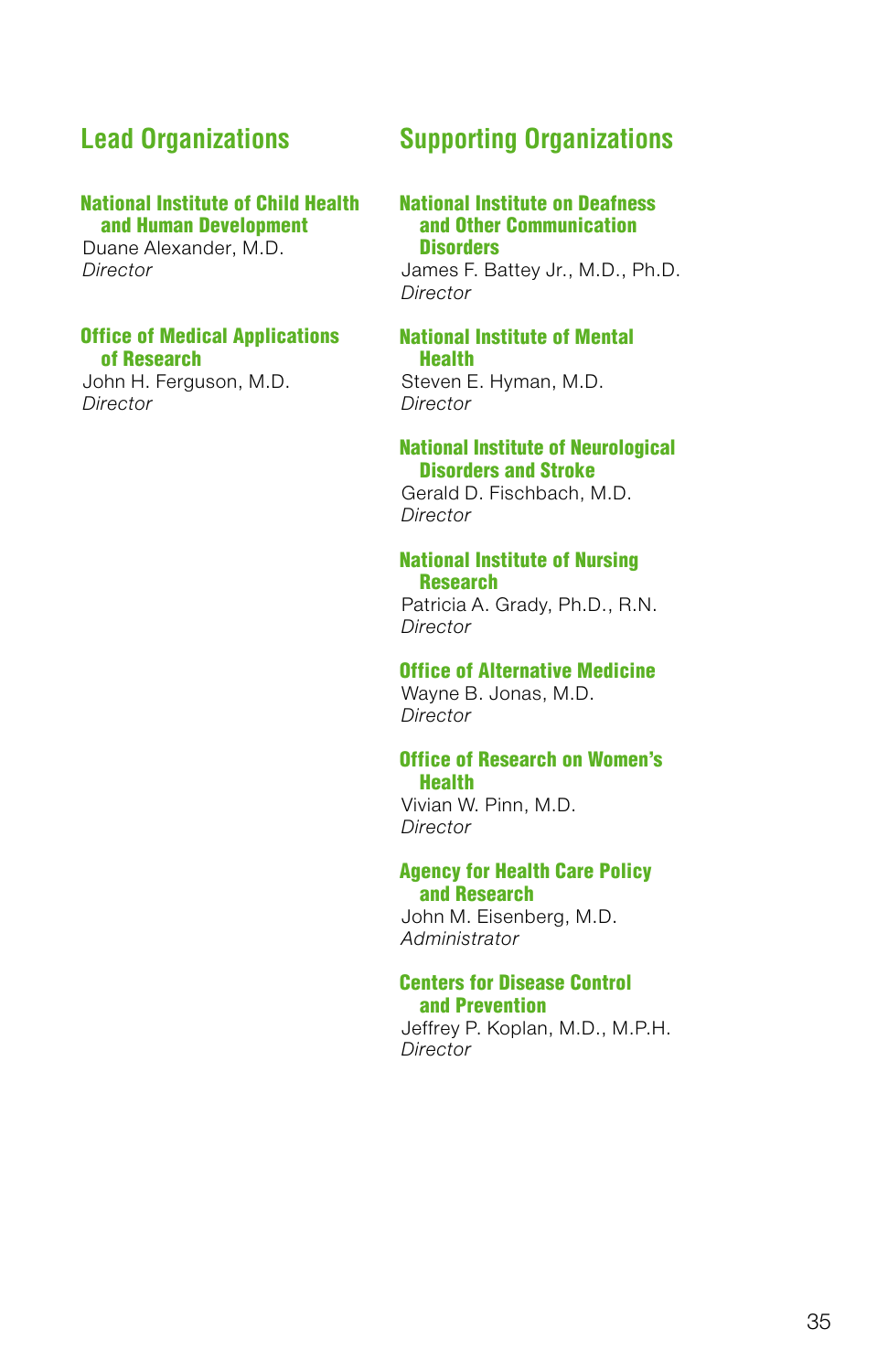## **Bibliography**

The speakers listed above identified the following key references in developing their presentations for the consensus conference. A more complete bibliography prepared by the National Library of Medicine (NLM) at the NIH, along with the references below, was provided to the consensus panel for their consideration. The full NLM Bibliography is available at the following Web site: http:// www.nlm.nih.gov/pubs/cbm/tbi.html.

### **Overview**

Hart T, Jacobs HE. Rehabilitation and management of behavioral disturbances following frontal lobe injury. J Head Trauma Rehabil 1993;8:1-12.

Whyte J. Assessing medical rehabilitation practices: distinctive methodologic challenges. In: Fuhrer MJ, editor. The promise of outcomes research. Baltimore: Brookes; 1997. p. 43-59.

Whyte J, Hart T, Laborde A, Rosenthal M. Rehabilitation of the patient with traumatic brain injury. In: DeLisa J, Gans BM, Bockenek, WL, Currie DM, Geiringer SR, Gerber LH, Rehabilitation medicine: principles and practice. 3rd ed. Philadelphia: Lippincott-Raven; 1998. p. 1191-1239.

Whyte J, Laborde A, DiPasquale MC. Assessment and treatment of the vegetative and minimally conscious patient. In: Rosenthal M, Griffith ER, Kreutzer JS, Pentland B, editors. Rehabilitation of the adult and child with traumatic brain injury. 3rd ed. Philadelphia: FA Davis. In press.

## **Epidemiology of TBI**

Centers for Disease Control and Prevention. Traumatic injury in the United States: an interim report to congress. Atlanta (GA): Centers for Disease Control and Prevention; in press.

Krause J, McArthur D. Epidemiology of brain injury. In: Cooper PR, editor. Head injury. 4th ed. Baltimore: Williams & Wilkins; in press.

National Center for Health Statistics. Data file documentation, national hospital discharge survey, 1980-1995. Rockville (MD): National Center for Health Statistics, Centers for Disease Control and Prevention; 1997.

Sosin D, Sniezek JE, Waxweiller RJ. Trends in death associated with traumatic brain injury, 1979 through 1992: success and failures. JAMA 1995;273(22):1778-80.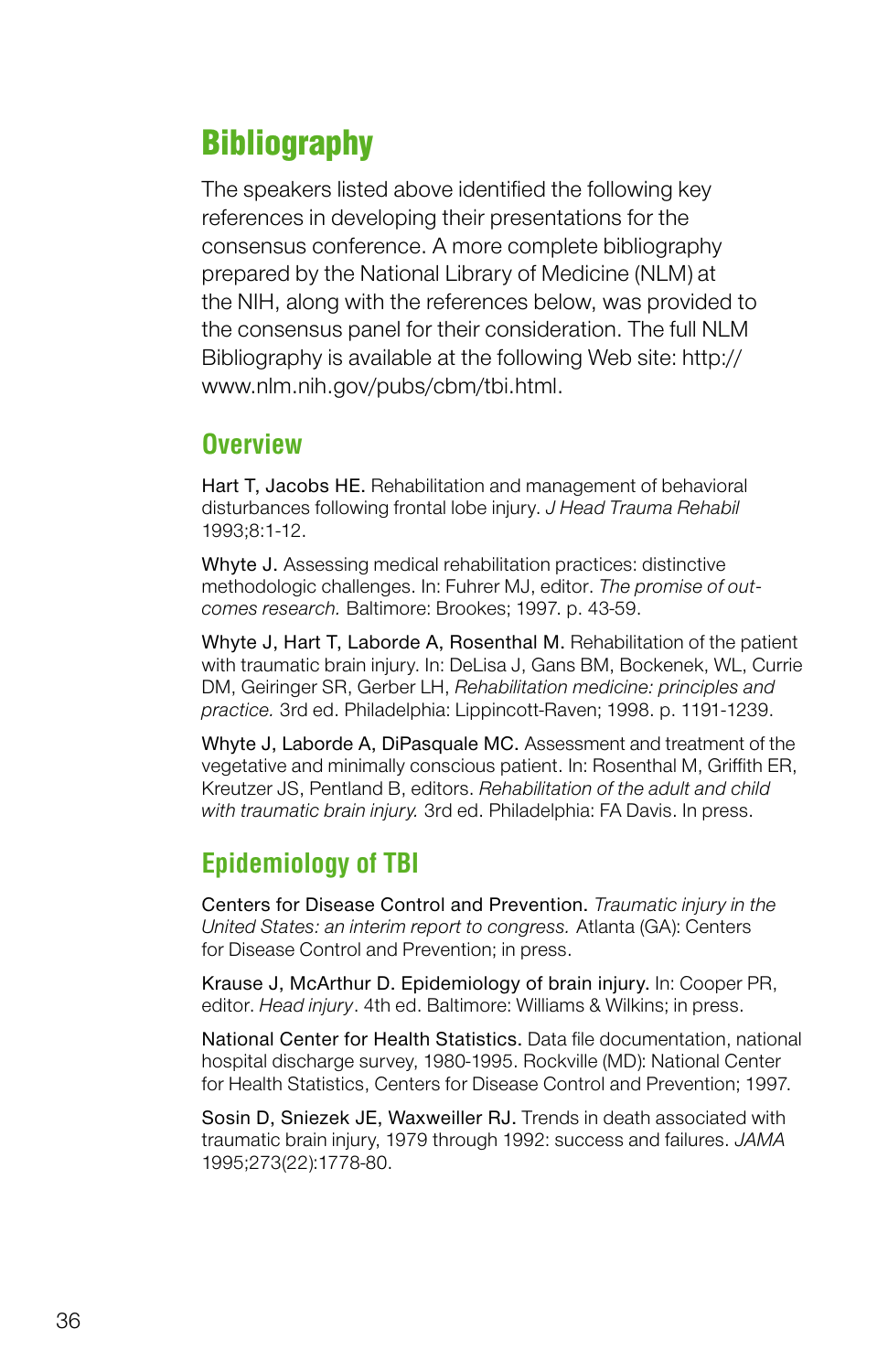### **Consequences of Traumatic Brain Injury**

Corrigan JD. Community integration following traumatic brain injury. Neurorehabilitation 1994;4:109-121.

Corrigan JD, Smith-Knapp K, Granger CV. Outcomes in the first 5 years after traumatic brain injury. Arch Phys Med Rehabil 1998;79:298-305.

Dijkers M. Measuring the long-term outcomes of traumatic brain injury: a review of the Community Integration Questionnaire. J Head Trauma Rehabil 1997;12(6):74-91.

Dikmen SS, Temkin NR, Machamer JE, Holubkov AL, Fraser RT, Winn HR. Employment following traumatic head injuries. Arch Neurol 1994;51:177-186.

Gervasio A, Kreutzer J. Kinship and family members' psychological distress after traumatic brain injury: a large sample study. J Head Trauma Rehabil 1997;12(3):14-26.

Gronwall D, Wrightson P. Delayed recovery of intellectual function after minor head injury. Lancet 1974;2:605-9.

Hall KM. Functional assessment in traumatic brain injury. In: Rosenthal M, Griffith ER, Kreutzer JS, Pentland B, editors. Rehabilitation of the adult and child with traumatic brain injury. 3rd ed. Philadelphia: F.A. Davis. In press.

Hall KM, Mann N, High WM, Wright J, Kreutzer JS, Wood D. Functional measures after traumatic brain injury: ceiling effects of the FIM, FIM+FAM, DRS and CIQ. J Head Trauma Rehabil 1996;12(5):27-39.

Harrison-Felix C, Newton CN, Hall KM, Kreutzer JS. Descriptive findings from the traumatic brain injury model systems national data base. J Head Trauma Rehabil 1996;11(5):1-14.

Kreutzer J, Gervasio A, Camplair P. Primary caregivers' psychological status and family functioning after traumatic brain injury. Brain Inj 1994;8(3):197-210.

Kreutzer J, Serio C, Bergquist S. Family needs following brain injury: a quantitative analysis. J Head Trauma Rehabil 1994;(3):104-15.

Levin HS, Culhane KA, Mendelsohn D, Lilly MA, Bruce D, Fletcher JHM, et al. Cognition in relation to MRI in head injured children and adolescents. Arch Neurol 1993;50:897-905.

Lezak MD. Living with the characterologically altered brain injured patient. J Clin Psychiatry 1978;39:111-23.

Sander AM, Kreutzer JS, Rosenthal M, Delmonico R, Young ME. A multicenter longitudinal investigation of return to work and community integration following traumatic brain injury. J Head Trauma Rehabil 1996;11:70-84.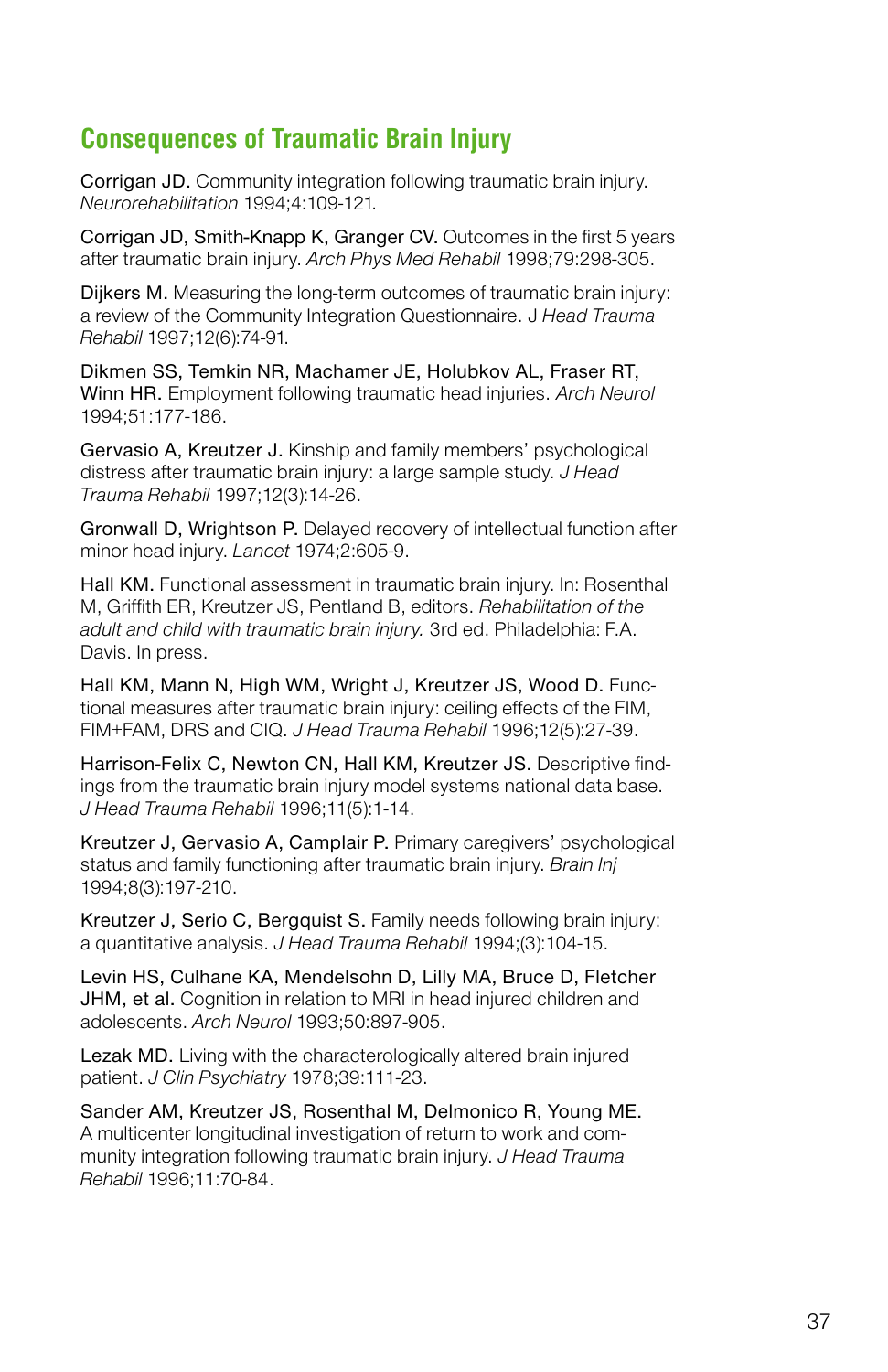Satz P, Zaucha K, McCleary C, Light R, Asarnow R, Becker D. Mild head injury in children and adolescents: a review of studies (1969-1995). Psychol Bull 1997;122:107-31.

Williams DH, Levin HS, Eisenberg HM. Mild head injury classification. Neurosurgery 1990;27:422-8.

### **Mechanisms Underlying Recovery from Traumatic Brain Injury**

Arnsten AFT, Smith DH. Pharmacological strategies for neuroprotection and rehabilitation following brain trauma. In: Stuss DT, Winocur G, Robertson IH, editors. Cognitive neurorehabilitation. Cambridge (UK): Cambridge Press. In press.

Black JE, Jones TA, Nelson CA, Greenough WT. Neuronal plasticity and the developing brain. In: Alessi N, Coyle JT, Harrison SI, Eth S, editors. The handbook of child and adolescent psychiatry. Vol 6. New York: John Wiley & Sons; 1998. p. 31-53.

Conti AC, Raghupathi R, Lee VMY, Trojanowski JQ, McIntosh TK. Experimental brain injury induces regionally distinct apoptosis during the acute and delayed post-traumatic period. J Neurosci. 1998;18 (15):5663-72.

Erb DE, Povlishock JT. Neuroplasticity following traumatic brain injury: a study of GABAergic terminal loss and recovery in the cat dorsal lateral vestibular nucleus. Exp Brain Res 1991;83:253-67.

Greenough WT, Black JE, Klintsova AY, Bates KE, Weiler IJ. Experience and plasticity in brain structure: possible implications of basic research findings for developmental disorders. In: Broman S, et al., editors. The changing nervous system: consequences of early brain disorders. Oxford University Press. In press.

Greenough WT, Comery TA, Irwin SI, Black JE, Weiler IJ. Discussion: synapse stabilization and fragile X protein synthesis in the rodent brain. In: Hann DM, et al., editors. Advancing research on developmental plasticity: integrating the behavioral science and neuroscience of mental health. Washington (DC): U.S. Government Printing Office. In press.

Jones TA, Hawrylak N, Klintsova AY, Greenough WT. Brain damage, behavior, rehabilitation, recovery and brain plasticity. Mental Retardation and Developmental Disabilities Research Reviews. In press.

McIntosh TK, Juhler M, Wieloch T. Novel pharmacologic strategies in the treatment of experimental traumatic brain injury. J Neurotrauma. In press.

Phillips LL, Lyeth BG, Hamm RL, Reeves TM, Povlishock JP. Glutamate antagonism during secondary deafferentation enhances cognition and axodendritic integrity after traumatic brain injury. Hippocampus. In press.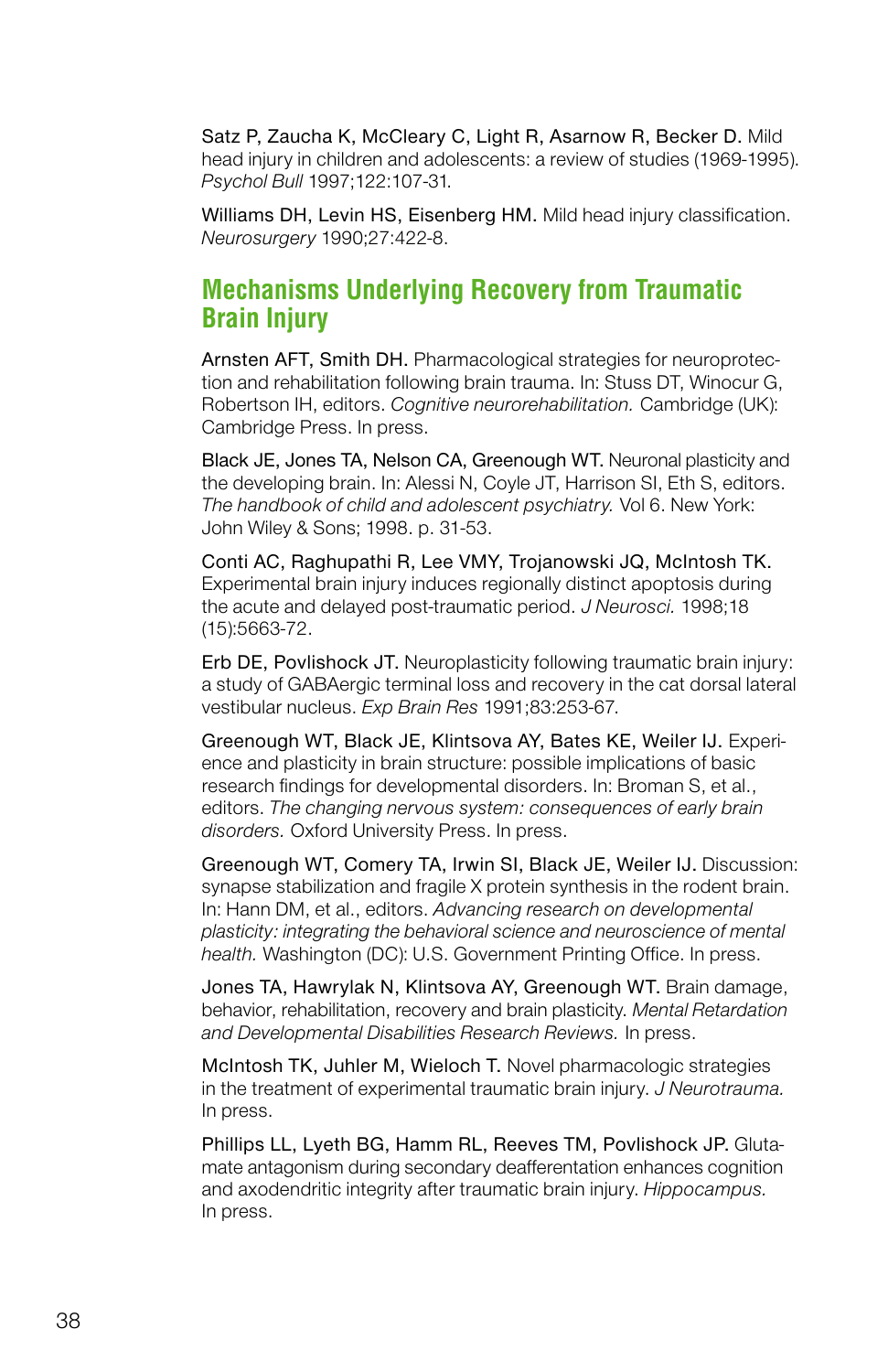Phillips LL, Lyeth BG, Hamm RL, Povlishock JT. Combined fluid percussion brain injury and entorhinal cortical lesion: a model for assessing the interaction between neuroexcitation and deafferentation. J Neurotrauma 1994;11:641-56.

Povlishock JT, Christman CW. The pathobiology of traumatically induced axonal injury in animals and humans: a review of current thoughts. J Neurotrauma 1995:12:555-64.

Povlishock JT, Jenkins LW. Are the pathobiological changes evoked by traumatic brain injury immediate and irreversible? Brain Pathol 1995;5:415-26.

Saatman KE, Murai H, Bartus RT, Smith DH, Hayward NJ, Perri BR, et al. Calpain inhibitor AK295 attenuates motor and cognitive deficits following experimental brain injury in the rat. Proc Natl Acad Sci USA 1996;93:3428-33.

Stuss DT, Pogue J, Buckle L, Bondar, J. Characterization of stability of performance in patients with traumatic brain injury: variability and consistency on reaction time tests. Neuropsychology 1994;8(3):316-24.

Stuss DT, Stethem LL, Hugenholtz H, Picton T, Pivik J, Richard MT. Reaction time after traumatic brain injury: fatigue, divided and focused attention, and consistency of performance. J Neurol Neurosurg Psychiatry 1989;52:742-8.

### **Common Cognative Rehabilitation Interventions**

Aronow HU. Rehabilitation effectiveness with severe brain injury: translating research into policy. J Head Trauma Rehabil 1995;2:24-36.

Ben-Yishay Y, Diller L. Cognitive remediation in traumatic brain injury: update and issues. Arch Phys Med Rehabil 1993;74:204-13.

Damasio AR. Descartes' error. New York: Avon Books; 1994.

Greenwood RJ, McMillan TM, Brooks DN, Dunn G, Brock D, Dinsdale S, et al. Effects of case management after severe head injury. BMJ 1994;308:1199-1205.

Haffey WJ, Abrams DL. Employment outcomes for participants in a brain injury work reentry program: preliminary findings. J Head Trauma Rehabil 1991;6:24-34.

Helffenstein D, Wechsier R. The use of interpersonal process recall (PR) in the remediation of interpersonal and communication skill deficits in the newly brain injured. Clin Neuropsychol 1982;4:139-43.

Mackay LE, Bernstein BA, Chapman PE, Morgan AS, Milazzo LS. Early intervention in severe head injury: long-term benefits of a formalized program. Arch Phys Med Rehabil 1992;73:635-41.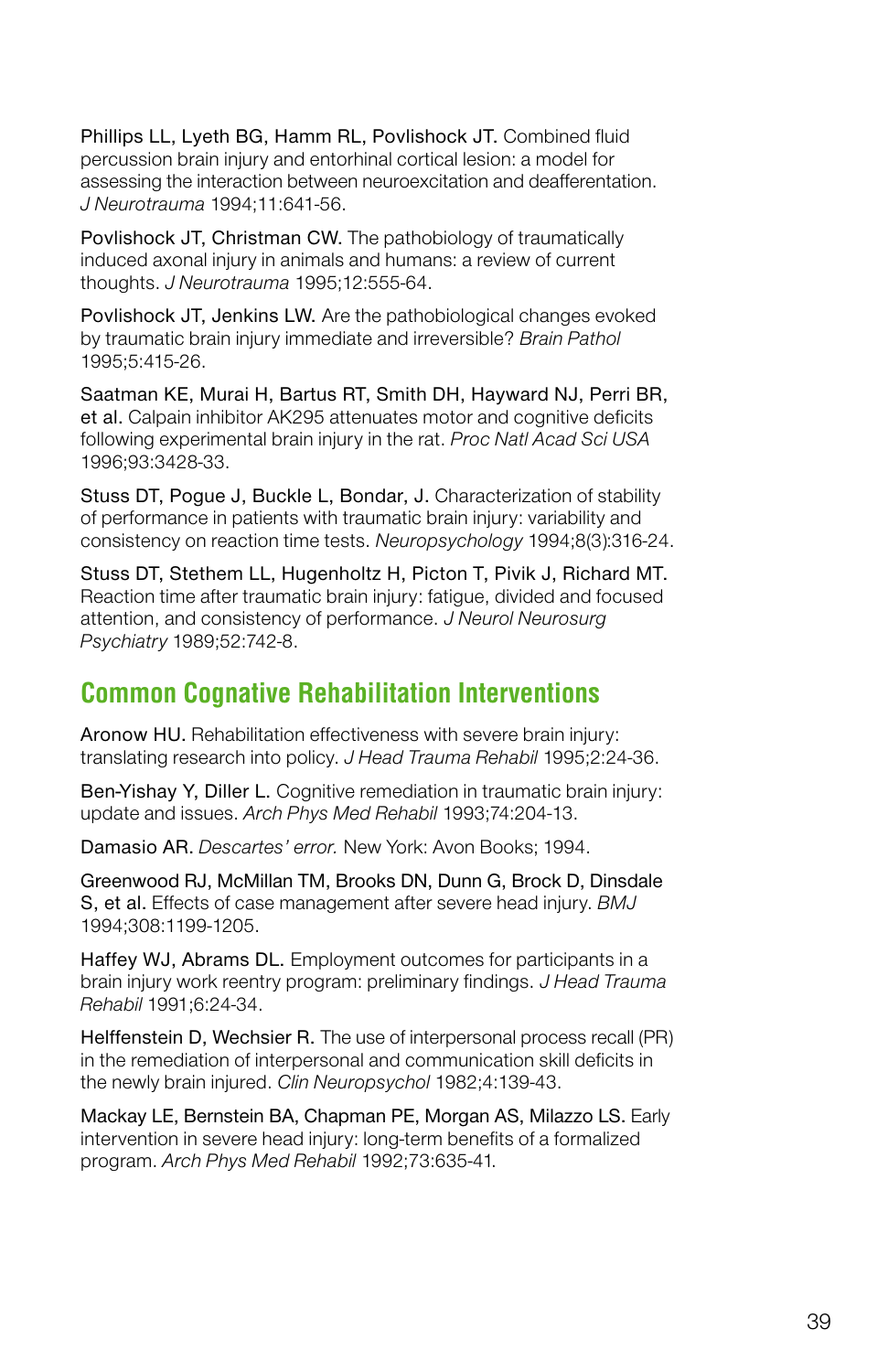Mann L. On the trail of process: a historical perspective on cognitive processes and their training. New York: Grune and Stratton; 1979.

Merzenich M, Wright B, Jenkins W, Xerri C, Byl N, Miller S, et al. Cortical plasticity underlying perceptual, motor, and cognitive skill development: implications for neurorehabilitation. Cold Spring Harbor symposia on quantitative biology, Vol. 41, Cold Spring Harbor Laboratory Press; 1996.

Niemann H, Ruff RM, Baser CA. Computer-assisted attention retraining in head-injured individuals: a controlled efficacy study of an outpatient program. J Consult Clin Psychol 1990;58:811-7.

Ponsford JL, Kinsella G. Evaluation of a remedial programme for attentional deficits following closed-head injury. J Clin Exp Neuropsychol 1988;10(6):693-708.

Prigatano GP. Principles of Neuropsychological Rehabilitation. New York: Oxford University Press. In press.

Ruff RM, Mueller J, Jurica PJ. Estimating premorbid functioning levels after traumatic brain injury. Neurorehabilitation 1996;7:39-53.

Vygotsky LS. Mind in society: the development of higher psychological processes. Cole M, John-Steiner V, Scribner S, Souberman E, editors and translators. Cambridge (MA): Harvard University Press; 1978.

Wilson BA, Evans JJ, Emslie H, Malinek V. Evaluation of NeuroPage: a new memory aid. J Neurol Neurosurg Psychiatry 1997;63(1):113-5.

Ylvisaker M, Feeney T. Collaborative brain injury intervention: positive everyday routines. San Diego: Singular Publishing Group; 1998.

### **Overview of TBI Rehabilitation Models**

Corcoran MA, Gitlin LN. The role of the physical environment in occupational performance. In: Christiansen C, Baum C, editors. Occupational therapy: enhancing performance and well-being. Thorofare (NJ): Slack, Inc; 1997.

Dresser R. Mentally disabled research subjects: the enduring policy issues. JAMA 1996;276(1):67-72.

Haimowitz S, Delano SJ, Oldham JM. Uninformed decisionmaking: the case of surrogate research consent. Hastings Center Report 1997;27(6):9-16.

Institute of Medicine. Disability in America: a national agenda for prevention. Pope AM, Tarlov AR, editors. Washington (DC): National Academy Press; 1991.

Institute of Medicine. Enabling America: assessing the role of rehabilitation science and engineering. Brandt EN Jr, Pope AM, editors. Washington (DC): National Academy Press; 1997.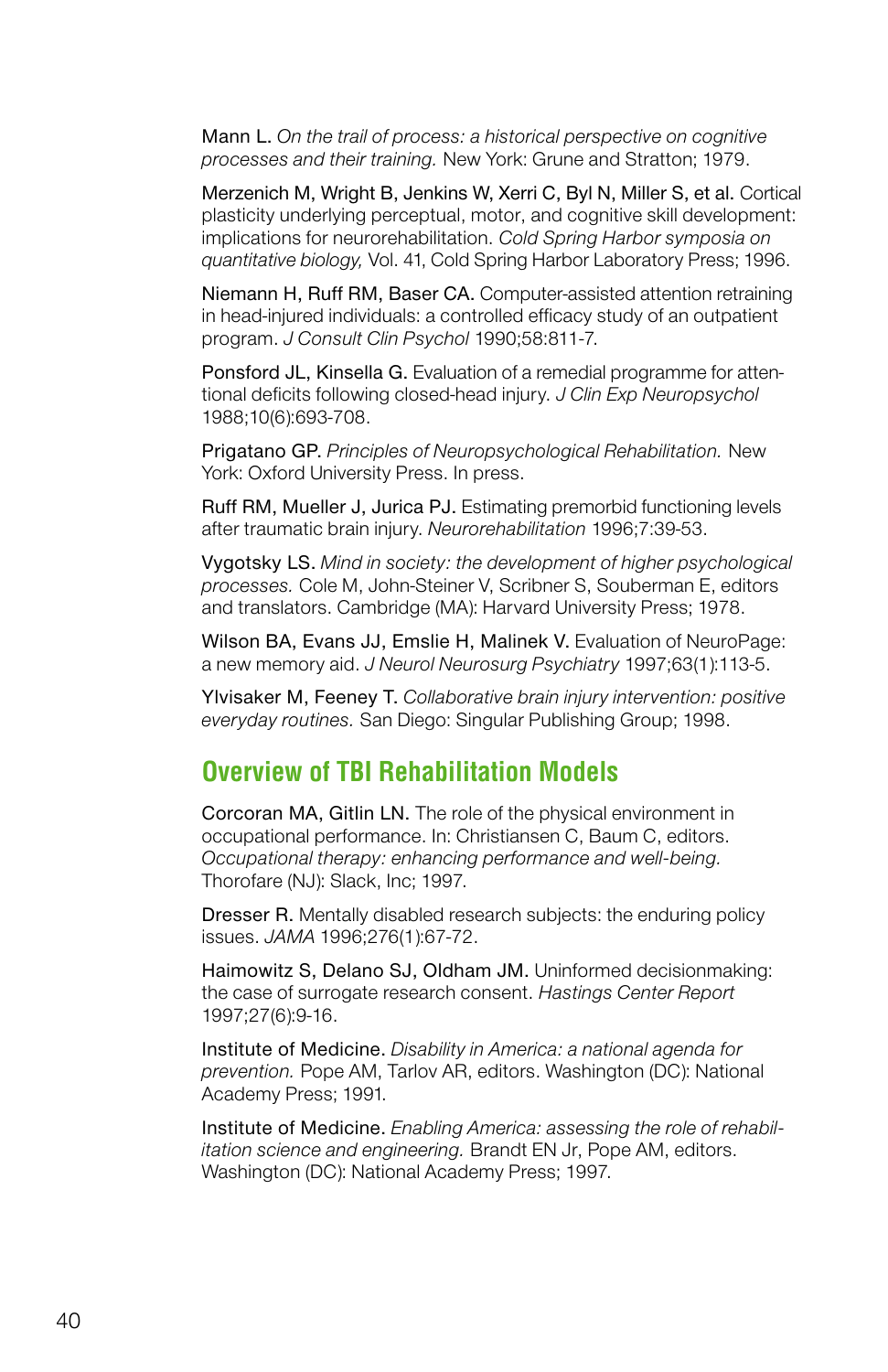Keyserlingk EW, Glass K, Kogan S, Gauthier S. Proposed guidelines for the participation of persons with dementia as research subjects.

Kramer MS, Shapiro SH. Scientific challenges in the application of randomized trials. JAMA 1984;252:2739-45.

National Center for Medical Rehabilitation Research. Research plan for the National Center for Medical Rehabilitation Research. Washington (DC): National Institutes of Health; 1993.

Ottenbacher KJ. Why rehabilitation research does not work (as well as we think it should). Arch Phys Med Rehabil 1995;76:123-9.

Shamoo AE, O'Sullivan JL. The ethics of research on the mentally disabled. In: Monagle JF, Thomasma DC, editors. Health care ethics: critical issues for the 21st century. Gaithersburg (MD): Aspen Publishers Inc; 1998. p. 239-50.

Whitehead J. The design and analysis of sequential clinical trials. New York: John Wiley & Sons; 1997.

Whyte J. Toward a methodology for rehabilitation research. Am J Phys Med Rehabil 1994;73:428-35.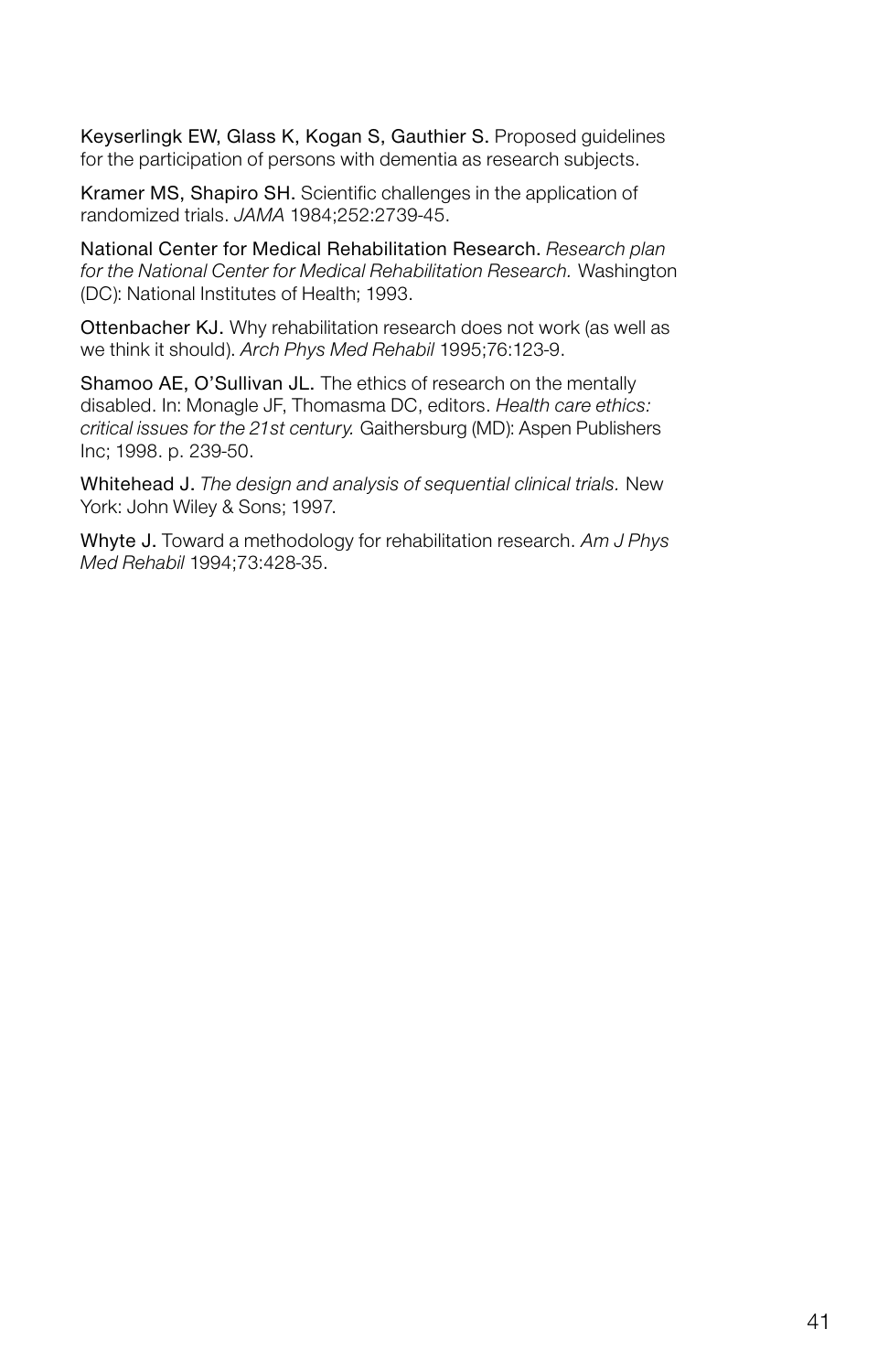

U.S. DEPARTMENT OF HEALTH

U.S. DEPARTMENT OF HEALTH<br>/ AND HUMAN SERVICES<br>• Public Health Service Office of Medical Applications of Research<br>Building 31, Room 1B03<br>31 Center Drive, MSC 2082<br>Bethesda, MD 20892-2082 National Institutes of Health AND HUMAN SERVICES Bethesda, MD 20892-2082 31 Center Drive, MSC 2082 Office of Medical Applications of Research National Institutes of Health Public Health Ser 1, Room 1B03

Penalty for private use \$300 **Official Business** Penalty for private use \$300 Official Business

> BULK RATE BULK RATE Postage & Fees PAID<br>O DHHS/NIH Permit No. G802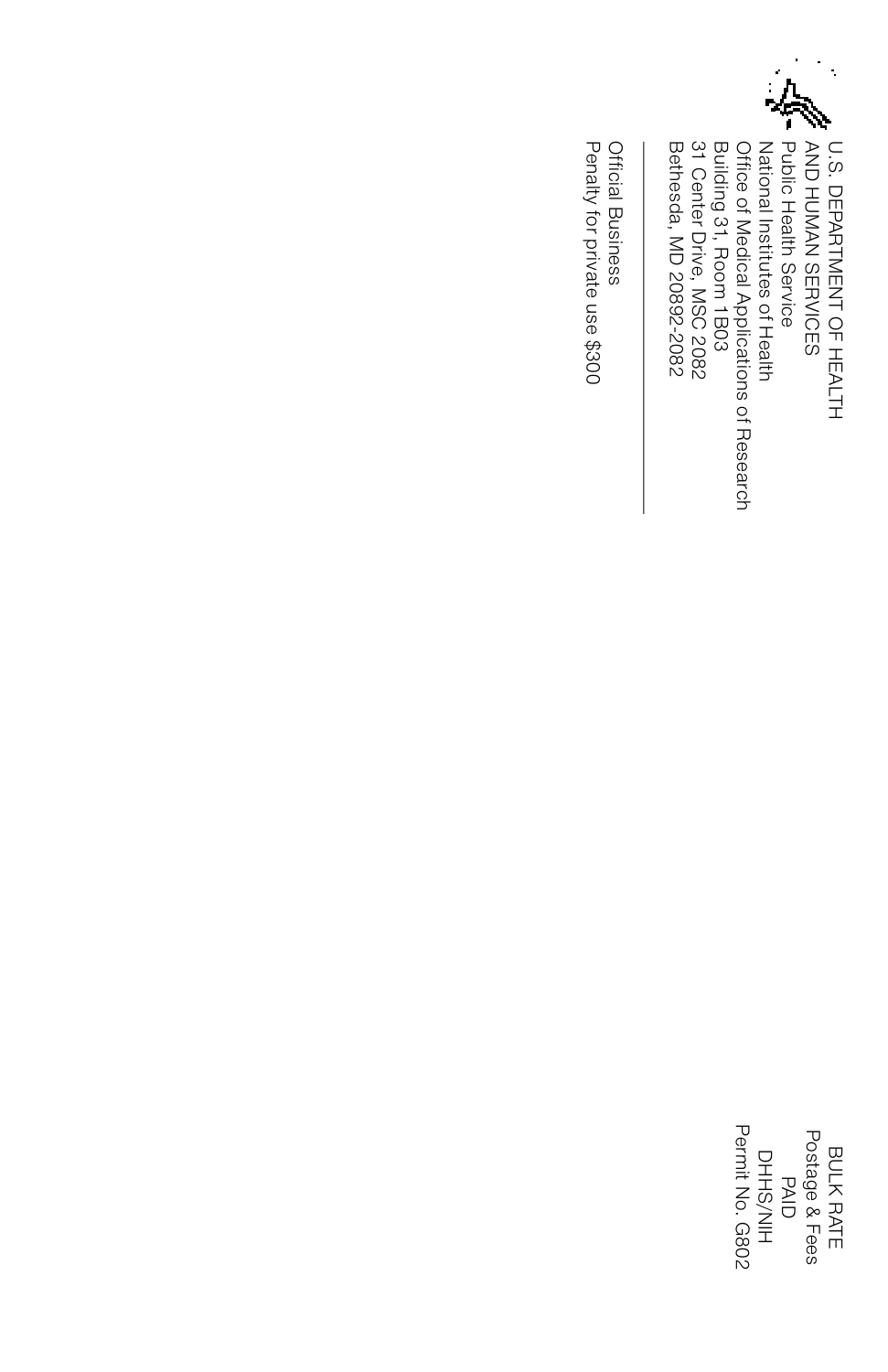# **Rehabilitation of Persons with Traumatic Brain Injury**

*A Continuing Medical Education Activity Sponsored by the National Institutes of Health/Foundation for Advanced Education in the Sciences* 

### **OBJECTIVE**

The objective of this NIH Consensus Statement is to inform the biomedical research and clinical practice communities of the results of the NIH Consensus Development Conference on Rehabilitation of Person with Traumatic Brain Injury. The statement provides state-of-the-art information regarding the appropriate use of rehabilitation procedures for persons with traumatic brain injury, and presents the conclusions and recommendations of the consensus panel regarding these issues. In addition, the statement identifies those areas of study that deserve further investigation. Upon completing this educational activity, the reader should possess a clear working clinical knowledge of the state-ofthe-art regarding this topic.

### **ACCREDITATION**

The National Institutes of Health/Foundation for Advanced Education in the Sciences is accredited by the Accreditation Council for Continuing Medical Education to sponsor continuing medical education for physicians.

The National Institutes of Health/Foundation for Advanced Education in the Sciences designates this educational activity for a maximum of one hour in Category 1 credit towards the AMA Physician's Recognition Award. Each physician should claim only those hours of credit that he/she actually spent in the educational activity.

### **EXPIRATION**

This form must be completed and **postmarked by October 28, 2001**, for eligibility to receive continuing medical education credit for this continuing medical education activity. The expiration date for this test may be extended beyond October 28, 2001. Beginning October 29, 2001, please check the NIH Consensus Development Program web site (http://consensus.nih.gov) or call the NIH Office of Medical Applications of Research at 301-496-1144 for information regarding an extended expiration date for this continuing medical education activity.

### **INSTRUCTIONS**

The consensus statement contains the correct answers to the following 14 questions. Select your answer(s) to each question and write the corresponding letter(s) in the answer space provided. Mail the completed test by the expiration date shown above to *CME Program, Office of Medical Applications of Research, National Institutes of Health, Building 31, Room 1B03, 31 Center Drive MSC 2082, Bethesda, MD 20892-2082*. You will receive notification of your test results within 2 to 3 weeks. If you have successfully completed the test (10 or more correct answers), you will receive a certificate for 1 hour of continuing education credit along with your test results. The estimated time to complete this educational activity is 1 hour. Photocopies of this form are acceptable. There is no fee for participating in this continuing education activity.



**National Institutes Of Health/Foundation for Advanced Education in the Sciences**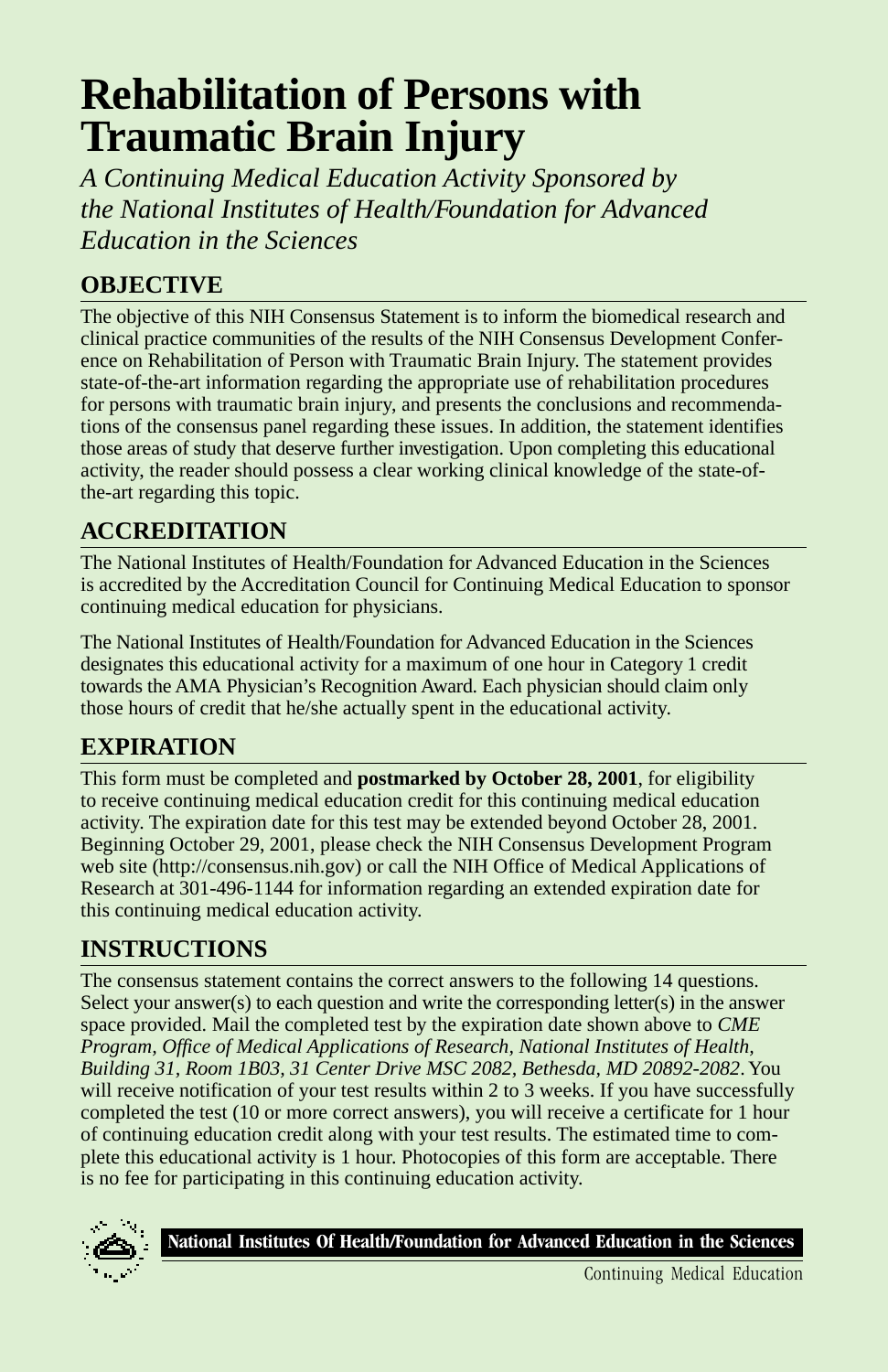- **1. Epidemiologic profiles of age, gender, ethnicity, severity, and cause indicate that TBI is very heterogeneous. Data indicate that:** *(You must indicate all that are true.)* 
	- a. Males are more than twice as likely as females to experience TBI.
	- b. Alcohol has been reported to be associated with half of all TBI.
	- c. Incidents involving motor vehicles, bicycles, or pedestrians cause 50 percent of TBI.
	- d. Most cases of TBI related to sports or recreation do not require hospitalization.

#### **ANSWER(S): \_\_\_\_\_\_\_\_\_\_\_\_\_\_\_\_\_\_\_\_\_\_\_\_\_\_\_\_\_\_\_\_\_\_\_\_\_\_\_\_\_\_\_\_\_\_\_\_\_\_**

**2. The cognitive consequences of TBI are variable in terms of their effects on individuals, may change in severity and presentation over time, but:** 

*(You must indicate all that are true.)* 

- a. Memory impairment is not a persistent problem.
- b. Unrecognized problems in language use are common..
- c. Perceptual functioning or difficulties in attention are not affected.
- d. Frontal lobe functioning is not vulnerable to TBI.

**ANSWER(S): \_\_\_\_\_\_\_\_\_\_\_\_\_\_\_\_\_\_\_\_\_\_\_\_\_\_\_\_\_\_\_\_\_\_\_\_\_\_\_\_\_\_\_\_\_\_\_\_\_\_** 

#### **3. Common behavioral deficits reported after TBI include:**

*(You must indicate all that are true.)* 

- a. verbal and physical aggression
- b. limited self-awareness
- c. mood disorders and altered emotionality
- d. depression and anxiety

#### **ANSWER(S): \_\_\_\_\_\_\_\_\_\_\_\_\_\_\_\_\_\_\_\_\_\_\_\_\_\_\_\_\_\_\_\_\_\_\_\_\_\_\_\_\_\_\_\_\_\_\_\_\_\_**

**4. As individuals who have suffered a TBI attempt to resume their usual daily activities, increasing demands are placed upon them. Spiraling adverse consequence of TBI may become apparent, not only in the affected individual, but also in family members. Depression, social isolation, and anger occur and affect family functioning and relationships.** 

| a. True     | b. False |  |
|-------------|----------|--|
| 1.370777777 |          |  |

- **ANSWER: \_\_\_\_\_\_\_\_\_\_\_\_\_\_\_\_\_\_\_\_\_\_\_\_\_\_\_\_\_\_\_\_\_\_\_\_\_\_\_\_\_\_\_\_\_\_\_\_\_\_\_\_\_**
- **5.** For children with TBI, the interactions of physical, cognitive, and behavioral **sequelae can interfere with acquisition of new learning, and the effects of early injury may not become apparent until later in the developmental process.**

| œ<br>$\mathbf{a}$<br>.                 | ь |      |
|----------------------------------------|---|------|
| Λ<br>$\sim$ $\sim$ $\sim$<br>----<br>໋ |   | ____ |

- **6.** The biological consequences to the brain after TBI are multiple and complex and **the course of recovery is related to these events:** *(You must indicate all that are true.)* 
	- a. Many chemical changes occur within axons and neurons after TBI; however, calcium is not affected.
	- b. Beta amyloid, a protein present in neurons in Alzheimer's disease, can be deposited in neurons after TBI.
	- c. Excitatory neurotransmitters (glutamate and aspartate) are reported to occur in large amounts in the brain after TBI.
	- d. Alterations in neurotransmitter systems involving acetylcholine, serotonin, or dopamine would not be expected to affect cognition or behavior.

#### **ANSWER(S): \_\_\_\_\_\_\_\_\_\_\_\_\_\_\_\_\_\_\_\_\_\_\_\_\_\_\_\_\_\_\_\_\_\_\_\_\_\_\_\_\_\_\_\_\_\_\_\_\_\_**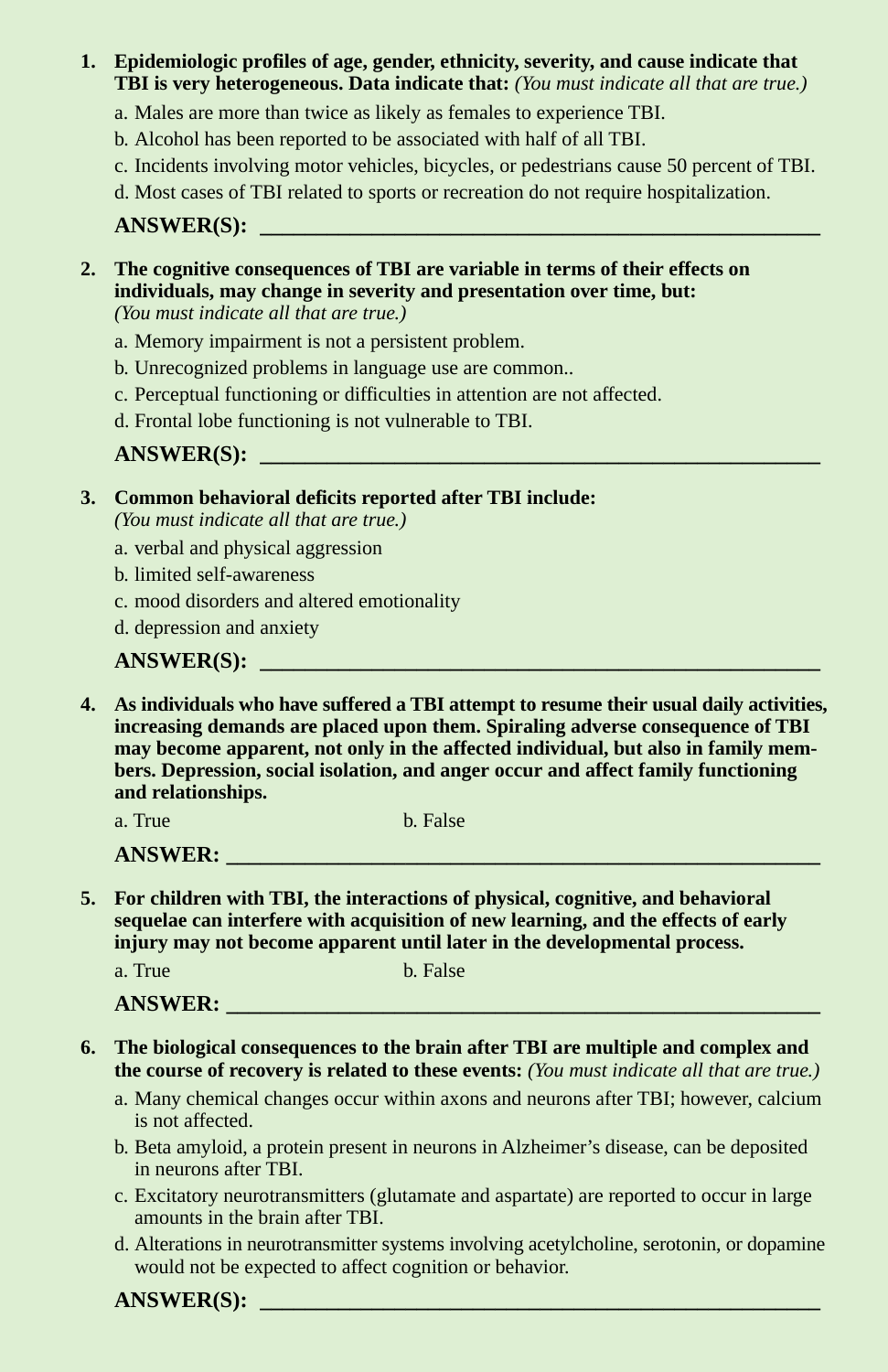**7. Studies that delineate the basic mechanisms of injury and examine the cellular plasticity among neurons and their connections indicate that the injured brain has some capacity to recover.** 

| a. True        | b. False |
|----------------|----------|
| <b>ANSWER:</b> |          |

- **8. Cognitive recovery from TBI proceeds in overlapping stages and challenges in designing a program of rehabilitation include:** *(You must indicate all that are true.)* 
	- a. The temporal course of recovery is lengthy, and may have substages that relate to particular pathophysiology.
	- b. Cell death (apoptosis) and plastic changes in circuitry only occur very early after TBI.
	- c. Specific interventions may have beneficial effects at certain times and not others.
	- d. All rehabilitative interventions should be started in the early stages after TBI.
	- **ANSWER(S): \_\_\_\_\_\_\_\_\_\_\_\_\_\_\_\_\_\_\_\_\_\_\_\_\_\_\_\_\_\_\_\_\_\_\_\_\_\_\_\_\_\_\_\_\_\_\_\_\_\_**
- **9. Interventions shown to improve cognitive deficits after traumatic brain injury include:** *(You must indicate all that are true.)* 
	- a. Cognitive exercises targeted to memory and attention
	- b. Computer-assisted cognitive remediation
	- c. Compensatory devices such as memory books and electronic paging devices
	- d. No interventions have been shown effective
	- **ANSWER(S): \_\_\_\_\_\_\_\_\_\_\_\_\_\_\_\_\_\_\_\_\_\_\_\_\_\_\_\_\_\_\_\_\_\_\_\_\_\_\_\_\_\_\_\_\_\_\_\_\_\_**

#### **10. Psychotherapy after traumatic brain injury:** *(You must indicate all that are true.)*

- a. Is important to treat depression, anxiety and loss of self-esteem
- b. Treats cognitive deficits
- c. Should also involve family members
- d. Has not been tested in double-blind randomized trials

#### **ANSWER(S): \_\_\_\_\_\_\_\_\_\_\_\_\_\_\_\_\_\_\_\_\_\_\_\_\_\_\_\_\_\_\_\_\_\_\_\_\_\_\_\_\_\_\_\_\_\_\_\_\_\_**

#### **11. Behavioral disorders that result from traumatic brain injury include:**

*(You must indicate all that are true.)* 

- a. Aggressiveness
- b. Apathy
- c. Personality change
- d. Disinhibition

#### **ANSWER(S): \_\_\_\_\_\_\_\_\_\_\_\_\_\_\_\_\_\_\_\_\_\_\_\_\_\_\_\_\_\_\_\_\_\_\_\_\_\_\_\_\_\_\_\_\_\_\_\_\_\_**

**12. Comprehensive interdisciplinary rehabilitation of traumatic brain injury is generally individualized to the patient rather than using structured protocols.** 

| a.             | 100 |
|----------------|-----|
| <b>ANSWER:</b> |     |

**13. Pharmacotherapy after traumatic brain injury is limited by proven detrimental side effects in traumatic brain injury patients.** 

| a. True        | ъ. |  |
|----------------|----|--|
| <b>ANSWER:</b> |    |  |